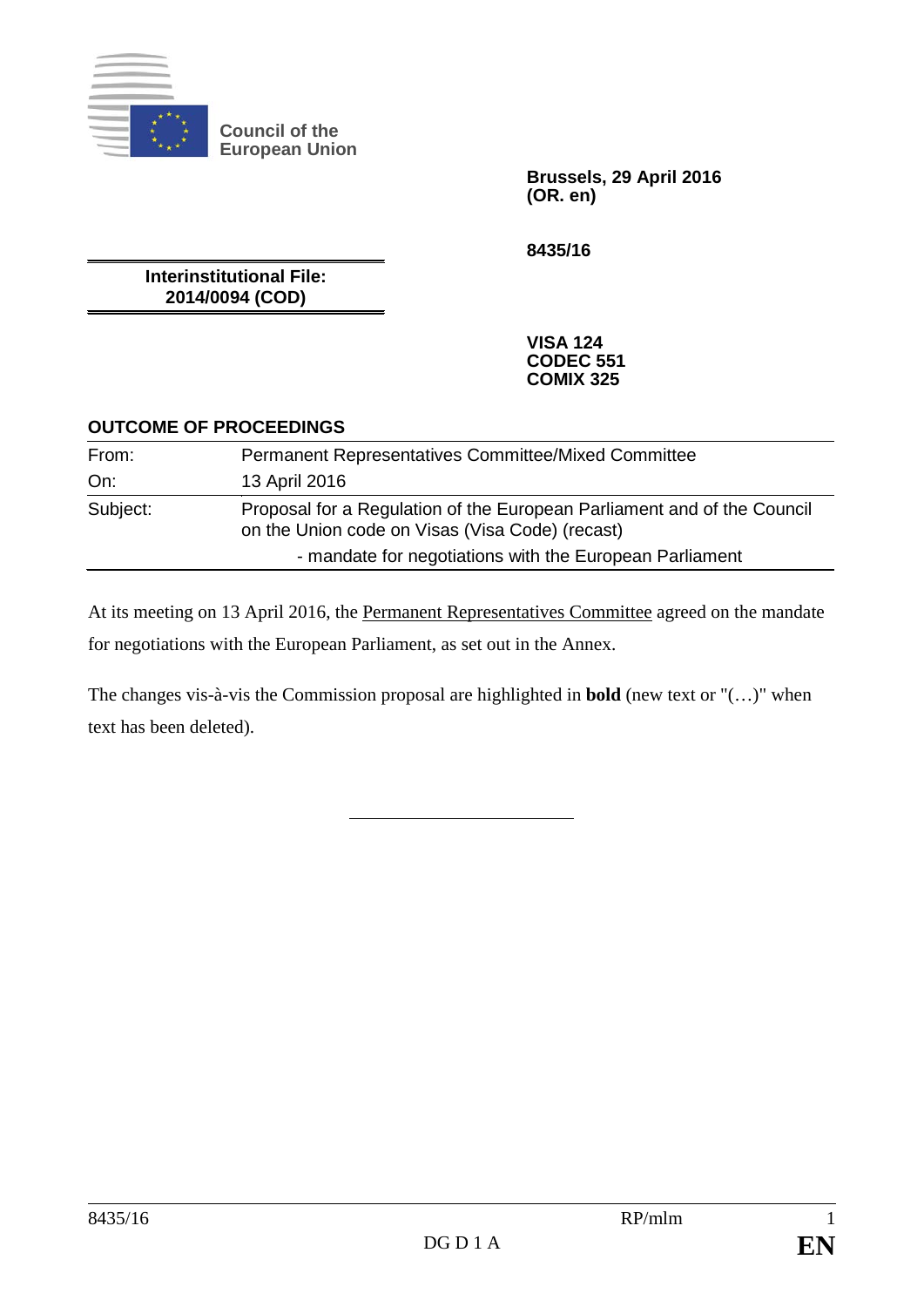Proposal for a

#### **REGULATION OF THE EUROPEAN PARLIAMENT AND OF THE COUNCIL**

#### **on the Union Code on Visas (Visa Code)**

#### **(recast)**

## *TITLE I*

## *GENERAL PROVISIONS*

#### *Article 1*

#### **Subject matter and scope**

- 1. This Regulation establishes the conditions and procedures for issuing visas for intended stays on the territory of the Member States not exceeding 90 days in any 180 days period.
- 2. The provisions of this Regulation shall apply to any third-country national who must be in possession of a visa when crossing the external borders of the Member States pursuant to Council Regulation (EC) No 539/2001, without prejudice to:
	- (a) the rights of free movement enjoyed by third-country nationals who are family members of citizens of the Union;
	- (b) the equivalent rights enjoyed by third-country nationals and their family members, who, under agreements between the Union and its Member States, on the one hand, and these third countries, on the other, enjoy rights of free movement equivalent to those of Union citizens and members of their families.
- 3. This Regulation lists the third countries whose nationals are required to hold an airport transit visa by way of exception from the principle of free transit laid down in Annex 9 to the Chicago Convention on International Civil Aviation, and establishes the conditions and procedures for issuing visas for the purpose of transit through the international transit areas of Member States' airports.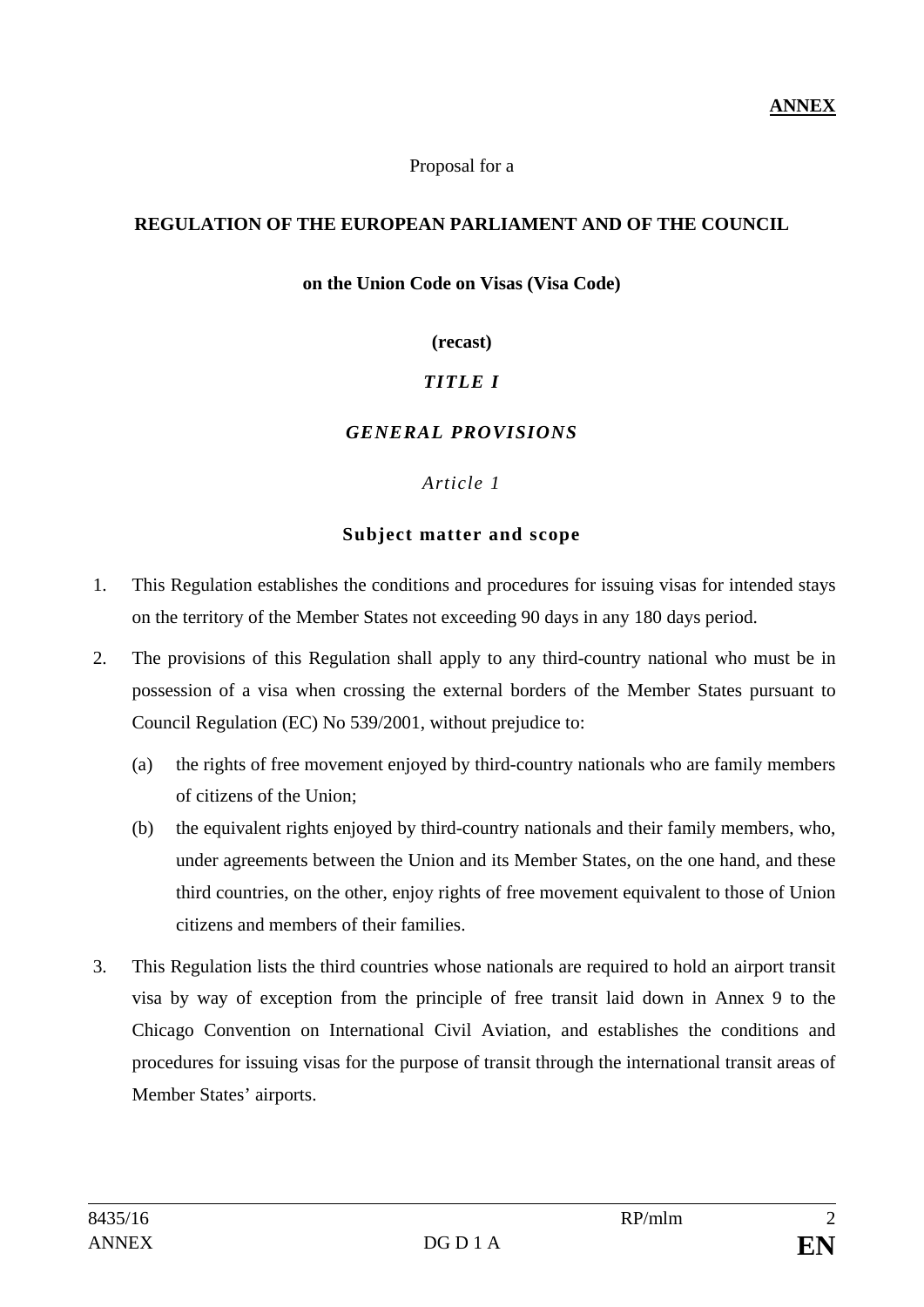# *Definitions*

For the purpose of this Regulation the following definitions shall apply:

1. 'third-country national' means any person who is not a citizen of the Union within the meaning of Article 20(1) of the TFEU;

2. 'visa' means an authorisation issued by a Member State with a view to:

- (a) an intended stay on the territory of the Member States of a duration of no more than 90 days in any 180 days period; or
- (b) transit through the international transit areas of airports of the Member States;
- 3. 'uniform visa' means a visa valid for the entire territory of the Member States;

4. 'visa with limited territorial validity' means a visa valid for the territory of one or more Member States but not all Member States;

5. 'airport transit visa' means a visa valid for transit through the international transit areas of one or more airports of the Member States;

6. ['touring visa'] means a visa as defined in Article 3(2) of [Regulation No…/…];

7. **(…)**

8. "VIS registered applicant" means a **visa** applicant whose data are registered in the Visa Information System;

9. "VIS registered regular traveller" means a visa applicant **whose data** are registered in the Visa Information System and who has obtained **at least three uniform** visas **or visas with limited territorial validity issued in accordance with Article 22(3) within the 24 months prior to the application or one multiple-entry uniform visa or visa with limited territorial validity issued in accordance with Article 22(3) valid for at least one year** within the **36** months prior to the application;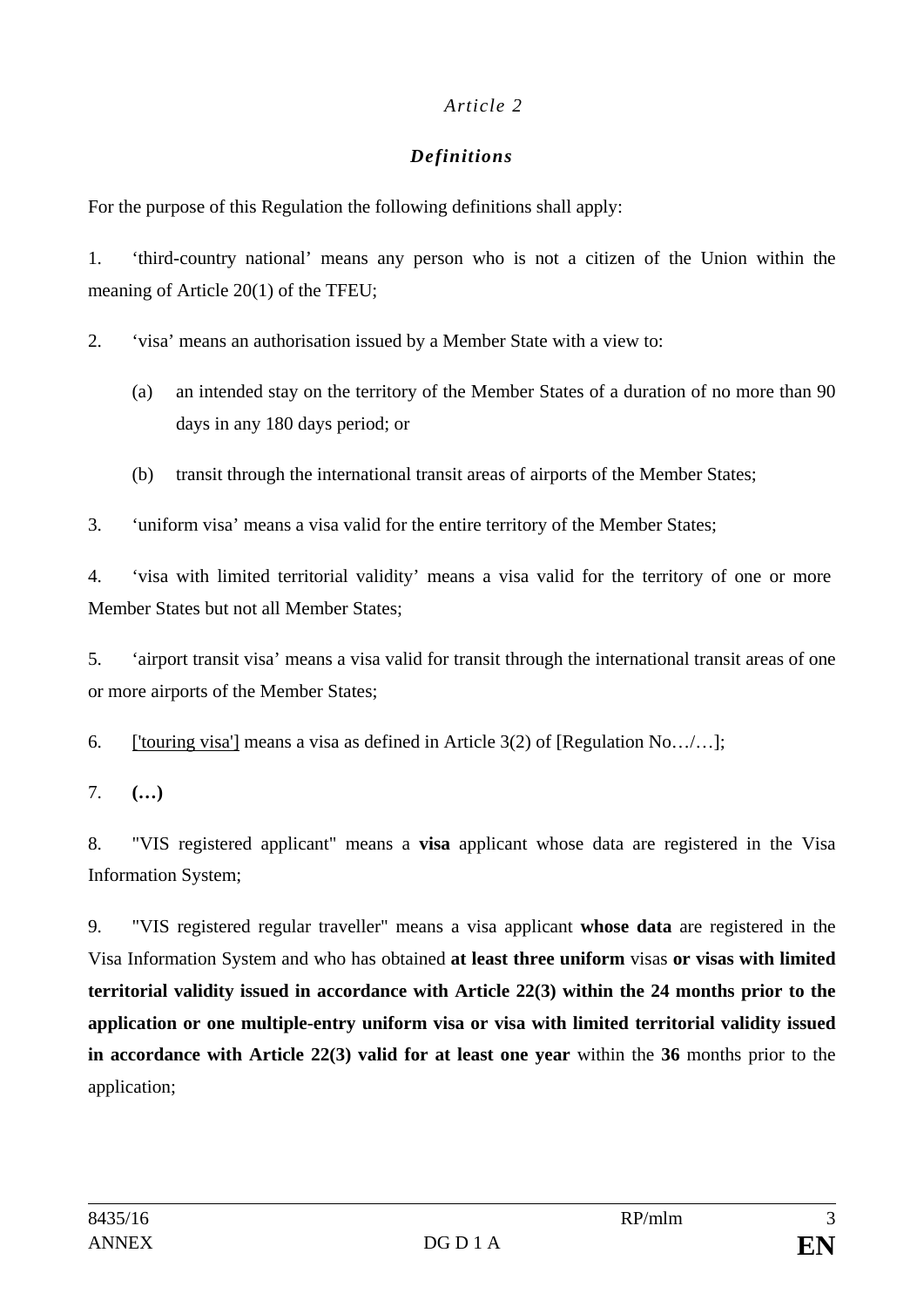10. 'visa sticker' means the uniform format for visas as defined by Council Regulation (EC) No 1683/95;

11. 'recognised travel document' means a travel document recognised by one or more Member States for the purpose of crossing the external borders and affixing visas, under Decision No 1105/2011/EU of the European Parliament and of the Council;

12. **(…);**

13. 'separate sheet for affixing a visa' means the uniform format for forms for affixing the visa issued by Member States to persons holding travel documents not recognised by the Member State drawing up the form as defined by Council Regulation (EC) No 333/2002;

14. 'consulate' means a Member State's diplomatic mission or a Member State's consular post authorised to issue visas and headed by a career consular officer as defined by the Vienna Convention on Consular Relations of 24 April 1963;

15. 'application' means an application for a visa;

16. 'seafarer' means any person who is employed or engaged or works in any capacity on board a ship:

- to which the Maritime Labour Convention, 2006 applies **or**

**- navigating in international inland waters.**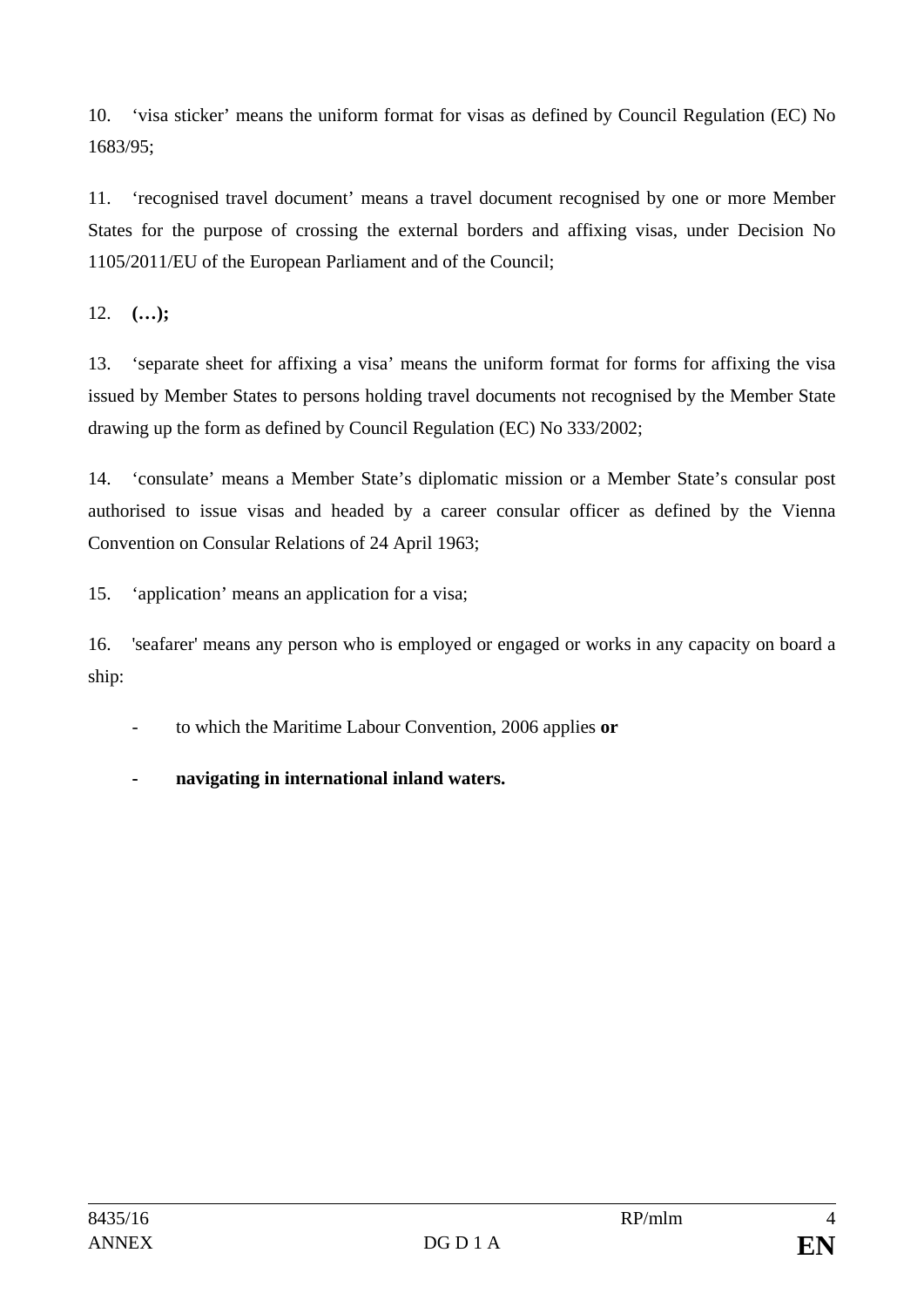## *TITLE II*

## *AIRPORT TRANSIT VISA*

## *Article 3*

#### **Third-country nationals required to hold an airport transit visa**

1. Nationals of the third countries **included in the common list referred to in paragraph 5b** shall be required to hold an airport transit visa when passing through the international transit areas of airports situated on the territory of the Member States.

2. **(…)**

3. Where there is a sudden and substantial influx of irregular immigrants**, a substantive increase in number of non-readmitted persons or a risk to the internal security**, a Member State may require nationals of third countries other than those referred to in paragraph 1 to hold an airport transit visa when passing through the international transit areas of airports situated on its territory. The duration of such a measure shall not exceed 12 months. The scope and duration of the airport transit visa requirement shall not exceed what is strictly necessary to respond to the sudden and substantial influx of irregular immigrants.

**4. (moved from paragraph 6)** The Member State may prolong the **(…)** airport transit visa requirement **(…)** where the lifting of the requirement would **create a risk of** substantial influx of irregular **immigrants, a risk of a substantive increase in number of non-readmitted persons or a risk to the internal security. Any subsequent prolongations shall not exceed 12 months.**

**5. (moved from paragraph 4)** Where a Member State plans to introduce **or prolong** the airport transit visa requirement in accordance with paragraphs 3 **and 4**, it shall**,** as soon as possible **but not later than six weeks before the prolongation takes effect,** notify the Commission, and shall provide **(…) its analysis** regarding**, in particular**: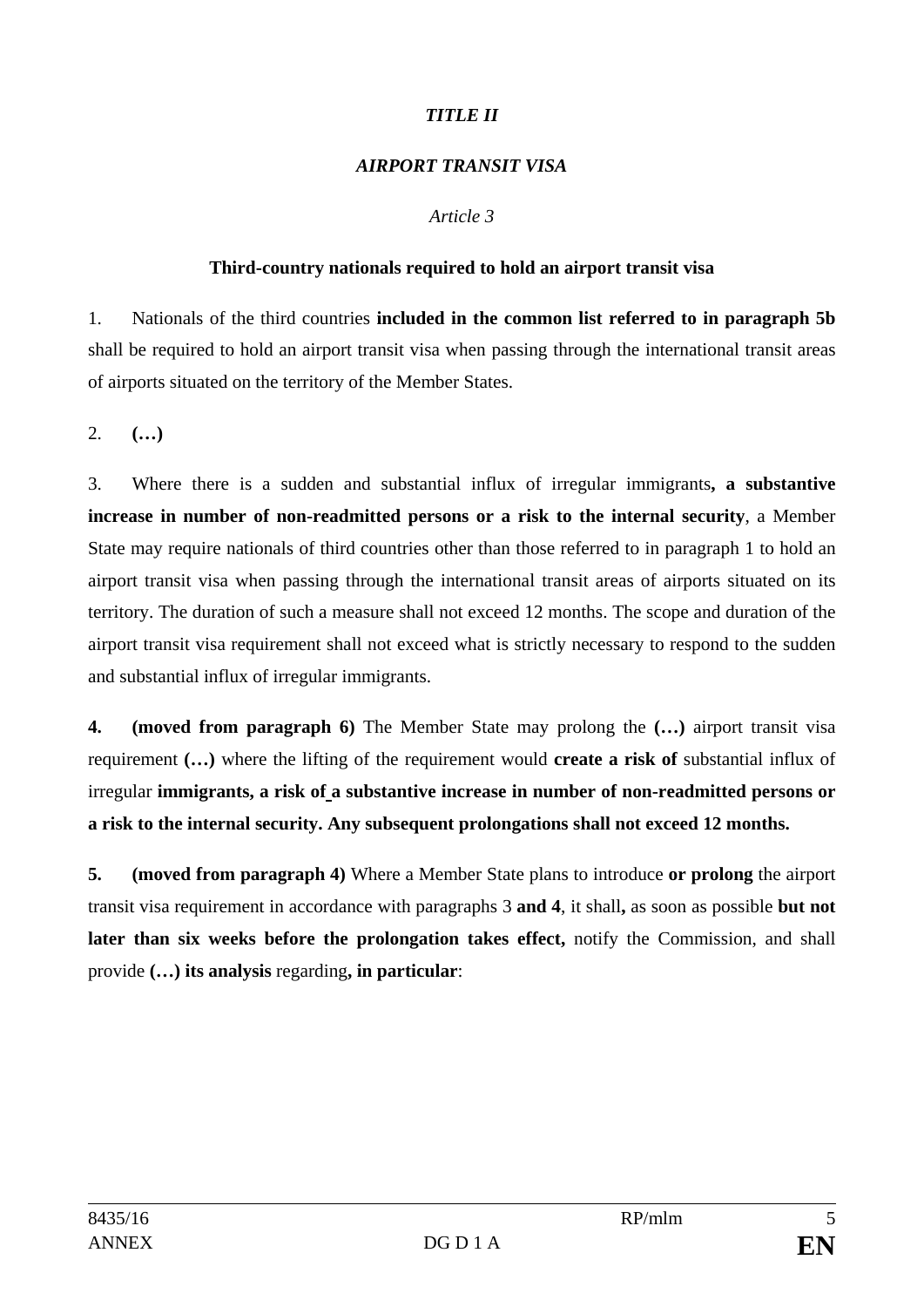- (a) the reason for the **(…)** airport transit visa requirement, substantiating the sudden and substantial influx of irregular immigrants **or the risk thereto**, **the substantive increase in number of non-readmitted persons or the risk thereto, or the risk to the internal security**;
- (b) the scope and duration of the planned introduction **or prolongation** of the airport transit visa requirement.

**The Member State shall also notify the Commission of withdrawals of an airport transit visa requirement.**

**5b. A common list of third countries whose nationals are required to be in possession of an airport transit visa when passing through the international transit area of airports situated on the territory of the Member States shall be established by the Commission by means of implementing acts. When establishing the common list, the Commission shall take into consideration:**

- **(i) A substantial influx of irregular immigrants or the risks thereto, (…) a substantive increase in number of non-readmitted persons or the risk thereto and the risks to the internal security of the Member States, and**
- **(ii) the notifications referred to in paragraph 5.**

**5c. The Commission shall by means of implementing acts amend the common list referred to in paragraph (5b) in order to respond to a situation or risks referred to in point (i) of paragraph (5b) or to take into account the notifications referred to in point (ii) of paragraph (5b). The Commission shall at least yearly assess the need for such an amendment.**

6. **(…)**

7. The Commission shall, on an annual basis, inform the European Parliament and the Council about the implementation of this Article.

8. The following categories of persons shall be exempt from the requirement to hold an airport transit visa provided for in paragraphs 1 and 3: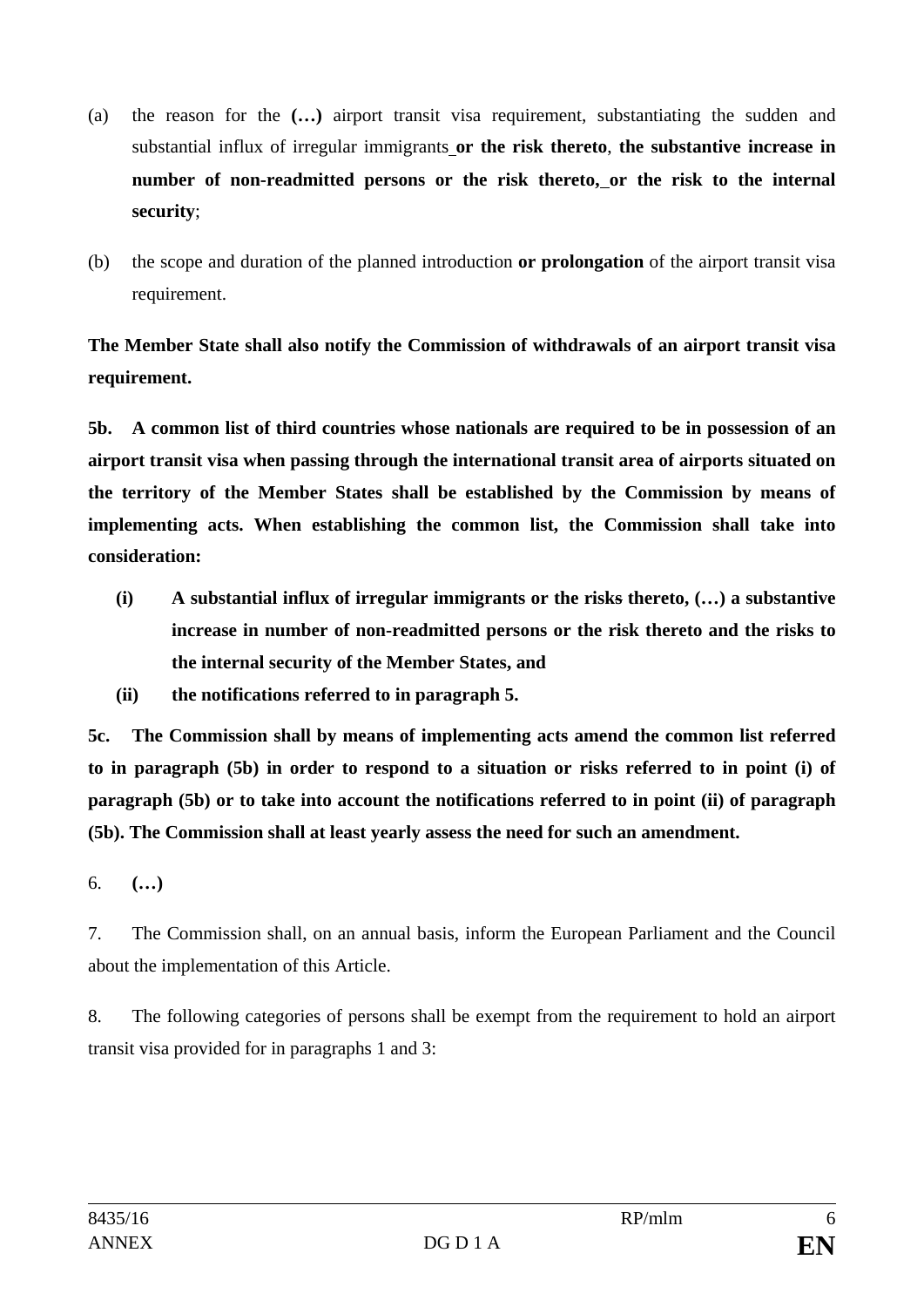(a) holders of a valid uniform visa, [touring visa], national long-stay visa or residence permit issued by a Member State;

(b) third-country nationals holding a valid residence permit issued by a Member State which does not take part in the adoption of this Regulation or by a Member State which does not yet apply the provisions of the Schengen acquis in full, or third country nationals holding one of the valid residence permits listed in **the implementing act referred to in paragraph 9** issued by Andorra, Canada, Japan, San Marino or the United States of America guaranteeing the holder's unconditional readmission, or holding a residence permit for the Caribbean parts of the Kingdom of the Netherlands (Aruba, Curaçao, Sint Maarten, Bonaire, Sint Eustatius and Saba);

(c) third-country nationals holding a valid visa for a Member State which does not take part in the adoption of this Regulation, or for a Member State which does not yet apply the provisions of the Schengen acquis in full, or for a country party to the Agreement on the European Economic Area, or for Canada, Japan or the United States of America, or holders of a valid visa for the Caribbean parts of the Kingdom of the Netherlands (Aruba, Curaçao, Sint Maarten, Bonaire, Sint Eustatius and Saba), when travelling to the issuing country or to any other third country, or when, having used the visa, returning from the issuing country;

(d) family members of citizens of the Union as referred to in Article 3 of Directive 2004/38/EC;

(e) holders of diplomatic **(…)** passports;

(f) flight crew members who are nationals of a contracting Party to the Chicago Convention on International Civil Aviation.

9. **A list of valid residence permits entitling the holder to transit through the airports of Member States without being required to hold an airport transit visa shall be established and amended by the Commission by means of implementing act.**

**10. The implementing acts referred to in paragraphs 5b, 5c and 9 shall be adopted in accordance with the examination procedure referred to in Article 51(2). (…)**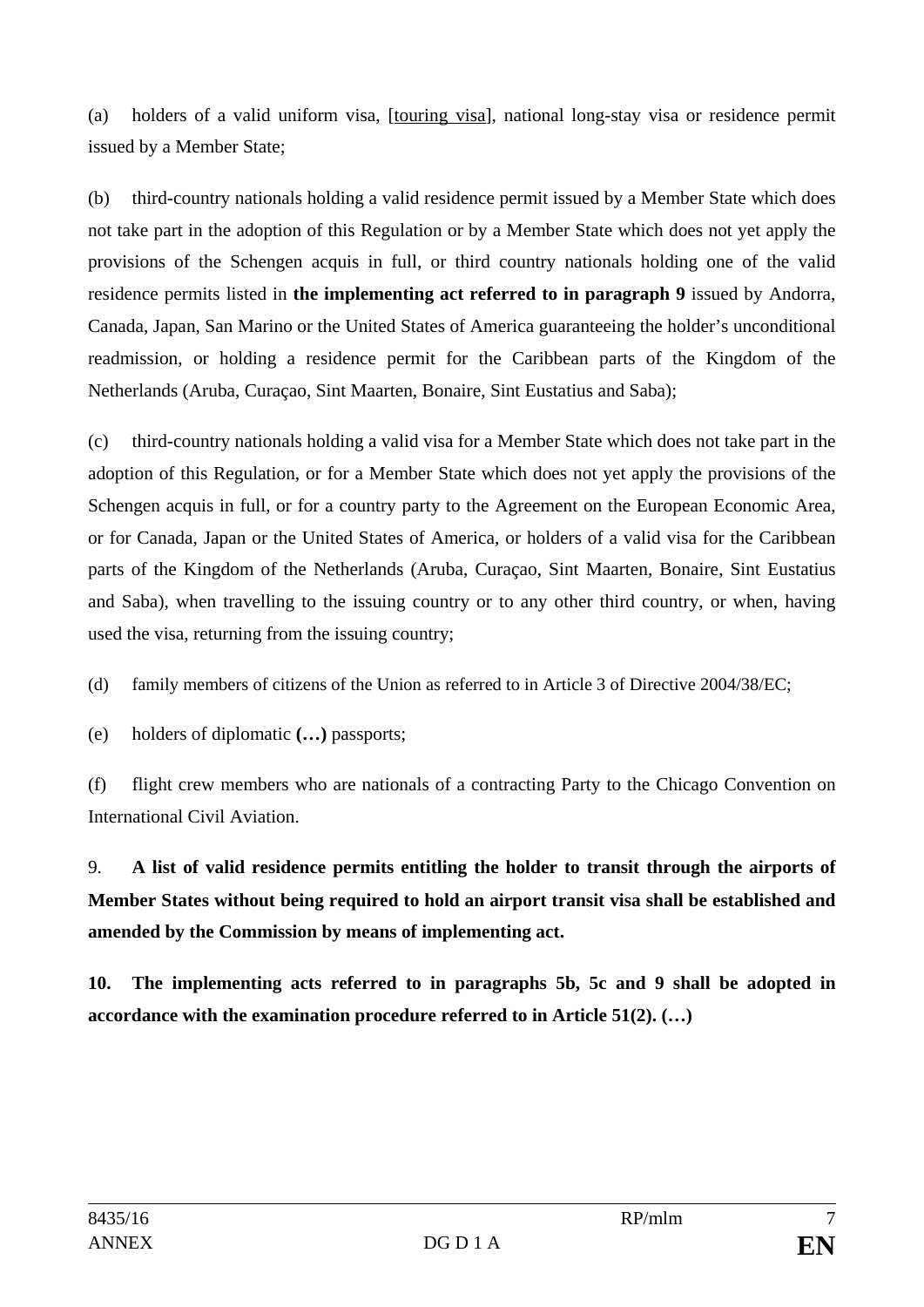# *TITLE III*

## *CONDITIONS AND PROCEDURES FOR*

## *ISSUING VISAS*

## *CHAPTER I*

# *AUTHORITIES TAKING PART IN THE PROCEDURES RELATING TO APPLICATIONS*

#### *Article 4*

# **Authorities competent for taking part in the procedures relating to applications**

1. Applications shall be examined and decided on by consulates.

2. By way of derogation from paragraph 1, applications may be examined and decided on at the external borders of the Member States by the authorities responsible for checks on persons, in accordance with Articles 32 **(…)** and 34.

3. In the non-European overseas territories of Member States, applications may be examined and decided on by the authorities designated by the Member State concerned.

4. A Member State may require the involvement of authorities other than the ones referred to in paragraphs 1 and 2 in the examination of and decision on applications.

5. A Member State may require to be consulted or informed by another Member State in accordance with Articles 19 and 28.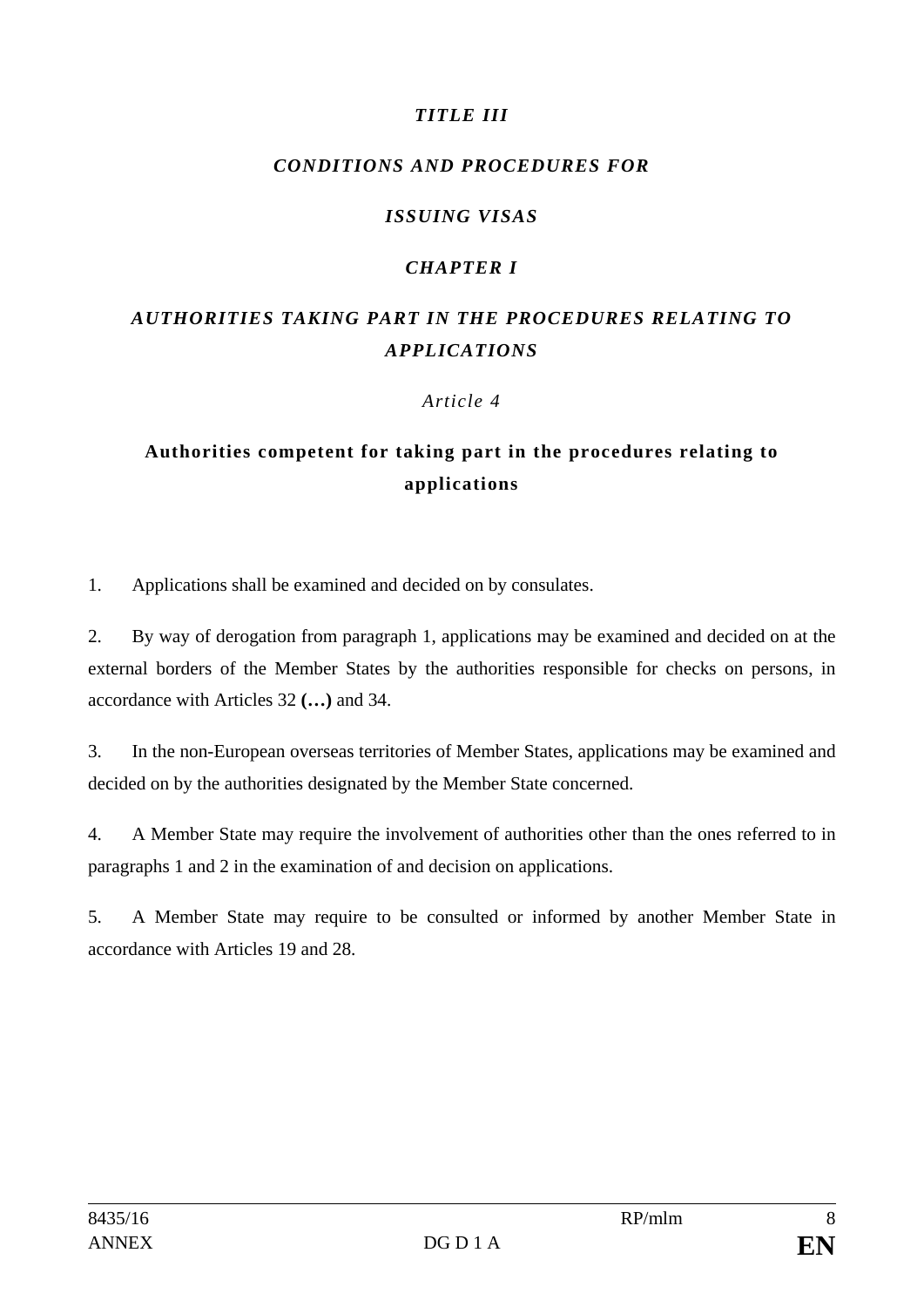#### **Member State competent for examining and deciding on an application**

1. The Member State competent for examining and deciding on an application for a uniform visa shall be:

(a) the Member State whose territory constitutes the sole destination of the visit(s);

(b) if the visit includes more than one destination, or if several separate visits are to be carried out within a period of two months, the Member State whose territory constitutes the main destination of the visit(s) in terms of the length **or purpose** of stay **(…)**;

(c) if no main destination can be determined, the Member State whose external border the applicant intends to cross in order to enter the territory of the Member States.

2. If the Member State that is competent in accordance with paragraph 1 **(b) or (c) (…)** is neither present nor represented **in accordance with Article 39** in the third country where the applicant **legally resides or is legally present as referred to in Article 6, the applicant is entitled to lodge the application at the consulate of one of the Member States of destination, in order of planned travel itinerary.**

3. The Member State competent for examining and deciding on an application for an airport transit visa shall be:

(a) in the case of a single airport transit, the Member State on whose territory the transit airport is situated, or

(b) in the case of double or multiple airport transit, the Member State on whose territory the first transit airport is situated.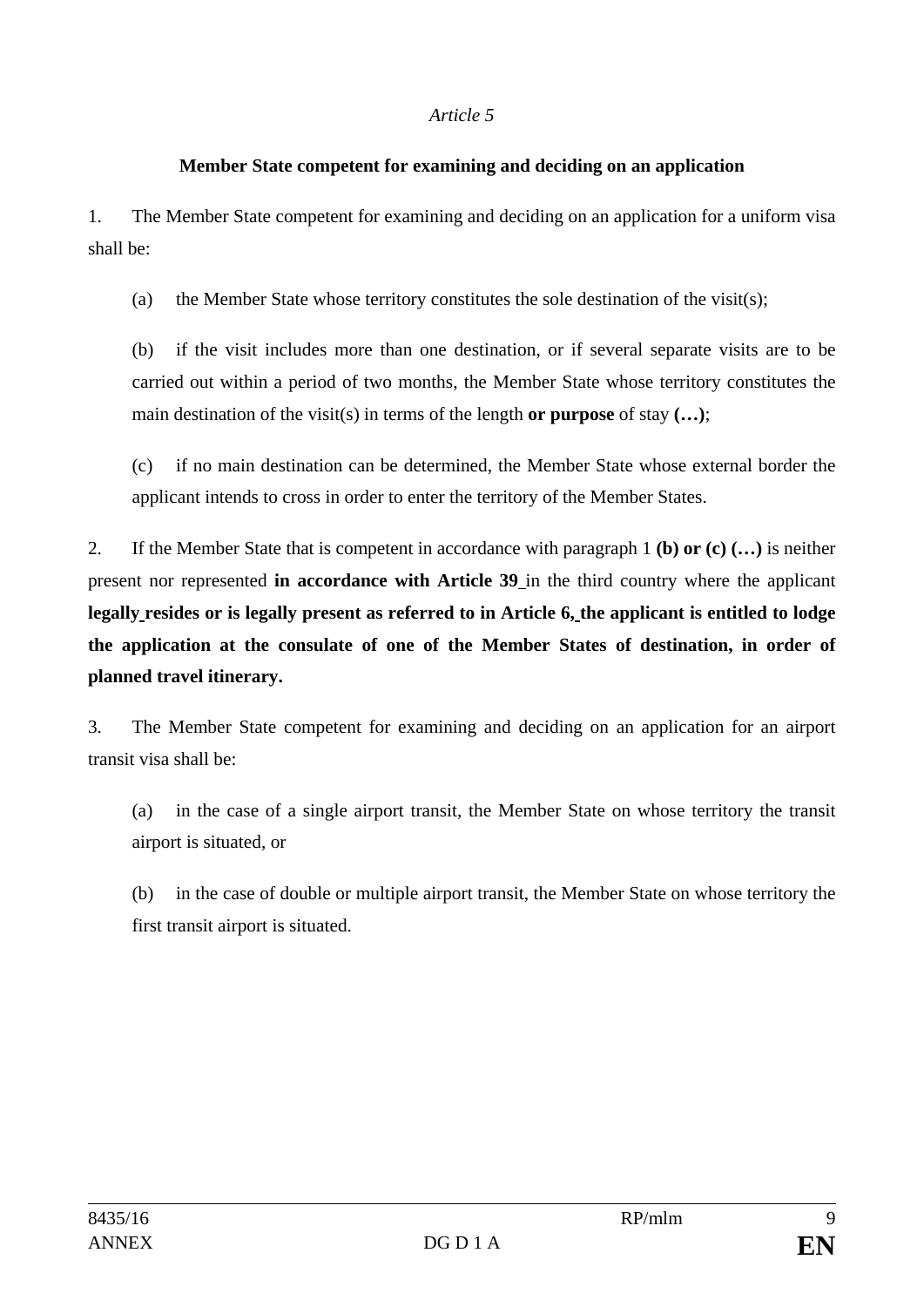## **Consular territorial competence**

1. An application shall be examined and decided on by the consulate of the competent Member State in whose jurisdiction the applicant legally resides.

2. A consulate of the competent Member State shall examine and decide on an application lodged by a third-country national legally present but not residing in its jurisdiction, if the applicant has provided justification for lodging the application at that consulate.

# *Article 7*

# **Competence to issue visas to third-country nationals legally present within the territory of a Member State**

1. Third-country nationals who are legally present in the territory of a Member State and who are required to hold a visa to enter the territory of one or more other Member States shall apply for a visa at the consulate of the Member State that is competent in accordance with Article 5.

2. Third-country nationals who have lost their travel document, or from whom this document has been stolen, while staying in the territory of a Member State, may leave that territory, **without any visa or other authorisation**, on the basis of a valid travel document entitling them to cross the border issued by a consulate of their country of nationality **and the presentation of a declaration of loss or theft of the travel document holding the visa issued by the competent authorities (…).**

3. Where the third-country national, referred to in paragraph 2, intends to continue travelling in the Schengen area**, he shall apply for a visa at** the authorities in the Member State where he declares the loss or theft of his travel document **(…). The period** of validity **of the visa and the length of the authorized stay shall be based on the intended stay and the data registered in the VIS, while taking account of the validity of the new travel document referred to in paragraph 2. The consultation of central authorities, referred to in Article 19, shall not apply.**

**3a. Member States shall notify to the Commission the authorities competent for processing visa applications in the cases referred to in paragraph 3.**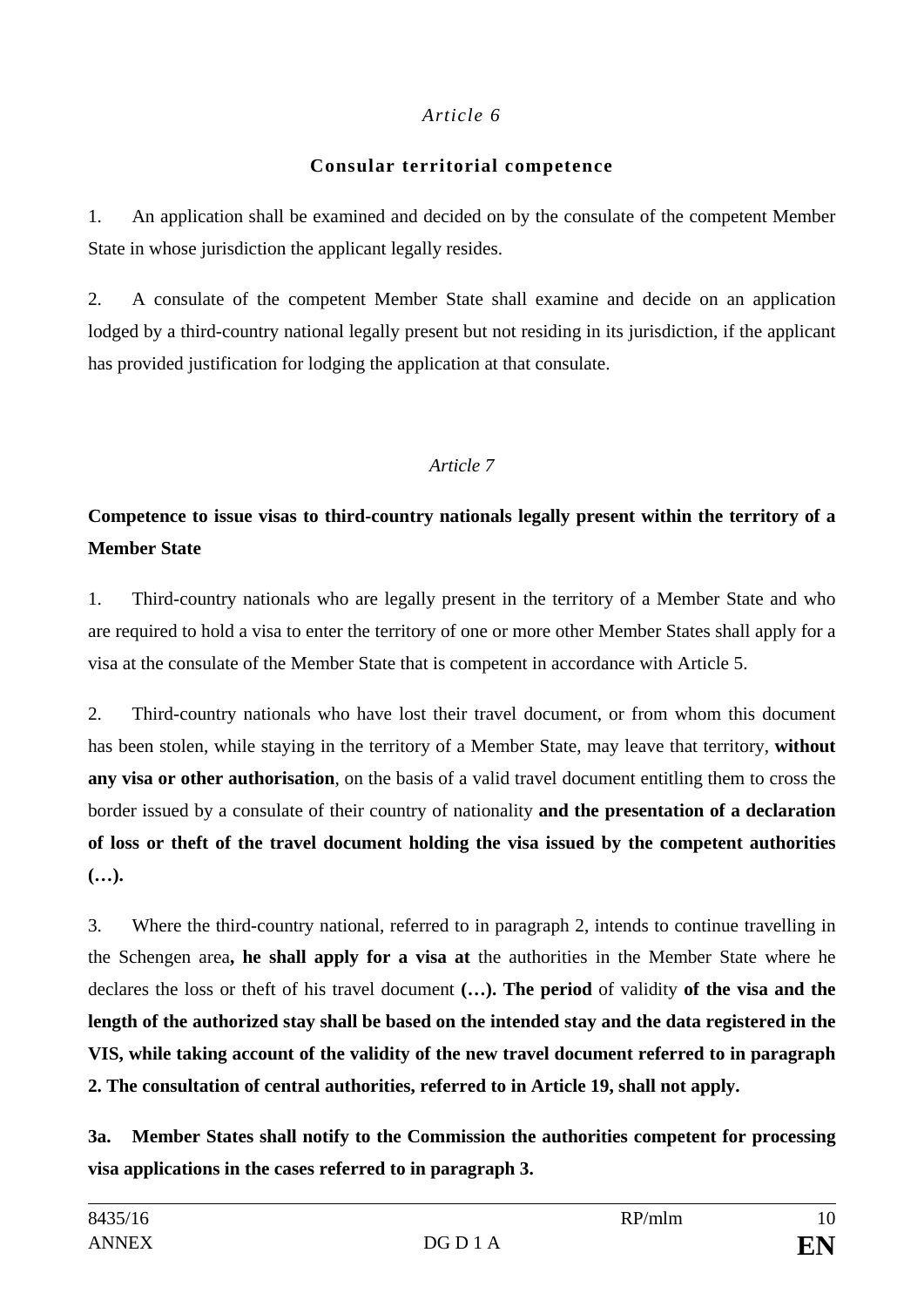# *CHAPTER II*

# *APPLICATION*

## *Article 8*

# **Practical modalities for lodging an application**

1. Applications **shall** be lodged **no more than 9 months for seafarers in the performance of their duties and no more than** six months **for other applicants** before and**, as a rule,** no later than 15 calendar days before the start of the intended visit.

2. Consulates may require applicants to obtain an appointment for the lodging of an application. The appointment shall, as a rule, take place within a period of two weeks from the date when the appointment was requested.

3. **(…)**

4. The consulate shall allow to lodge the application either without prior appointment or with an **(…)** appointment **arranged as soon as possible** to family members of Union citizens as referred to in Article 3 of Directive 2004/38/EC.

5. In justified cases of urgency, the consulate **may** allow applicants to lodge their applications either without appointment, or an immediate appointment shall be given.

6. Applications may, without prejudice to Article 12, be lodged **by**:

(a) **(…)** the applicant;

(b) **(…)** an accredited commercial intermediary referred to in Article 43 or

(c) **a** professional, cultural, sports or educational association or institution **on behalf of their members**.

7. An applicant shall not be required to appear in person at more than one location in order to lodge an application.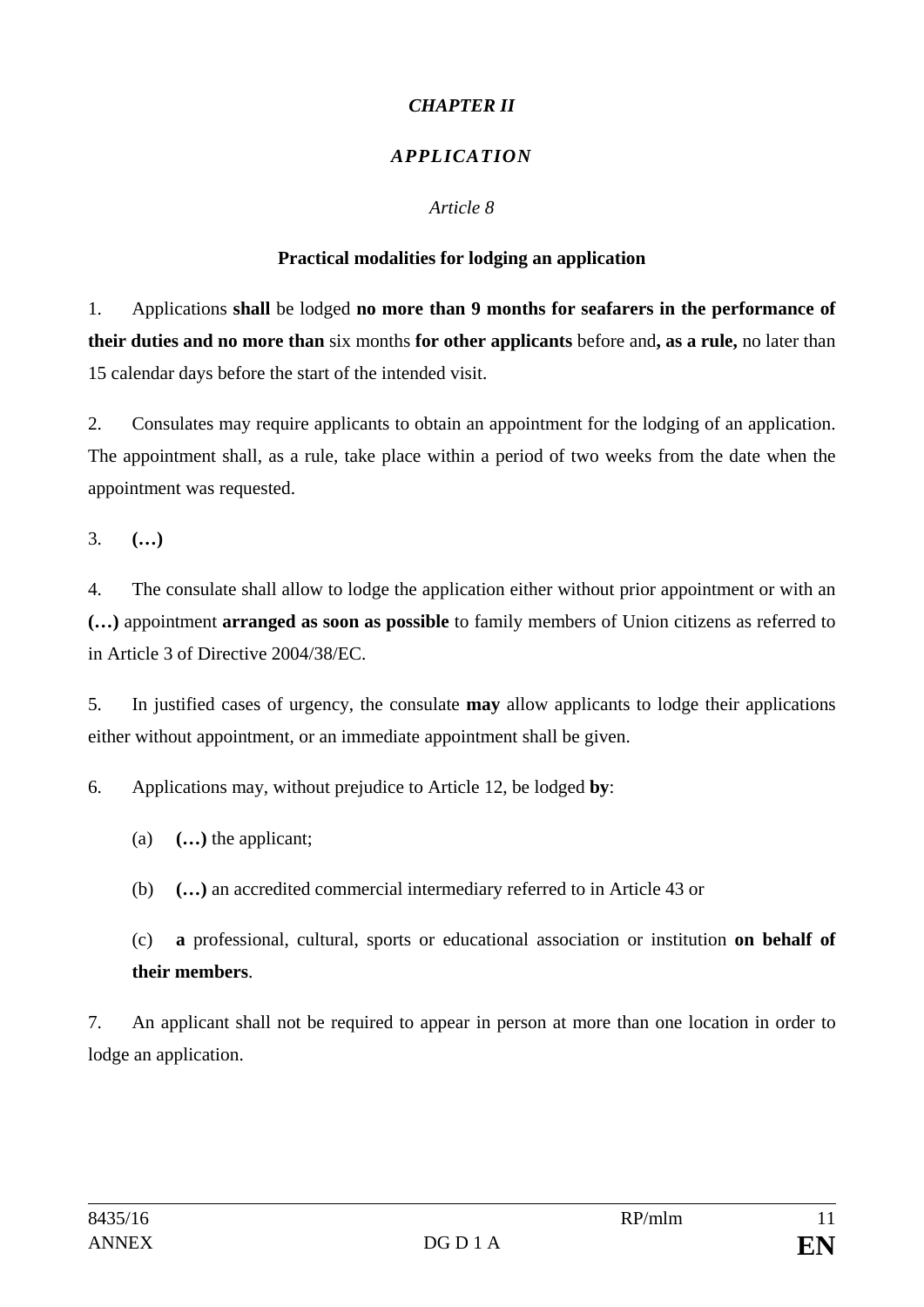#### **General rules for lodging an application**

1. Applicants shall appear in person **when lodging an application** for the collection of fingerprints, in accordance with Article 12 (2) (3) **and (7)(b).**

2. VIS registered applicants shall not be required to appear in person when lodging an application, where **either** their fingerprints have been entered into the VIS less than 59 months before **or the information on their permanent impossibility to deliver fingerprints has been registered in the VIS less than 59 months before**.

3. When lodging the application, the applicant shall:

- (a) present an application form in accordance with Article 10;
- (b) present a travel document in accordance with Article 11;

(c) present a photograph in accordance with the standards set out in Regulation (EC) No 1683/95 or, where the VIS is operational pursuant to Article 48 of Regulation (EC) No 767/2008, in accordance with the standards set out in Article 12 of this Regulation;

- (d) allow the collection of his fingerprints in accordance with Article 12, where applicable;
- (e) pay the visa fee in accordance with Article 14;
- (f) provide supporting documents in accordance with Article 13 and Annex II.

**(g) where applicable, produce proof of possession of adequate and valid travel medical insurance in accordance with Article 14a.**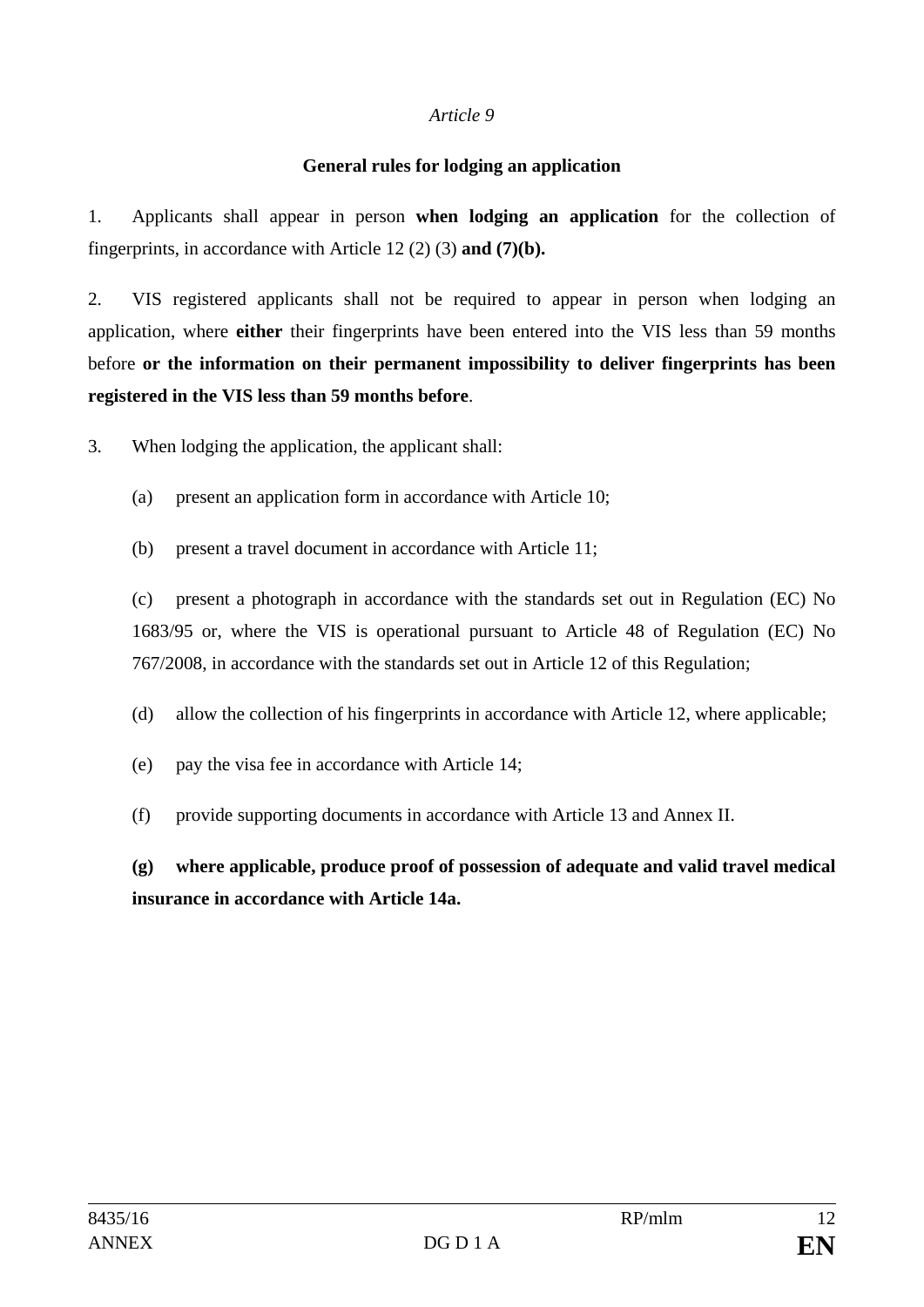#### **Application form**

1. Each applicant shall submit a manually or electronically completed and signed application form, as set out in Annex I. Persons included in the applicant's travel document shall submit a separate application form. Minors shall submit an application form signed by a person exercising permanent or temporary parental authority or legal guardianship.

2. The content of the electronic version of the application form, if applicable, shall be as set out in Annex I.

3. Consulates shall make the application form widely available and easily accessible to applicants free of charge.

4. The form shall as a minimum be available in the following languages:

- (a) the official language(s) of the Member State for which a visa is requested; and
- (b) the official language(s) of the host country.

In addition to the language(s) referred to in point (a), the form may be made available in any other official language(s) of the institutions of the European Union.

5. **(…).**

6. The translation of the application form into the official language(s) of the host country shall be produced under local Schengen cooperation as set out in Article 46.

7. The consulate shall inform applicants of the language(s) which may be used when filling in the application form.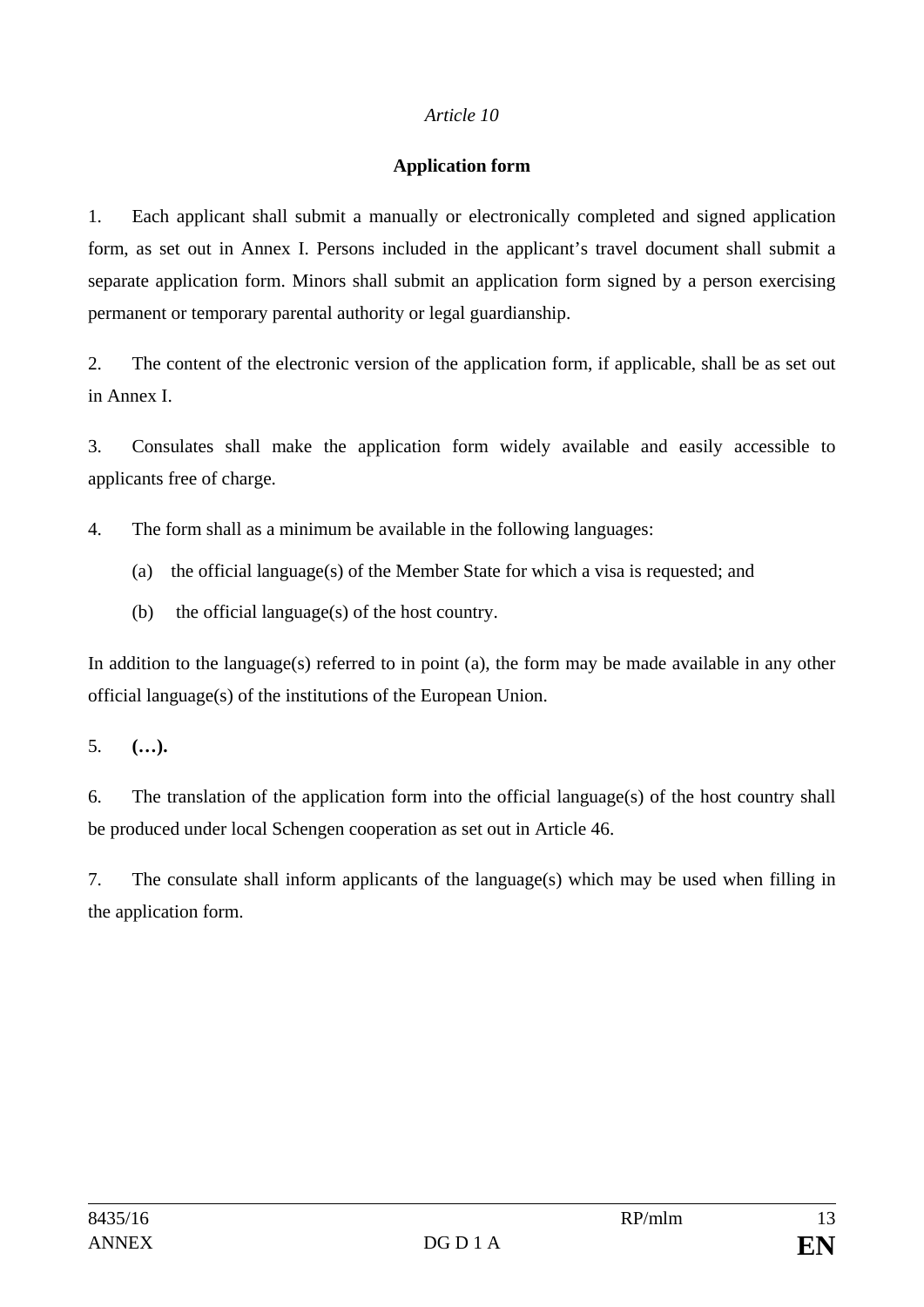#### **Travel document**

The applicant shall present a **(…)** travel document satisfying the following criteria:

- (a) without prejudice to Article 21(2), it shall be valid for at least three months after the intended date of departure from the territory of the Member States or, in the case of several visits, after the last intended date of departure from the territory of the Member States. However, in a justified case of emergency, this obligation may be waived;
- (b) it shall contain at least **(…) two consecutive** blank **(…) pages**, and if several applicants are covered by the same travel document it shall contain **(…) two consecutive** blank **(…) pages** per applicant;
- (c) it shall have been issued within the previous 10 years.

# *Article 12*

## **Biometric identifiers**

1. Member States shall collect biometric identifiers of the applicant comprising a photograph of him and his 10 fingerprints in accordance with the safeguards laid down in the Council of Europe's Convention for the Protection of Human Rights and Fundamental Freedoms, in the Charter of Fundamental Rights of the European Union and in the United Nations Convention on the Rights of the Child.

2. At the time of submission of the first application, the following biometric identifiers of the applicant shall be collected:

- a photograph, scanned or taken at the time of application, and
- his 10 fingerprints taken flat and collected digitally.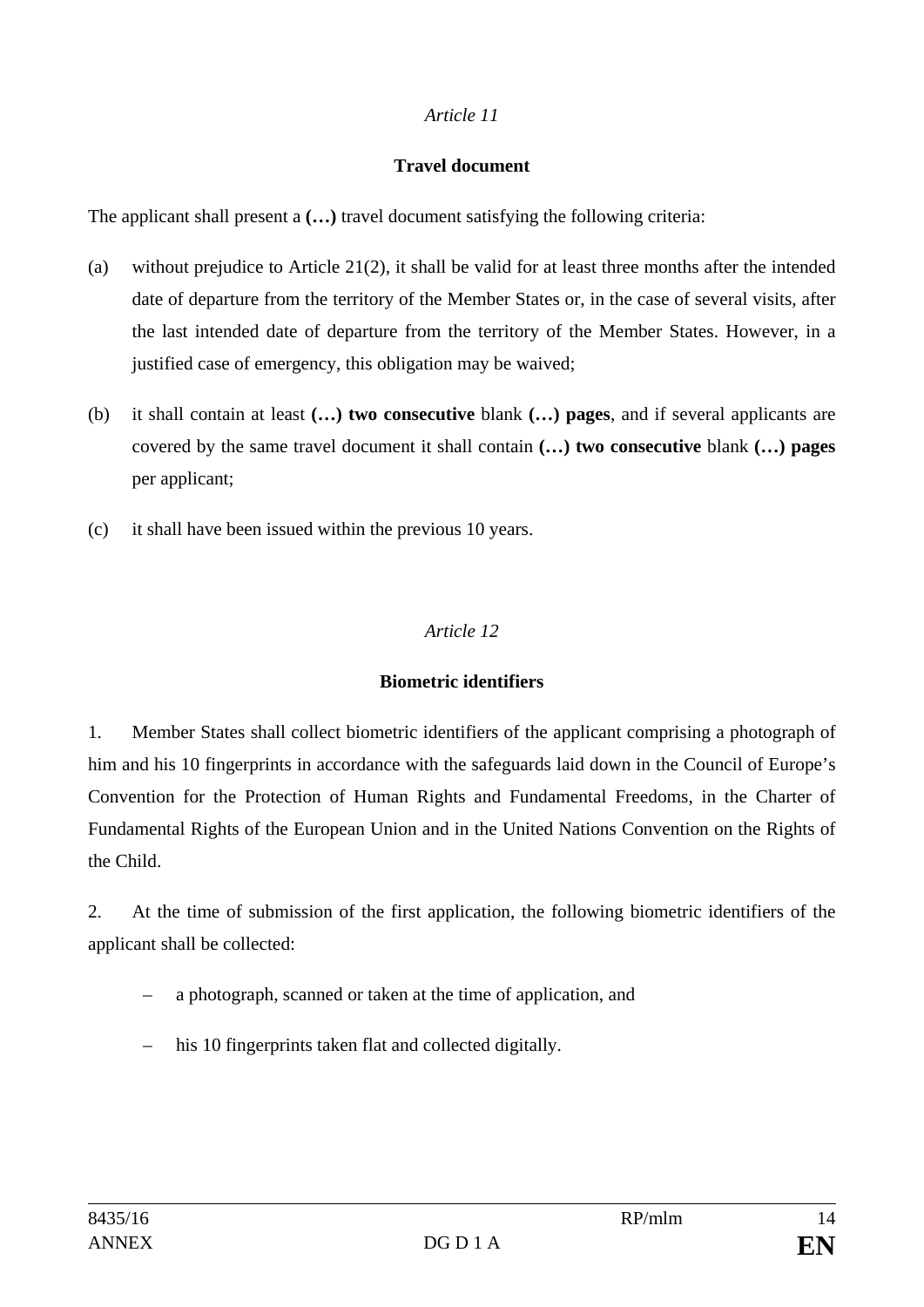3. Where fingerprints collected from the applicant as part of an earlier application for a short stay visa or a [touring visa] were entered in the VIS for the first time less than 59 months before the date of the new application, they shall be copied to the subsequent application.

However, where there is reasonable doubt regarding the identity of the applicant, the consulate shall collect fingerprints within the period specified in the first subparagraph.

Furthermore, if at the time when the application is lodged, it cannot be immediately confirmed that the fingerprints were collected within the period specified in the first subparagraph, the applicant may request that they be collected.

4. In accordance with Article 9(5) of Regulation (EC) No 767/2008, the photograph attached to each application shall be entered in the VIS.

The technical requirements for the photograph shall be in accordance with the international standards as set out in the International Civil Aviation Organization (ICAO) document 9303 Part 1, 6th edition.

5. Fingerprints shall be taken in accordance with ICAO standards and Commission Decision 2006/648/EC.

6. The biometric identifiers shall be collected by qualified and duly authorised staff of the authorities competent in accordance with Article 4(1), (2) and (3). Under the supervision of the consulates, the biometric identifiers may also be collected by qualified and duly authorised staff of an honorary consul as referred to in Article 40 or of an external service provider as referred to in Article 41. The Member State(s) concerned shall, where there is any doubt, provide for the possibility of verifying at the consulate fingerprints which have been taken by the external service provider.

- 7. The following applicants shall be exempt from the requirement to give fingerprints:
	- (a) children under the age of 12;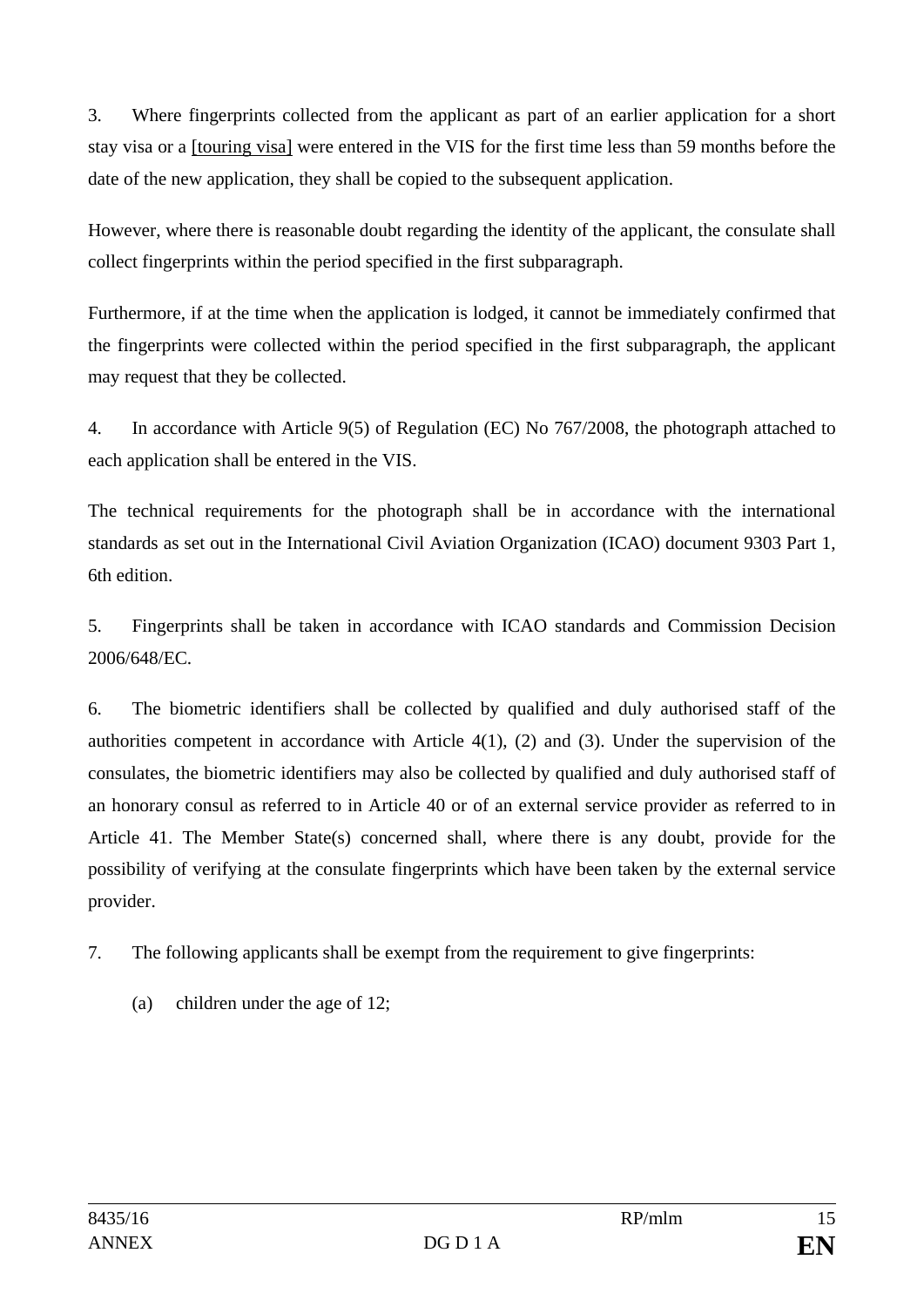(b) persons for whom fingerprinting is physically impossible. If the fingerprinting of fewer than 10 fingers is possible, the maximum number of fingerprints shall be taken. However, should the impossibility be temporary, the applicant shall be required to give the fingerprints at the following application. The authorities competent in accordance with Article 4(1), (2) and (3) shall be entitled to ask for further clarification of the grounds for the temporary impossibility. Member States shall ensure that appropriate procedures guaranteeing the dignity of the applicant are in place in the event of there being difficulties in enrolling;

(c) heads of State or government and members of a national government with accompanying spouses, and the members of their official delegation when they are invited by Member States' governments or by international organisations for an official purpose;

(d) sovereigns and other senior members of a royal family, when they are invited by Member States' governments or by international organisations for an official purpose.

8. In the cases referred to in paragraph 7, the entry 'not applicable' shall be introduced in the VIS in accordance with Article 8(5) of Regulation (EC) No 767/2008.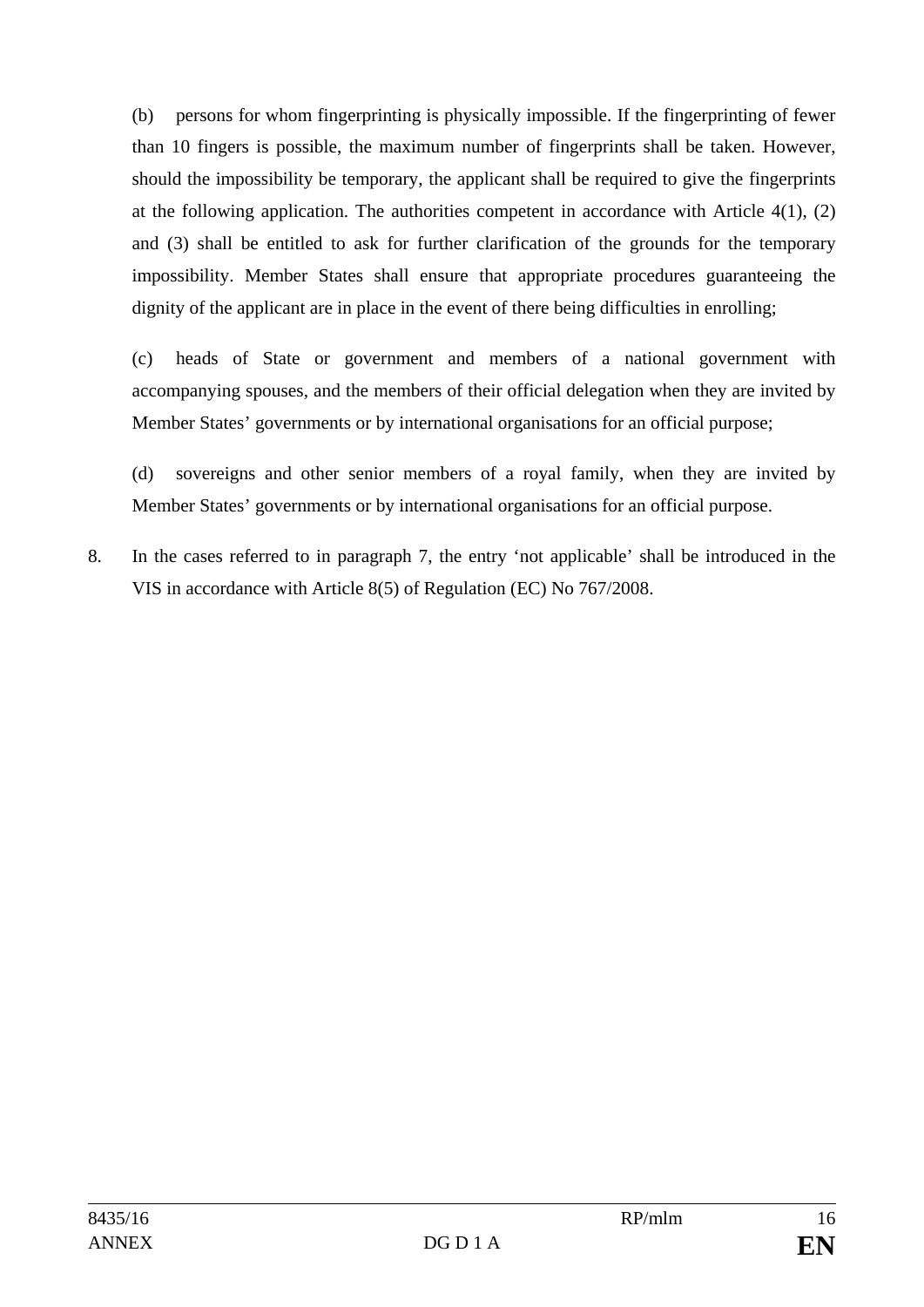#### **Supporting documents**

1. When applying for a uniform visa, the applicant shall present:

(a) documents indicating the purpose of the journey;

(b) documents in relation to accommodation, or proof of sufficient means to cover his accommodation;

(c) documents indicating that the applicant possesses sufficient means of subsistence both for the duration of the intended stay and for the return to his country of origin or residence, or for the transit to a third country into which he is certain to be admitted, or that he is in a position to acquire such means lawfully, in accordance with Article  $5(1)(c)$  and (3) of Regulation (EC) No 562/2006 of the European Parliament and of the Council;

(d) information enabling an assessment of the applicant's intention to leave the territory of the Member States before the expiry of the visa applied for.

2. Points (b) and (c) **(…)** of paragraph 1 **shall** not apply to applicants who are VIS registered regular travellers, who have lawfully used the **(…) visas and are nationals of countries included in the common list of third countries that cooperate on readmission with regard to the criteria set out in paragraph 2a.**

**2a. A list of countries that cooperate on readmission whose nationals shall benefit of the procedural facilitations referred to in paragraph 2 and Articles 14(3)(d), 18(2) and 21(3) and (4) shall be adopted by the Commission by means of an implementing act at the latest one year after the entry into force of this Regulation.**

**When establishing the list, the Commission shall take into consideration:**

**(a) Existence of EU Readmission Agreements and practical experiences of Member States in the implementation of these agreements,**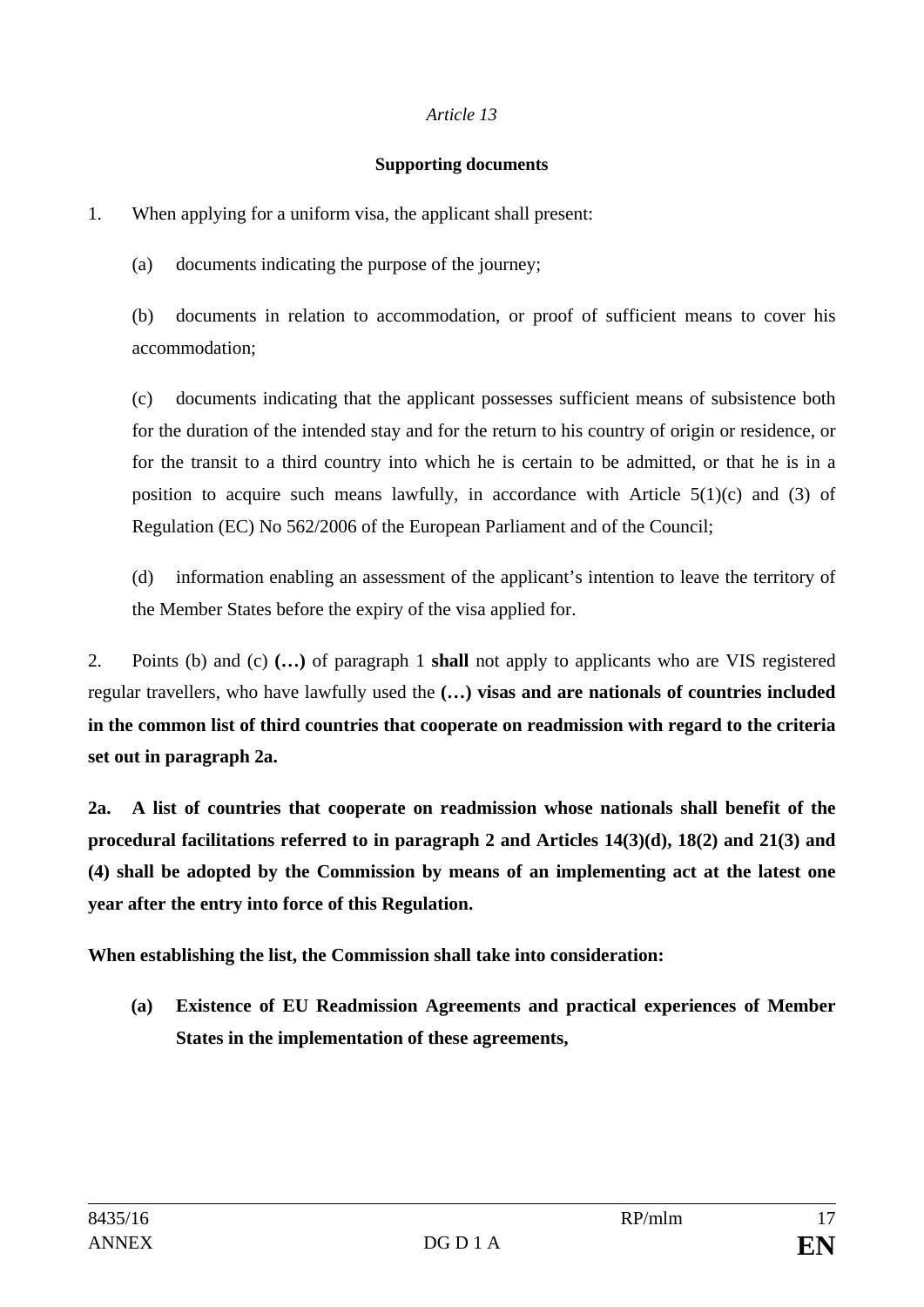- **(b) Existence of bilateral readmission agreements and practical experiences of Member States in the implementation of these agreements,**
- **(c) Practical experiences of Member States in their cooperation with third country authorities in view of**
	- **(i) timely identification of persons subject of a return decision;**
	- **(ii) recognition of the European travel document for the return of illegally staying third-country nationals (EU Laissez Passer);**
	- **(iii) timely delivery of the necessary travel documents;**
	- **(iv) timely fulfilment of other administrative requirements;**
	- **(v) organising and agreeing swiftly on practical modalities for effective readmission;**
	- **(vi) the acceptance of charter flights and joint return flights.**

**2b. A Member State may suspend the application of the procedural facilitations referred to in Articles 13(2), 14(3)(d), 18(2) and 21(3) and (4) to nationals of a country included in the list referred to in paragraph 2a, if such Member State experiences practical problems with that country with regard to at least one of the criteria referred to in paragraph 2a(c). The suspension shall not exceed 12 months.**

**2c. When suspending the application of Articles 13(2), 14(3)(d), 18(2) and 21(3) and (4), the Member State shall immediately notify the Commission. The Commission shall without delay inform the Member States thereof.** 

**The Commission shall, by means of implementing act, swiftly remove a third country from the list if the Commission has been notified within the last 12 months at least by four Member States representing more than 35% of the population of the Member States or representing more than 35% of the return decisions issued to the nationals of that third country [based on available statistics of all Members States for the last 12 months]. The Commission shall in any event assess the need for amending the list at least on a yearly basis.**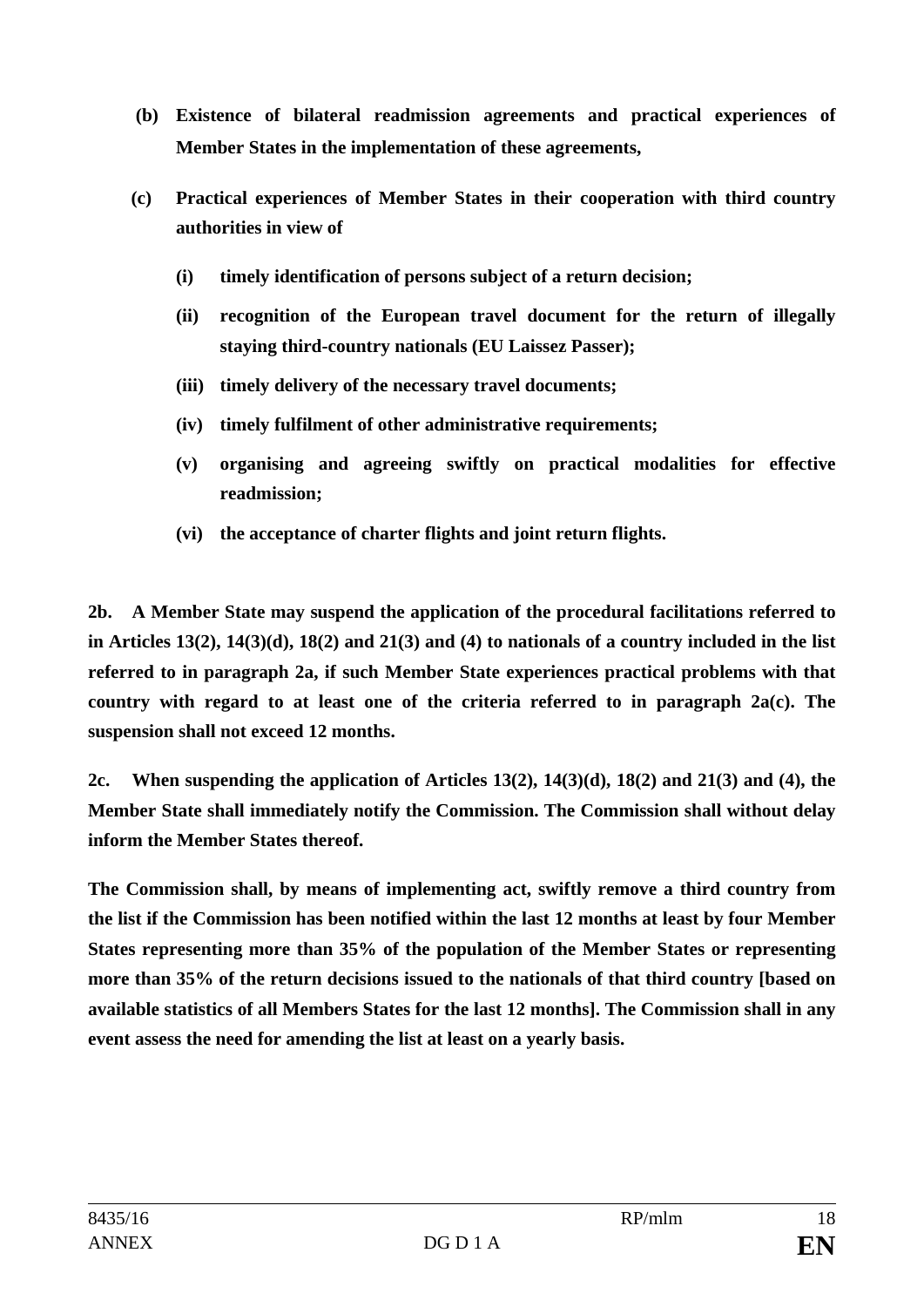**2d. The implementing acts referred to in paragraph 2a and 2c shall be adopted in accordance with the examination procedure referred to in Article 51(2).** 

3. **(…)**

Family members of Union citizens as referred to in Article 3 of Directive 2004/38/EC shall **(…) submit** documentary evidence proving that they travel to accompany or join the Union citizen and the family relationship with the Union citizen as referred to in Article 2(2) or the other circumstances referred to in Article 3(2) of that Directive**. Family members of Union citizens as referred to in Article 3 of Directive 2004/38/EC may be requested to submit originals of those documents.**

4. The list of supporting documents which may be requested from the applicant in order to verify the fulfilment of the conditions listed in paragraph 1 is set out in Annex II.

5. Consulates may waive one or more of the requirement to provide one or more of the documents referred to in paragraph 1(a) to (d) in the case of an applicant known to them for his integrity and reliability, in particular the lawful use of previous visas, if there is no doubt that he will fulfil the requirements of Article 5(1) of Regulation (EC) No 562/2006 at the time of the crossing of the external borders of the Member States.

6. **(moved from paragraph 9)** Within local Schengen cooperation lists of supporting documents shall be prepared in each jurisdiction in order to take account of local circumstances.

7. Member States may require applicants to present a proof of sponsorship and/or private accommodation by completing a form drawn up by each Member State. That form shall indicate in particular:

- (a) whether its purpose is proof of sponsorship and/or of private accommodation;
- (b) whether the sponsor/inviting person is an individual, a company or an organisation;
- (c) the identity and contact details of the sponsor/inviting person;
- (d) the applicant(s);
- (e) the address of the accommodation;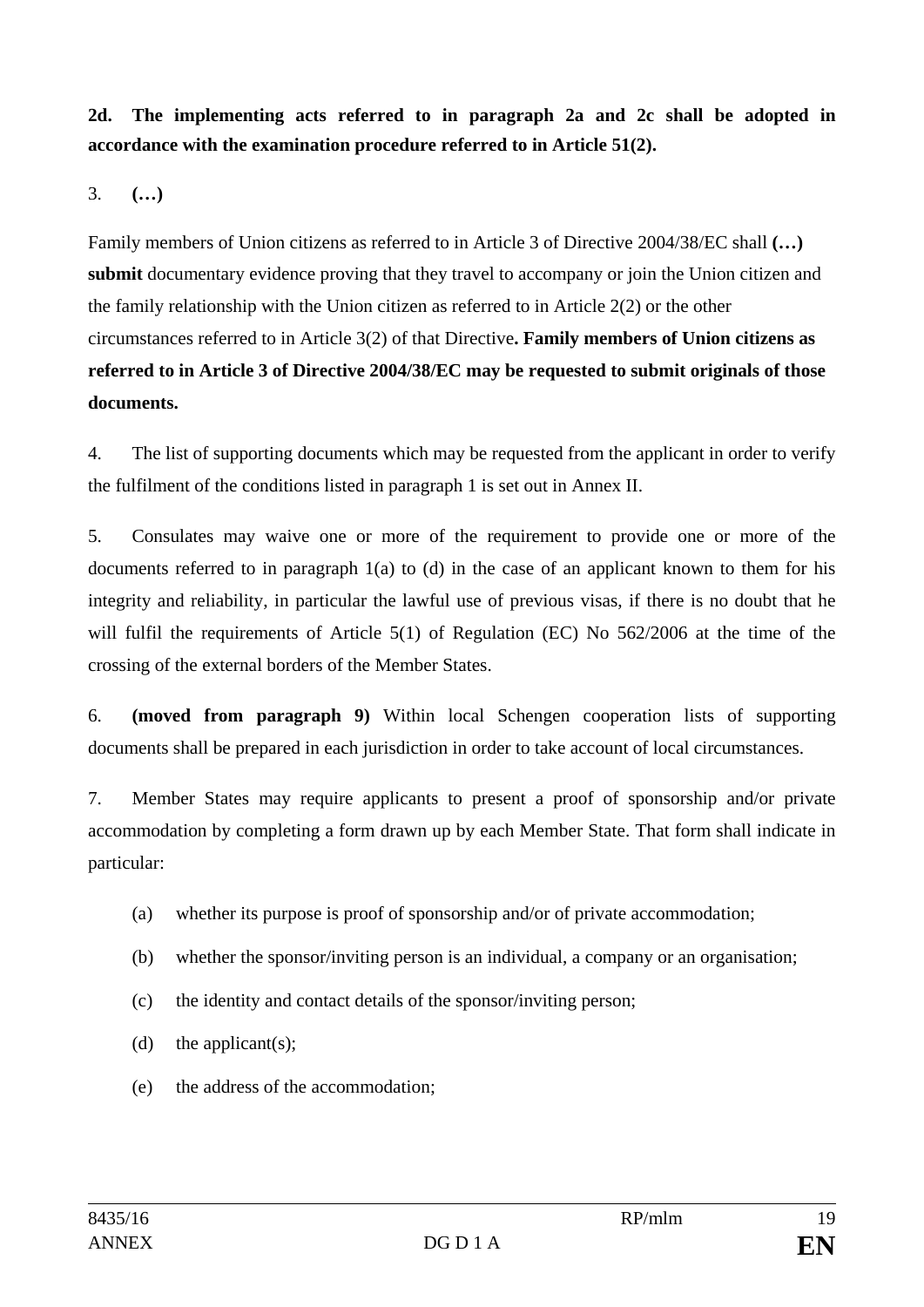- (f) the length and purpose of the stay;
- (g) possible family ties with the sponsor/inviting person;
- (h) the information required pursuant to Article 37(1) of Regulation (EC) No 767/2008.

In addition to the Member State's official language(s), the form shall be drawn up in at least one other official language of the institutions of the Union. A specimen of the form shall be notified to the Commission.

8. When applying for an airport transit visa, the applicant shall present:

(a) documents in relation to the onward journey to the final destination after the intended airport transit;

(b) information enabling an assessment of the applicant's intention not to enter the territory of the Member States.

9. **(moved from paragraph 6)** The consulate shall start processing the visa application **of a VIS registered regular traveller** on the basis of **(…)** copies of the supporting documents. **(…)** The consulate may ask for original documents from **VIS registered regular travellers (…)** where there is doubt about the authenticity of a specific document. **Other applicants shall provide the original supporting documents, unless otherwise decided by the consulate***.*

10. Without prejudice to paragraph 1, Member States may provide exemptions from the list of supporting documents referred to in paragraphs 4 and 9 in the case of applicants attending major international events organised in their territory that are considered particularly important due to their tourism and/or cultural impact.

11. The Commission shall by means of implementing acts adopt the lists of supporting documents to be used in each jurisdiction in order to take account of local circumstances. Those implementing acts shall be adopted in accordance with the examination procedure referred to in Article 51(2).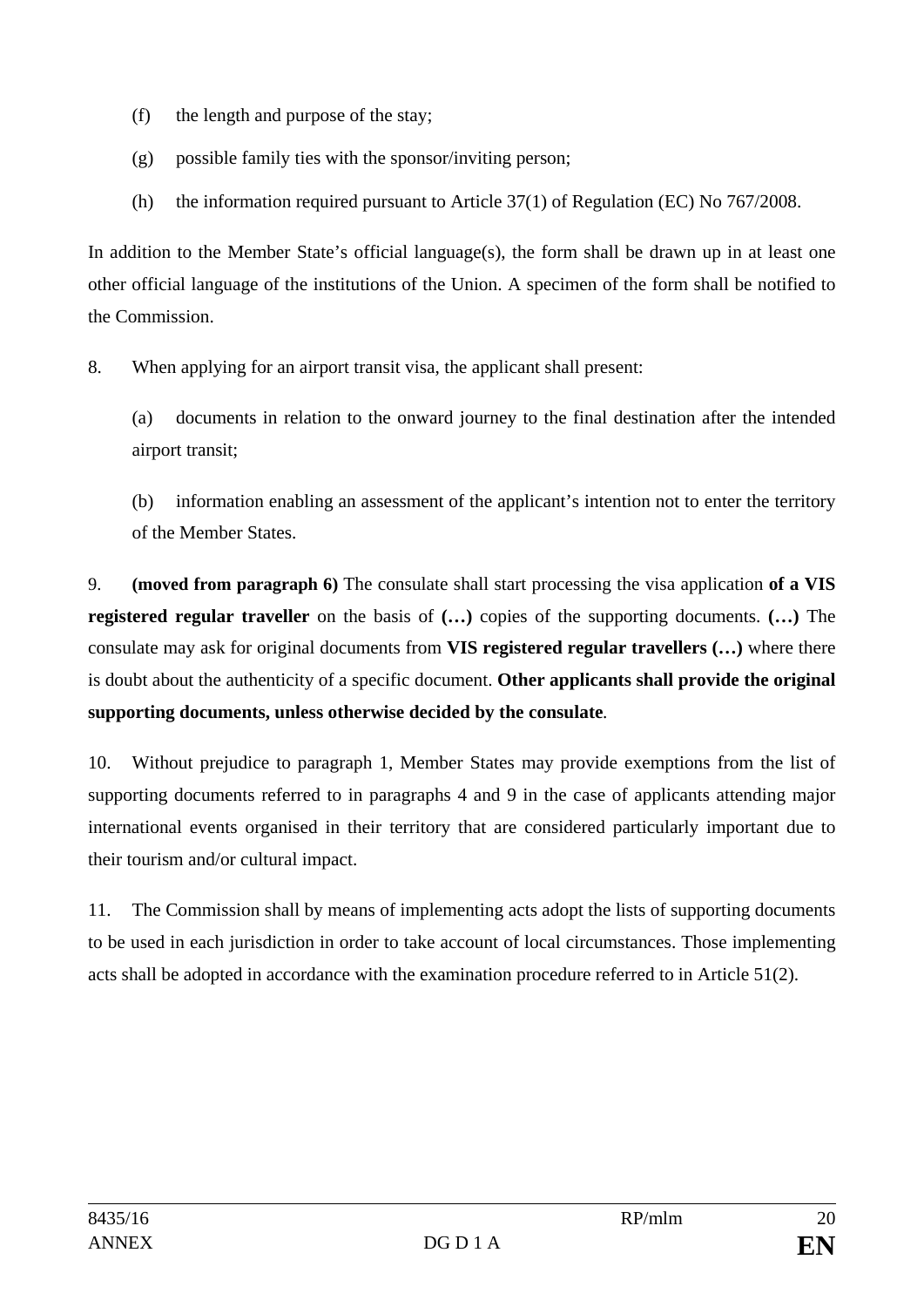#### **Visa fee**

1. Applicants shall pay a visa fee of EUR 60.

2. Children from the age of six years and below the age of 12 years shall pay a visa fee of EUR 35.

2**a**. The visa fee shall be revised regularly in order to reflect the administrative costs.

3. The following categories shall pay no visa fee:

## (a) **children under the age of six years**;

(b) school pupils, students, postgraduate students and accompanying teachers who undertake stays for the purpose of study or educational training;

(c) researchers from third countries, as defined in Council Directive 2005/71/EC, travelling for the purpose of carrying out scientific research or participating in a scientific seminar or conference;

(d) holders of diplomatic and service passports **issued by countries listed in the common list referred to in Article 13***(2a)***;**

(e) participants aged 25 years or less in seminars, conferences, sports, cultural or educational events organised by non-profit organisations;

**(f) (…)**

(g) family members of Union citizens as referred to in Article 3 of Directive 2004/38/EC in accordance with Article 5(2) of that Directive.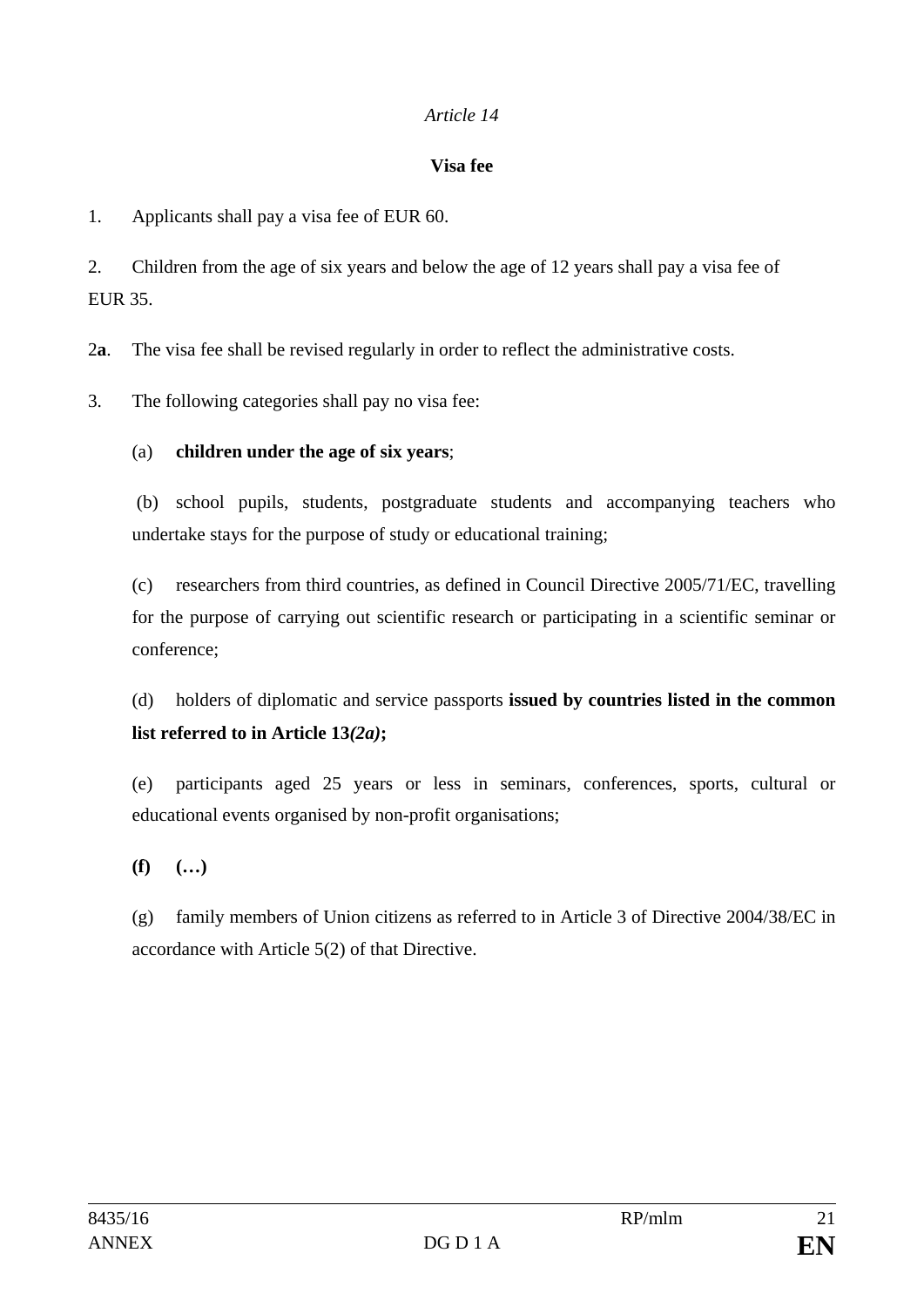4. Member States may, in individual cases, waive or reduce the amount of the visa fee to be charged when to do so this serves to promote cultural or sporting interests as well as interests in the field of foreign policy, development policy and other areas of vital public interest or for humanitarian reasons.

# **4a. The visa fee may be waived for children from the age of six years and below the age of 12 years.**

5. The visa fee shall be charged in euro, in the national currency of the third country or in the currency usually used in the third country where the application is lodged, and shall not be refundable except in the cases referred to in Articles 16(2) and 17(3).

When charged in a currency other than euro, the amount of the visa fee charged in that currency shall be determined and regularly reviewed in application of the euro foreign exchange reference rate set by the European Central Bank. The amount charged may be rounded up and consulates shall ensure under local Schengen cooperation that they charge equivalent fees.

6. The applicant shall be given a receipt for the visa fee paid.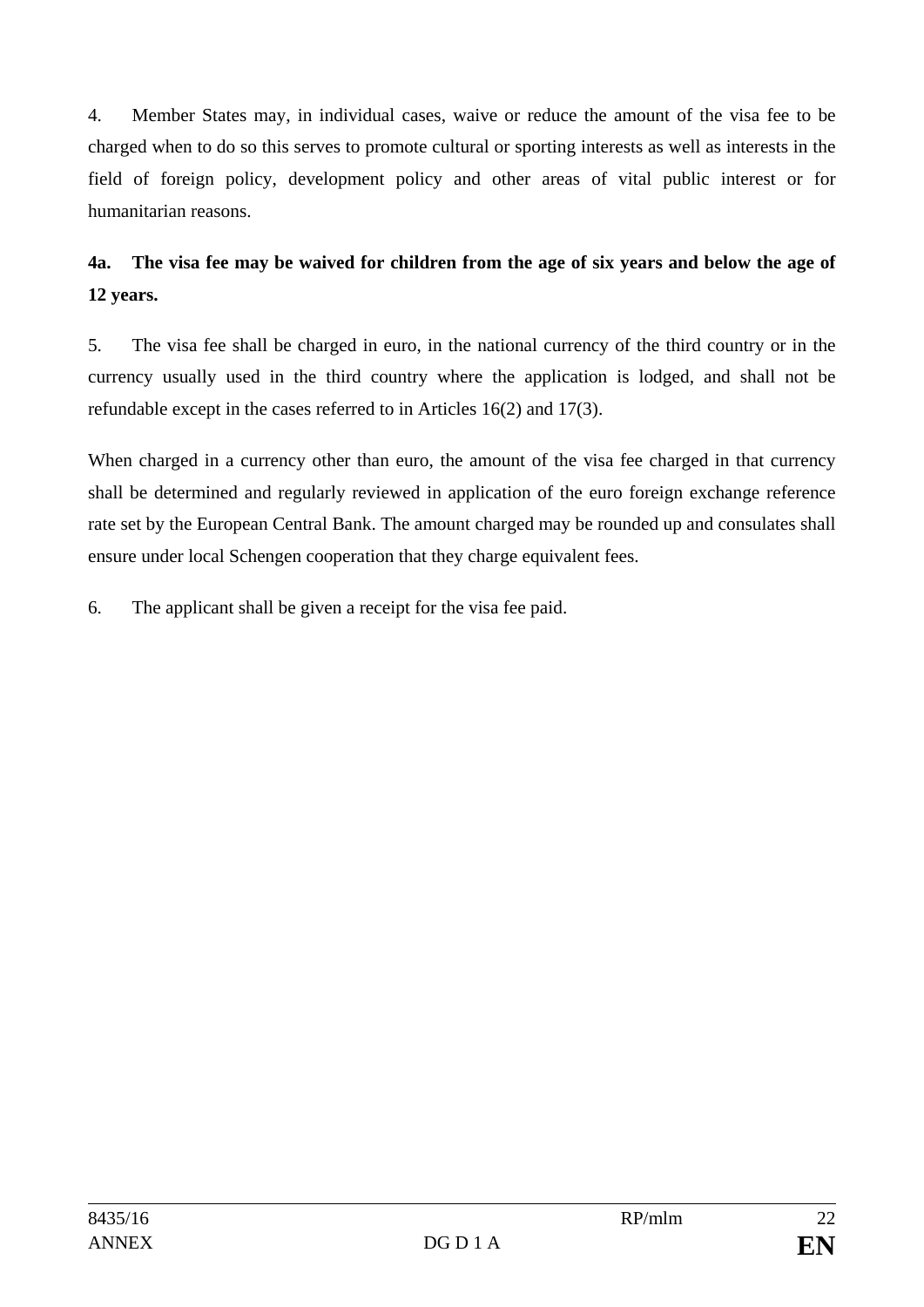#### *Article 14a*

#### **Travel medical insurance**

1. Applicants for a uniform visa for **one entry** shall prove that they are in possession of adequate and valid travel medical insurance to cover any expenses which might arise in connection with repatriation for medical reasons, urgent medical attention and/or emergency hospital treatment or death, during their stay(s) on the territory of the Member States.

2. Applicants for a uniform visa **for (…) multiple entries** shall prove that they are in possession of adequate and valid travel medical insurance covering the period of their first intended visit.

In addition, such applicants shall sign the statement, set out in the application form, declaring that they are aware of the need to be in possession of travel medical insurance for subsequent stays.

3. The insurance shall be valid throughout the territory of the Member States and cover the entire period of the person's intended stay or transit. The minimum coverage shall be EUR 30'000.

When a visa with limited territorial validity covering the territory of more than one Member State is issued, the insurance cover shall be valid at least in the Member States concerned.

4. Applicants shall, in principle, take out insurance in their country of residence. Where this is not possible, they shall seek to obtain insurance in **an other** country **of the consular jurisdiction of the competent consulate as referred to in Article 6(1) and (2), in the Member State of destination, or another Member State.**

When  $(...)$ **a third party** takes out insurance in the name of the applicant, the conditions set out in **the previous paragraph** shall apply. **In the case of sponsorship and/or private accommodation as referred to in Article 13(7), the third party may take out insurance in the name of the applicant in the third party's country of residence.**

5. When assessing whether the insurance cover is adequate, consulates shall ascertain whether claims against the insurance company would be recoverable in a Member State.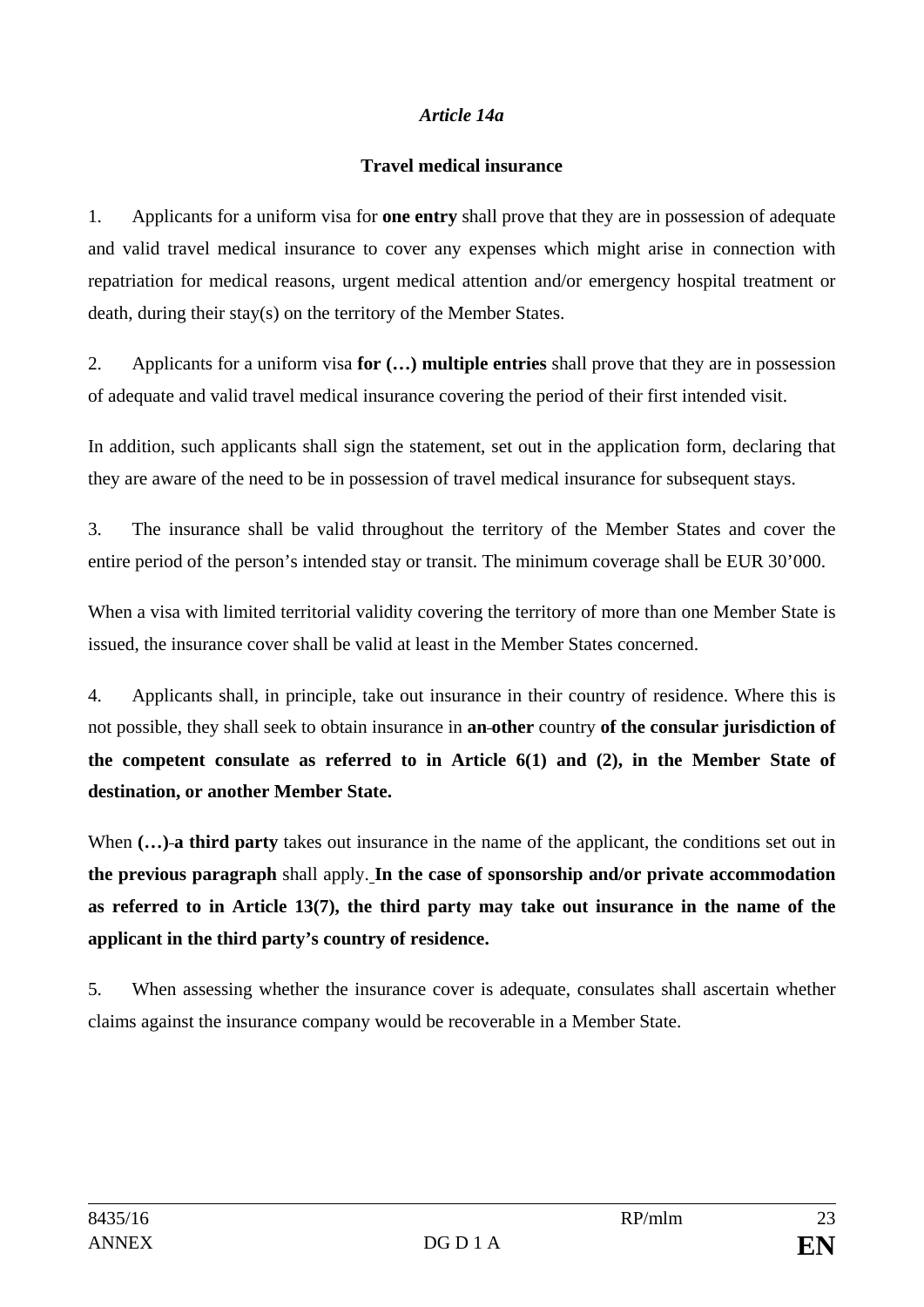6. The insurance requirement may be considered to have been met where it is established that an adequate level of insurance may be presumed in the light of the applicant's professional situation. The exemption from presenting proof of travel medical insurance may concern particular professional groups, such as seafarers, who are already covered by travel medical insurance as a result of their professional activities.

7. Holders of diplomatic passports shall be exempt from the requirement to hold travel medical insurance.

# **8. Personal data contained in the travel medical insurance shall be processed in accordance with Regulation XXX.**

# *Article 15*

## **Service fee**

1. A service fee may be charged by an external service provider referred to in Article 41. The service fee shall be proportionate to the costs incurred by the external service provider while performing one or more of the tasks referred to in Article 41(6).

2. The service fee shall be specified in the legal instrument referred to in Article 41(2).

3. The service fee shall not exceed half of the amount of the visa fee set out in Article 14(1), irrespective of the possible reductions in or exemptions from the visa fee as provided for in Article 14**(2),** (3), (4) and **(4a)**.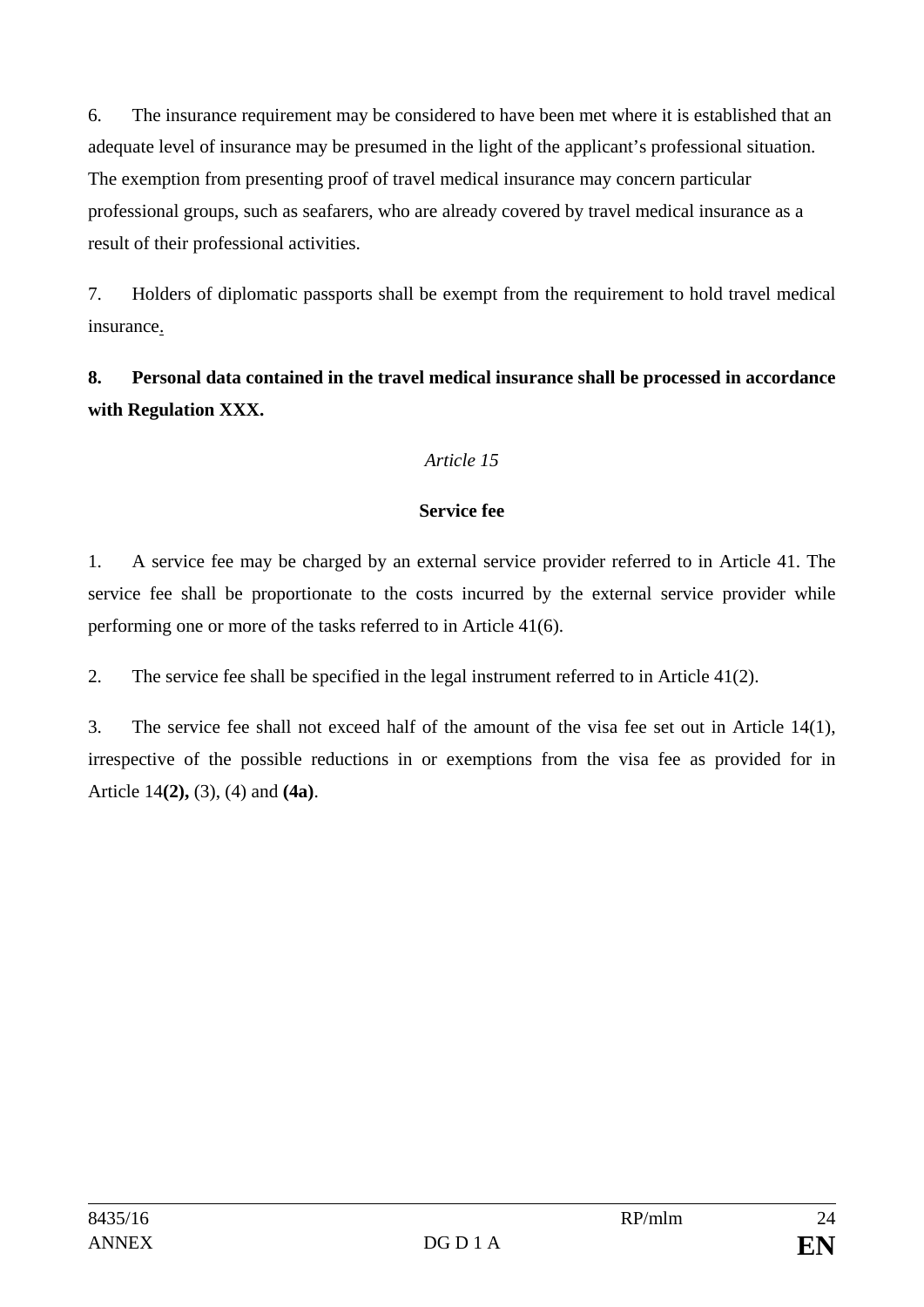#### *CHAPTER III*

## *EXAMINATION OF AND DECISION ON AN APPLICATION*

#### *Article 16*

#### **Verification of consular competence**

1. When an application has been lodged, the consulate shall verify whether it is competent to examine and decide on it in accordance with the provisions of Articles 5 and 6.

2. If the consulate is not competent, it shall, without delay, return the application form and any documents submitted by the applicant, reimburse the visa fee, and indicate which consulate is competent.

*Article 17*

#### **Admissibility**

- 1. The competent consulate shall verify whether:
	- (a) the application has been lodged within the period referred to in Article  $8(1)$ ,
	- (b) the application contains the items referred to in Article  $9(3)(a)$  to (c),
	- (c) the biometric data of the applicant have been collected, and
	- (d) the visa fee has been collected.

2. Where the competent consulate finds that the conditions referred to in paragraph 1 have been fulfilled, the application shall be admissible and the consulate shall:

- (a) follow the procedures described in Article 8 of (EC) No 767/2008, and
- (b) further examine the application.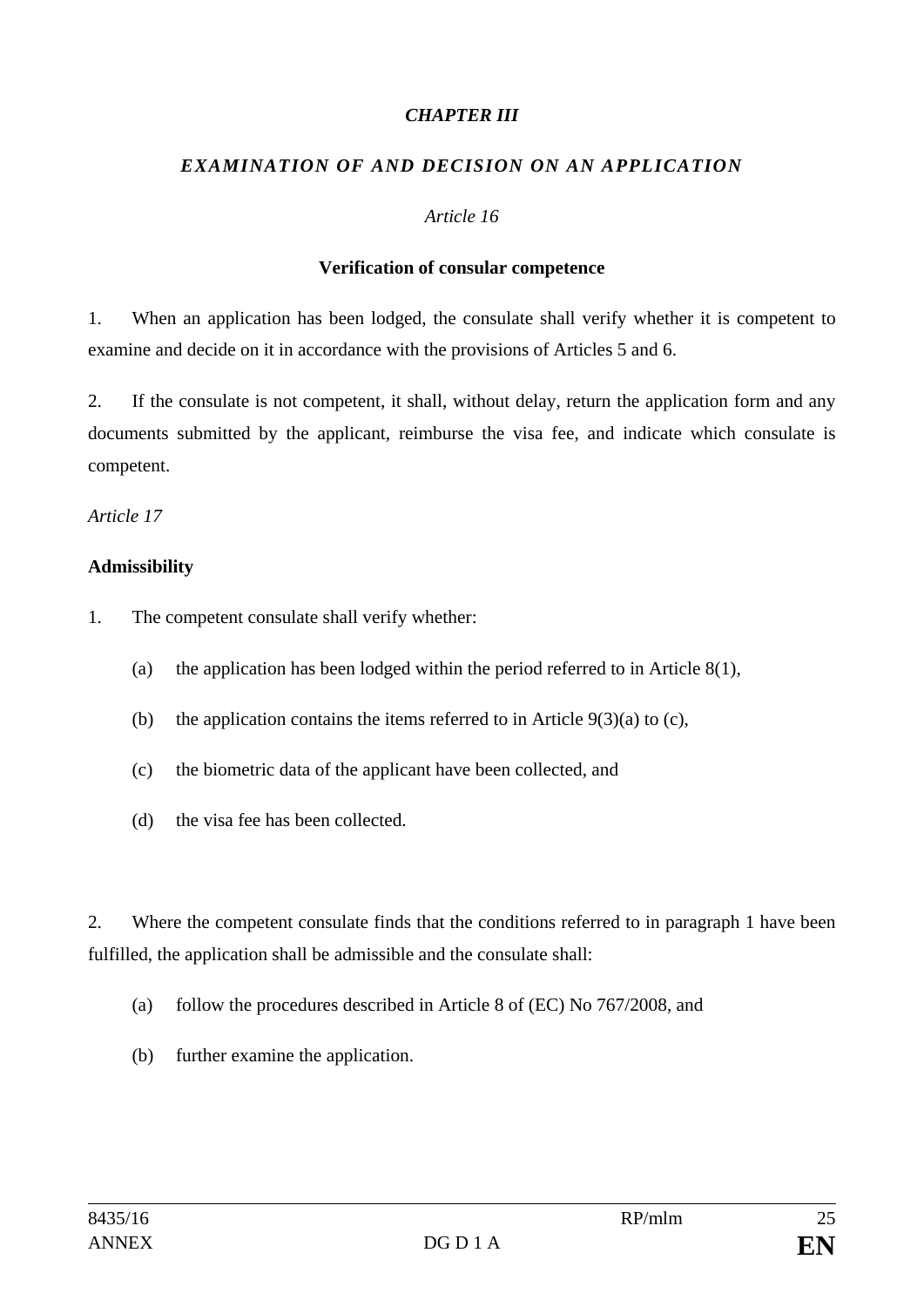Data shall be entered in the VIS only by duly authorised consular staff in accordance with Articles 6(1), 7, 9(5) and 9(6) of Regulation (EC) No 767/2008.

3. Where the competent consulate finds that the conditions referred to in paragraph 1 have not been fulfilled, the application shall be inadmissible and the consulate without delay shall:

- (a) return the application form and any documents submitted by the applicant,
- (b) destroy the collected biometric data,
- (c) reimburse the visa fee, and
- (d) not examine the application.

4. By way of derogation, an application that does not meet the requirements set out in paragraph 1 may be considered admissible on humanitarian grounds or for reasons of national interest.

# *Article 18*

# **Verification of entry conditions and risk assessment**

1. In the examination of an application for a uniform visa, it shall be ascertained whether the applicant fulfils the entry conditions set out in Article  $5(1)(a)$ , (c), (d) and (e) of Regulation (EC) No 562/2006, and particular consideration shall be given to assessing whether the applicant presents a risk of irregular immigration or a risk to the security of the Member States and whether the applicant intends to leave the territory of the Member States before the expiry of the visa applied for.

2. In the examination of an application for a uniform visa lodged by a VIS registered regular traveller who has lawfully used the **visas obtained within the respective time-limits referred to in Article 2(9) and who is a national of a country listed in the common list referred to in Article 13(2a)**, it shall be presumed that the applicant fulfils the entry conditions **(…) regarding** the possession of sufficient means of subsistence.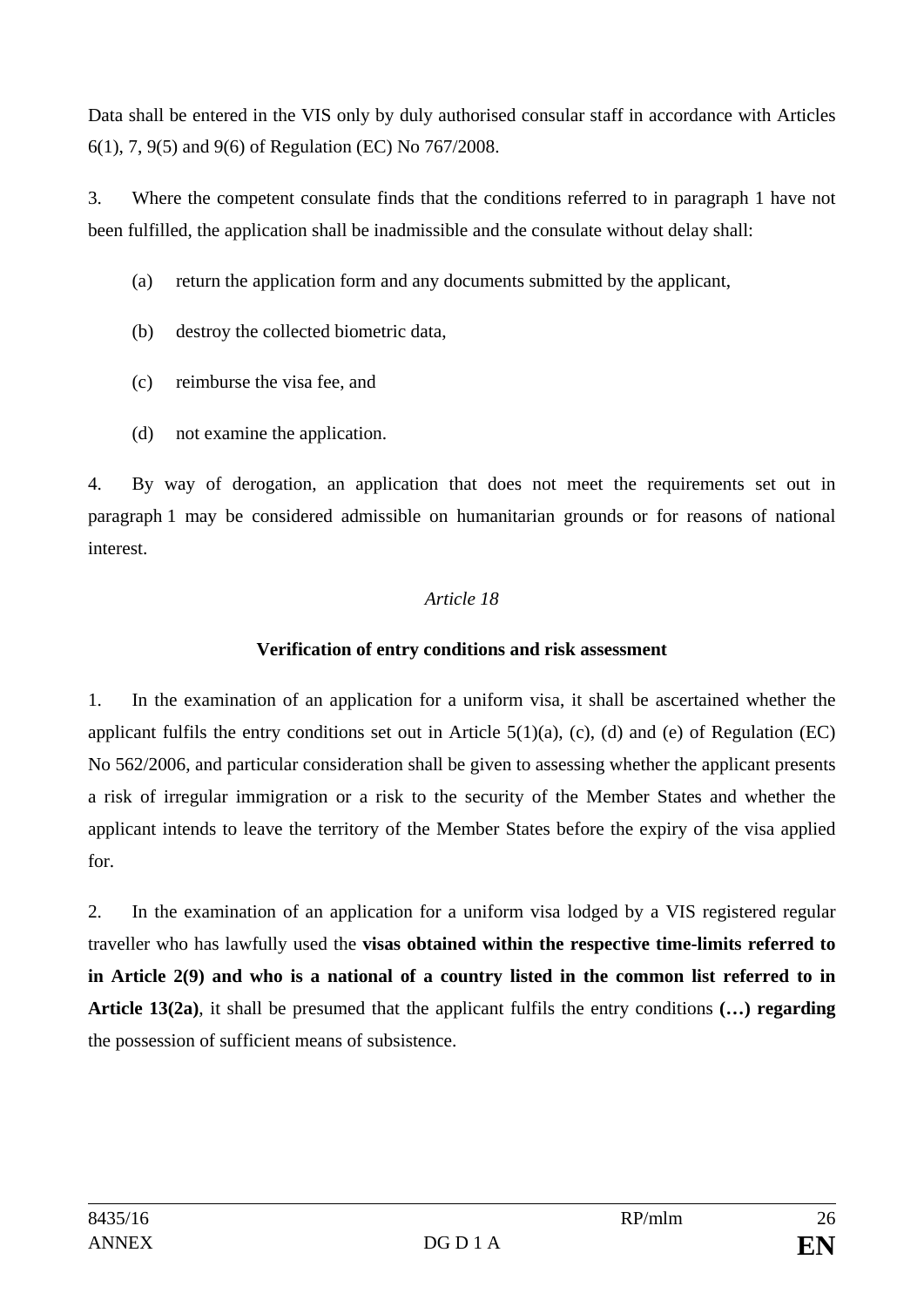3. The presumption referred to in paragraph 2 shall not apply where the consulate has reasonable doubts about the fulfilment of these entry conditions based on information stored in the VIS, such as decisions annulling a previous visa, or in the passport, such as entry and exit stamps **or any other relevant information**. In such cases, the consulates may carry out an interview and request additional documents **as referred to in paragraph 10**.

4. In respect of each application, the VIS shall be consulted in accordance with Articles 8(2) and 15 of (EC) No 767/2008. Member States shall ensure that full use is made of all search criteria pursuant to Article 15 of Regulation (EC) No 767/2008 in order to avoid false rejections and identifications.

5. Without prejudice to paragraph 2, while checking whether the applicant fulfils the entry conditions, the consulate shall verify:

(a) that the travel document presented is not false, counterfeit or forged;

(b) the applicant's justification for the purpose and conditions of the intended stay, and that he has sufficient means of subsistence, both for the duration of the intended stay and for the return to his country of origin or residence, or for the transit to a third country into which he is certain to be admitted, or is in a position to acquire such means lawfully;

(c) whether the applicant is a person for whom an alert has been issued in the Schengen Information System (SIS) for the purpose of refusing entry;

(d) that the applicant is not considered to be a threat to public policy, internal security or public health as defined in Article 2(19) of Regulation (EC) No 562/2006 or to the international relations of any of the Member States, in particular where no alert has been issued in Member States' national databases for the purpose of refusing entry on the same grounds.

**(e) that the applicant is in possession of adequate and valid travel medical insurance, where applicable.**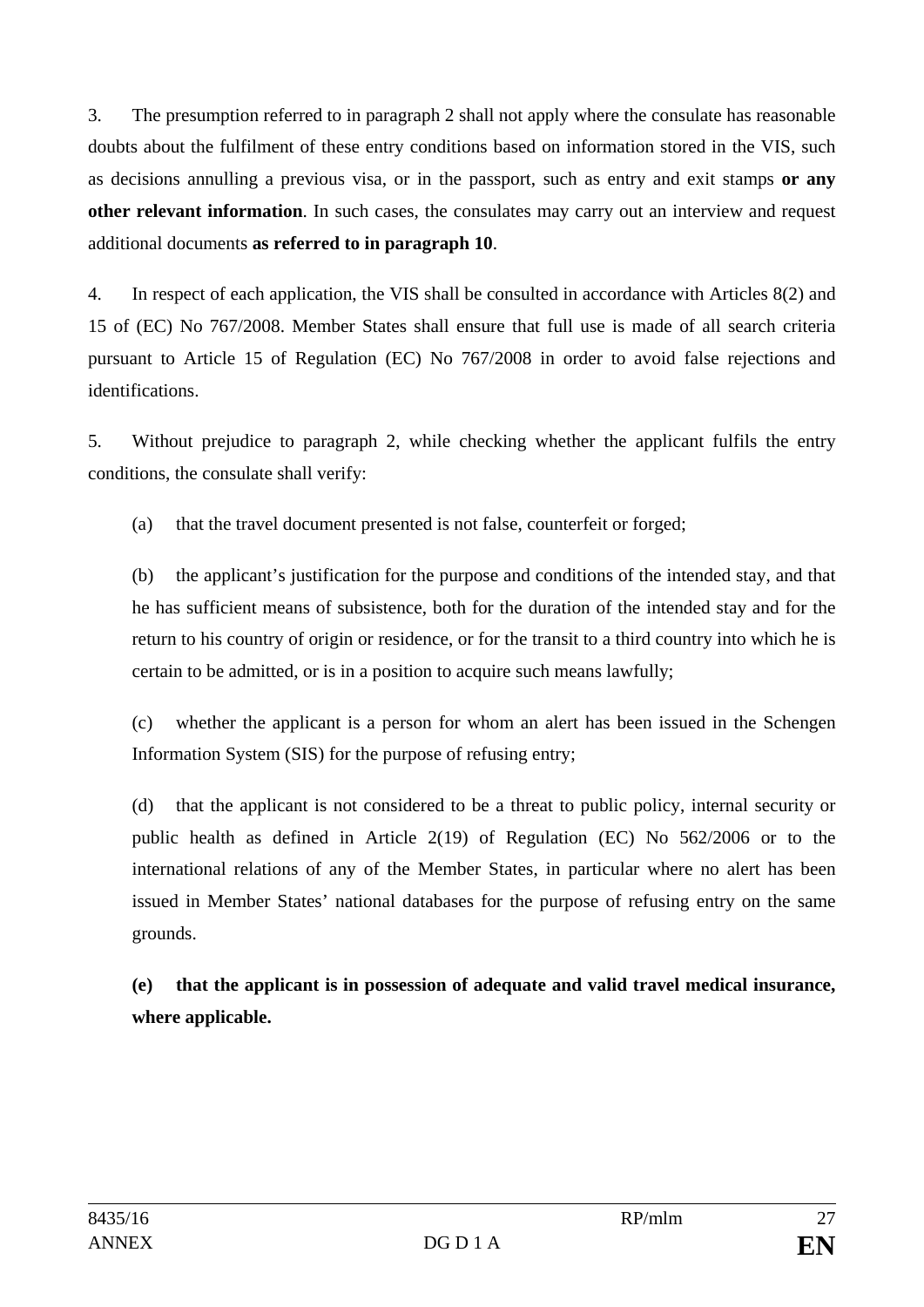6. The consulate shall, where applicable, verify the length of previous and intended stays in order to verify that the applicant has not exceeded the maximum duration of authorised stay in the territory of the Member States, irrespective of possible stays authorised under a [touring visa], a national long-stay visa or a residence permit.

7. The means of subsistence for the intended stay shall be assessed in accordance with the duration and the purpose of the stay and by reference to average prices in the Member State(s) concerned for board and lodging in budget accommodation, multiplied by the number of days stayed, on the basis of the reference amounts set by the Member States in accordance with Article 34(1)(c) of Regulation (EC) No 562/2006. Proof of sponsorship and/or private accommodation may also constitute evidence of sufficient means of subsistence.

8. In the examination of an application for an airport transit visa, the consulate shall in particular verify:

(a) that the travel document presented is not false, counterfeit or forged;

(b) the points of departure and destination of the third-country national concerned and the coherence of the intended itinerary and airport transit;

(c) proof of the onward journey to the final destination.

9. The examination of an application shall be based notably on the authenticity and reliability of the documents submitted and on the veracity and reliability of the statements made by the applicant.

10. During the examination of an application, consulates may in justified cases carry out an interview and request additional documents.

11. A previous visa refusal shall not lead to an automatic refusal of a new application. A new application shall be assessed on the basis of all available information.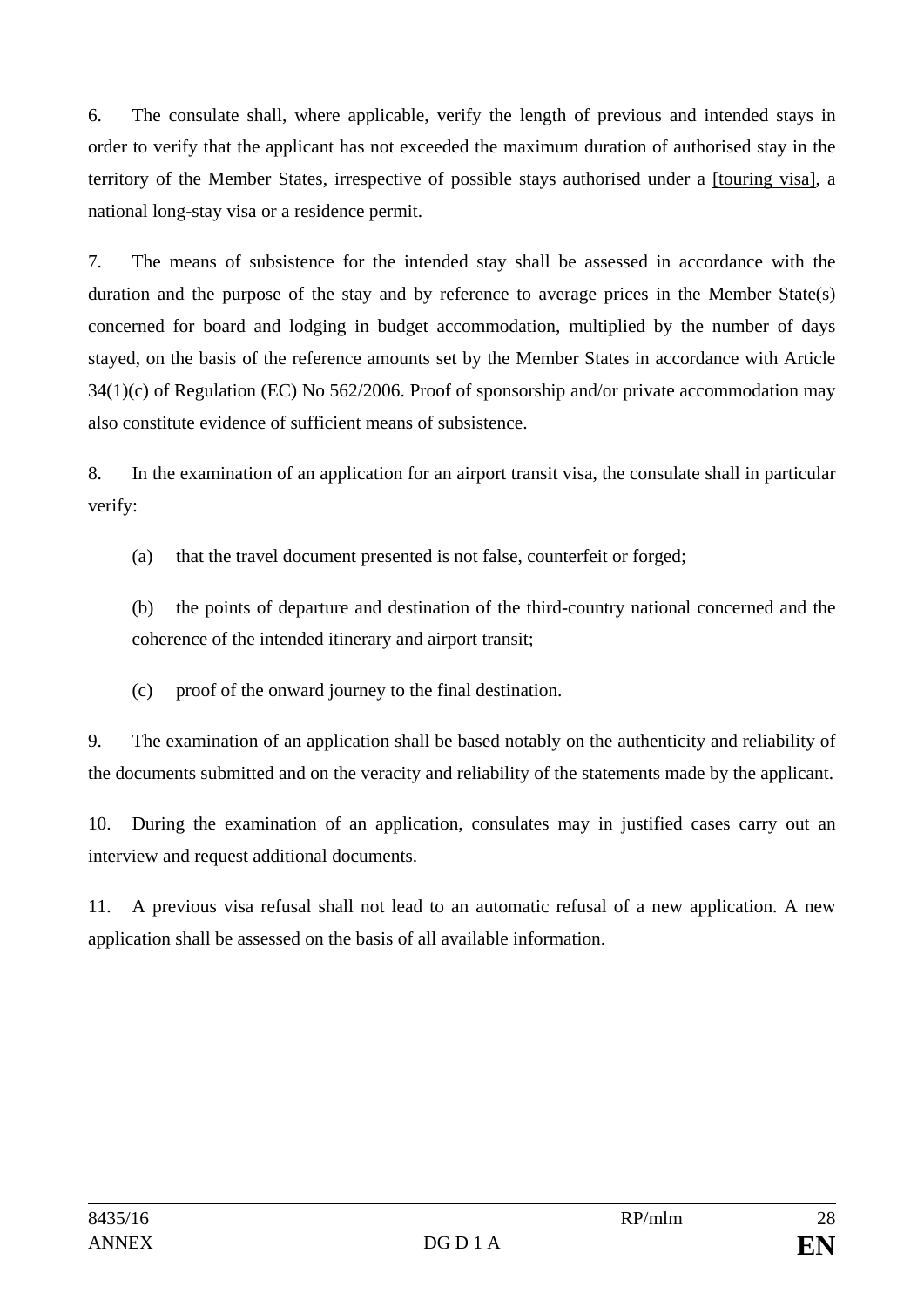#### **Prior consultation of central authorities of other Member States**

1. A Member State may require the central authorities of other Member States to consult its central authorities during the examination of applications lodged by nationals of specific third countries or specific categories of such nationals. Such consultation shall not apply to applications for airport transit visas.

2. The central authorities consulted shall reply definitively **as soon as possible but not later than** within **seven** calendar days after being consulted. The absence of a reply within this deadline shall mean that they have no grounds for objecting to the issuing of the visa.

3. Member States shall notify the Commission of the introduction or withdrawal of the requirement of prior consultation, **as a rule**, at the latest 15 calendar days before it becomes applicable. This information shall also be given within local Schengen cooperation in the jurisdiction concerned.

4. The Commission shall inform Member States of such notifications.

## *Article 20*

## **Decision on the application**

1. Applications shall be decided on within **15** calendar days of the date of the lodging of an application which is admissible in accordance with Article 17.

2. That period may be extended up to a maximum of **45** calendar days in individual cases, notably when further scrutiny of the application is needed.

3. Applications of **(…)** family members of Union citizens as referred to in Article 3(1) of Directive 2004/38/EC shall be decided on within **12** calendar days of the date of the lodging of an application. **(…)** In individual cases, notably when further scrutiny of the application is needed, that period may be extended up to a maximum of **25** calendar days.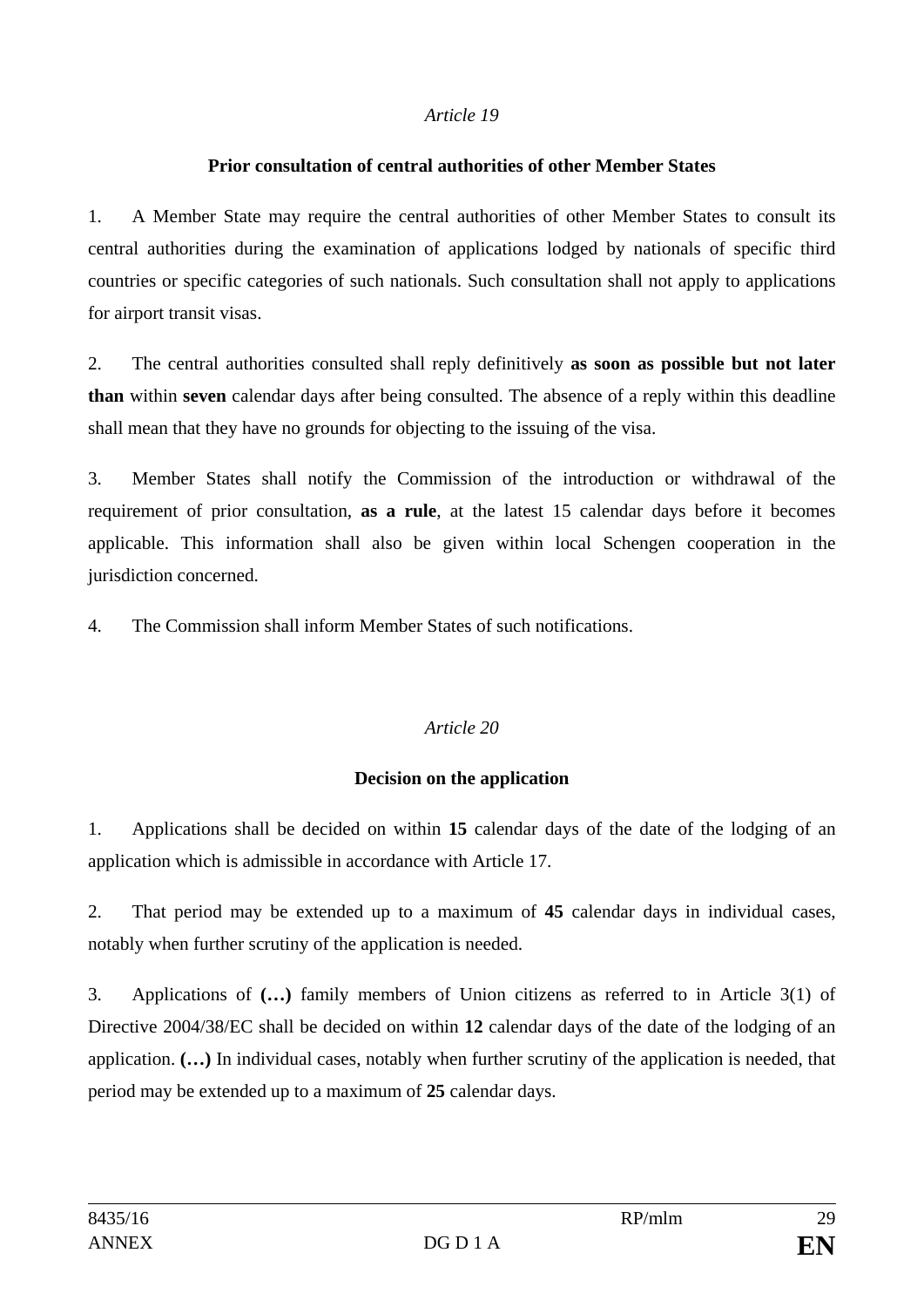- 4. **(…)**
- 5. Unless the application has been withdrawn, a decision shall be taken to:
	- (a) issue a uniform visa in accordance with Article 21;
	- (b) issue a visa with limited territorial validity in accordance with Article 22;
	- (c) issue an airport transit visa in accordance with Article 23; or
	- (d) refuse a visa in accordance with Article 29.

The fact that fingerprinting is physically impossible, in accordance with Article 12(7)(b), shall not influence the issuing or refusal of a visa.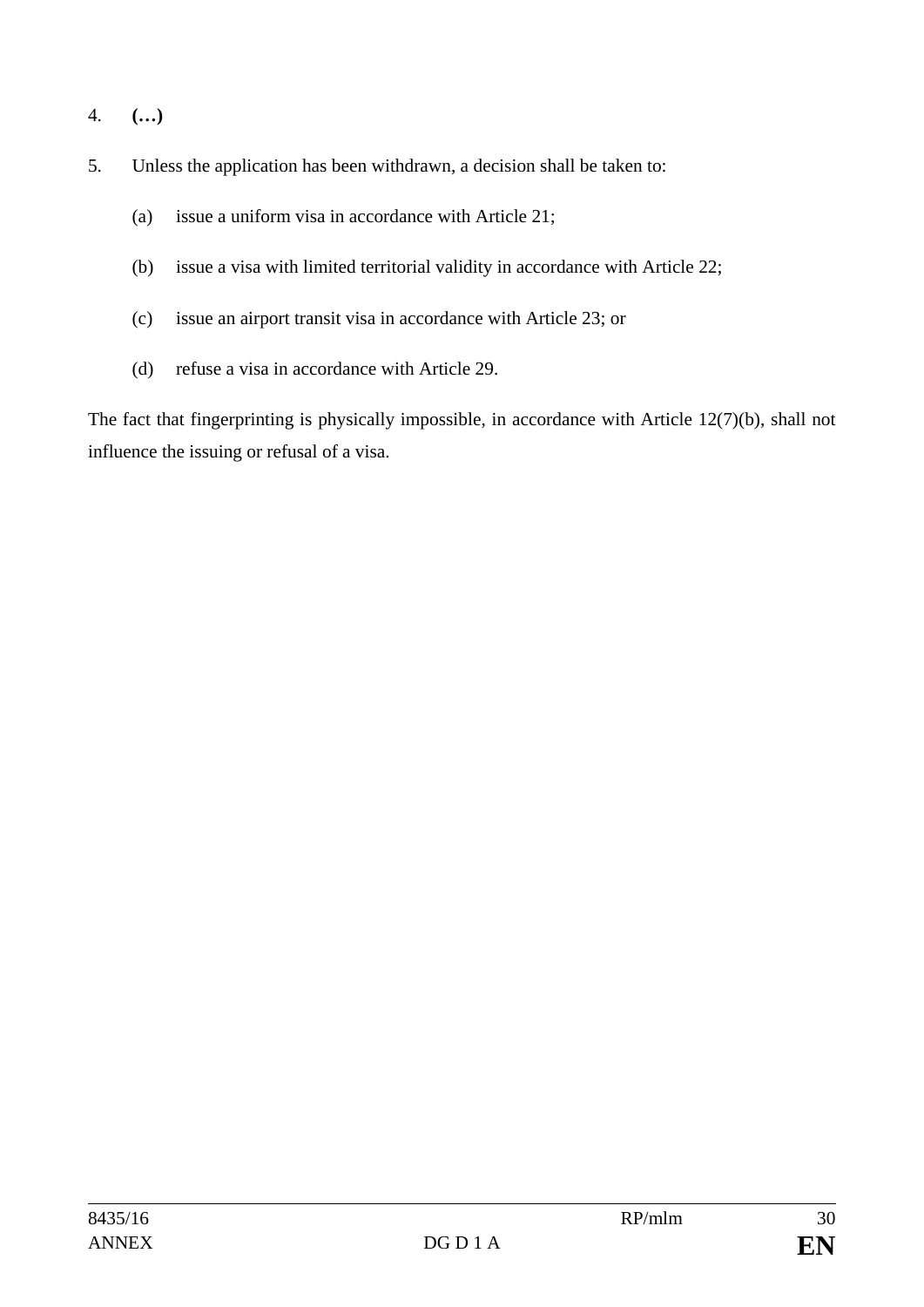## *CHAPTER IV*

## *ISSUING OF THE VISA*

## *Article 21*

## **Issuing of a uniform visa**

1. The period of validity of a visa and the length of the authorised stay shall be based on the examination conducted in accordance with Article 18.

2. A visa may be issued for one or multiple entries. The period of validity of a multiple entry visa shall not exceed five years. The period of validity of a multiple entry visa may extend beyond the period of validity of the passport to which the visa is affixed.

Without prejudice to Article 11(a), the period of validity of a single entry visa shall include a 'period of grace' of 15 days. Member States may decide not to grant such a period of grace for reasons of public policy or because of the international relations of any of the Member States.

3. VIS registered regular travellers who **are nationals of countries listed in the common list referred to in Article 13(2a) and** have lawfully used the **(…)** visas shall be issued a multiple-entry visa valid for at least three years.

4. Applicants **(…)** who have lawfully used the multiple entry visa **(…) issued pursuant to paragraph 3 and who are nationals of countries listed in the common list referred to in Article 13(2a)** shall be issued a multiple-entry visa valid for five years provided that the application is lodged no later than one year from the expiry date of the multiple entry visa valid for three years.

**4a. Paragraphs 3 and 4 shall not apply where VIS registered travellers have requested a shorter period of validity of a multiple-entry visa or where the consulate has reasonable grounds to grant a visa with a shorter period of validity.**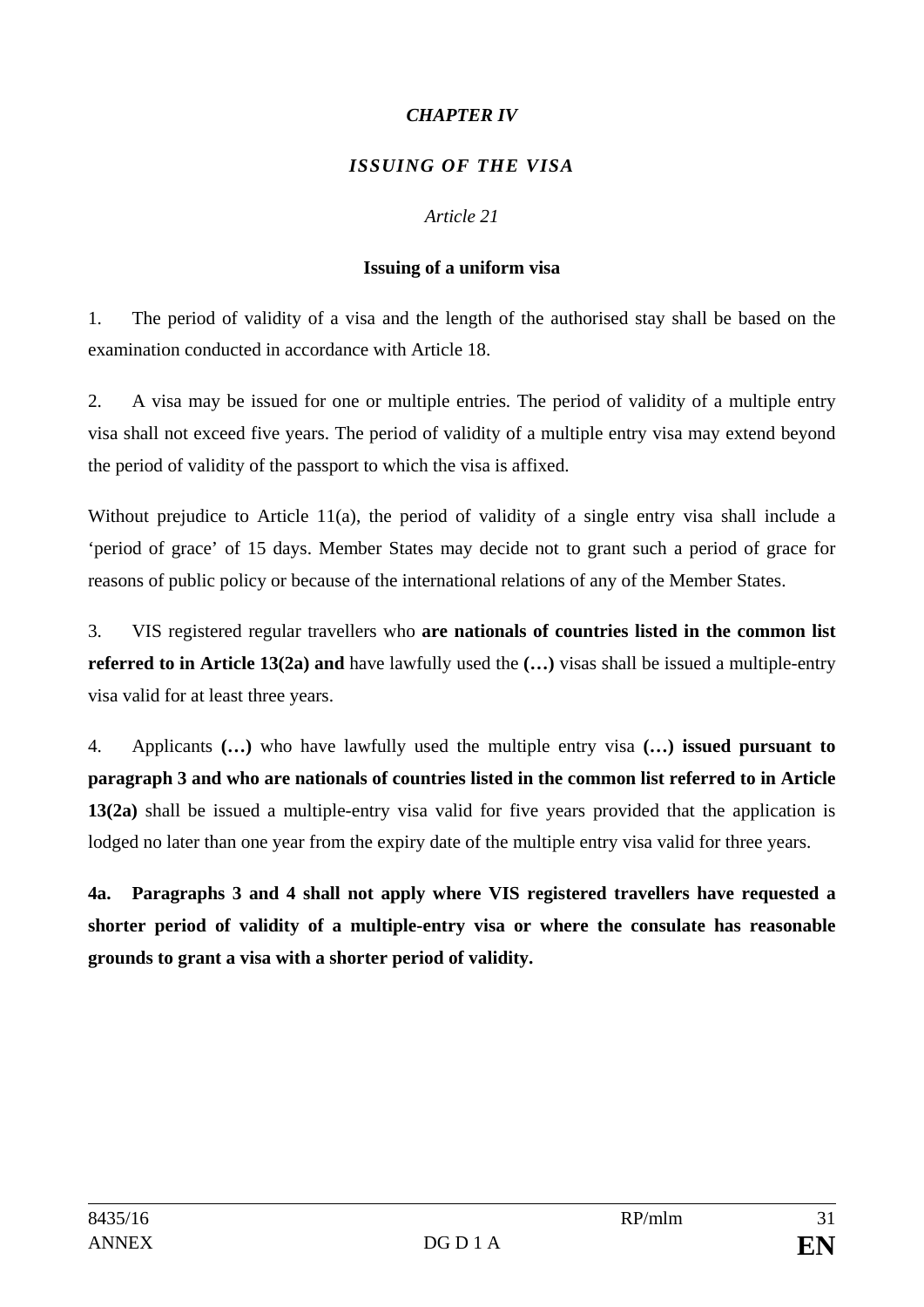5. A multiple-entry visa valid for up to 5 years may be issued to an applicant who proves the need or justifies the intention to travel frequently and/or regularly provided that the applicant proves his integrity and reliability, in particular the lawful use of previous uniform visas or visas with limited territorial validity, his economic situation in the country of origin and his genuine intention to leave the territory of the Member States before the expiry of the visa for which he has applied.

6. The data set out in Article 10(1) of Regulation (EC) No 767/2008 shall be entered into the VIS when a decision on issuing such a visa has been taken.

#### *Article 22*

## **Issuing of a visa with limited territorial validity**

1. A visa with limited territorial validity shall be issued exceptionally, in the following cases:

(a) when the Member State concerned considers it necessary on humanitarian grounds, for reasons of national interest or because of international obligations,

(i) to derogate from the principle that the entry conditions laid down in Article  $5(1)(a)$ , (c), (d) and (e) of Regulation (EC) No 562/2006 must be fulfilled;

(ii) to issue a visa despite an objection by the Member State consulted in accordance with Article 19 to the issuing of a uniform visa; or

(iii) to issue a visa for reasons of urgency, although the prior consultation in accordance with Article 19 has not been carried out;

or

(b) when for reasons deemed justified by the consulate, a new visa is issued for a stay during the same 180-day period to an applicant who, over this 180-day period, has already used a uniform visa or a visa with limited territorial validity allowing for a stay of 90 days.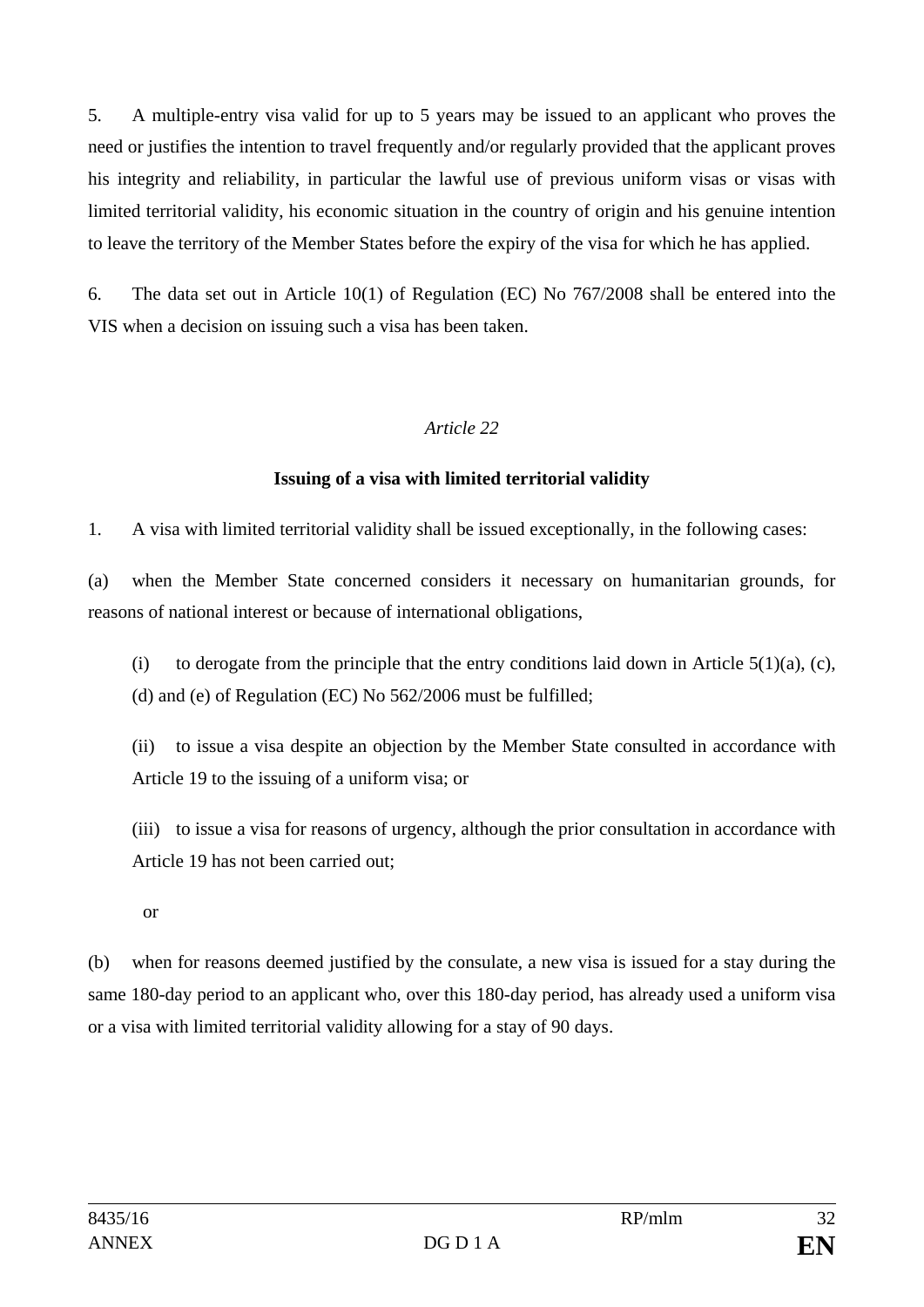2. A visa with limited territorial validity shall be valid for the territory of the issuing Member State. It may exceptionally be valid for the territory of more than one Member State, subject to the consent of each such Member State.

3. If the applicant holds a travel document that is not recognised by one or more, but not all Member States, a visa valid for the territory of the Member States recognising the travel document shall be issued. If the issuing Member State does not recognise the applicant's travel document, the visa issued shall only be valid for that Member State.

4. When a visa with limited territorial validity has been issued in the cases described in paragraph 1(a), the central authorities of the issuing Member State shall circulate the relevant information to the central authorities of the other Member States without delay, by means of the procedure referred to in Article 16(3) of Regulation (EC) No 767/2008.

5. The data set out in Article 10(1) of Regulation (EC) No 767/2008 shall be entered into the VIS when a decision on issuing such a visa has been taken.

## *Article 23*

## **Issuing of an airport transit visa**

1. An airport transit visa shall be valid for transiting through the international transit areas of the airports situated on the territory of Member States.

2. Without prejudice to Article 11(a), the period of validity of the visa shall include a 'period of grace' of 15 days.

Member States may decide not to grant such a period of grace for reasons of public policy or because of the international relations of any of the Member States.

3. Without prejudice to Article 11(a), multiple airport transit visas may be issued with a period of validity of a maximum six months.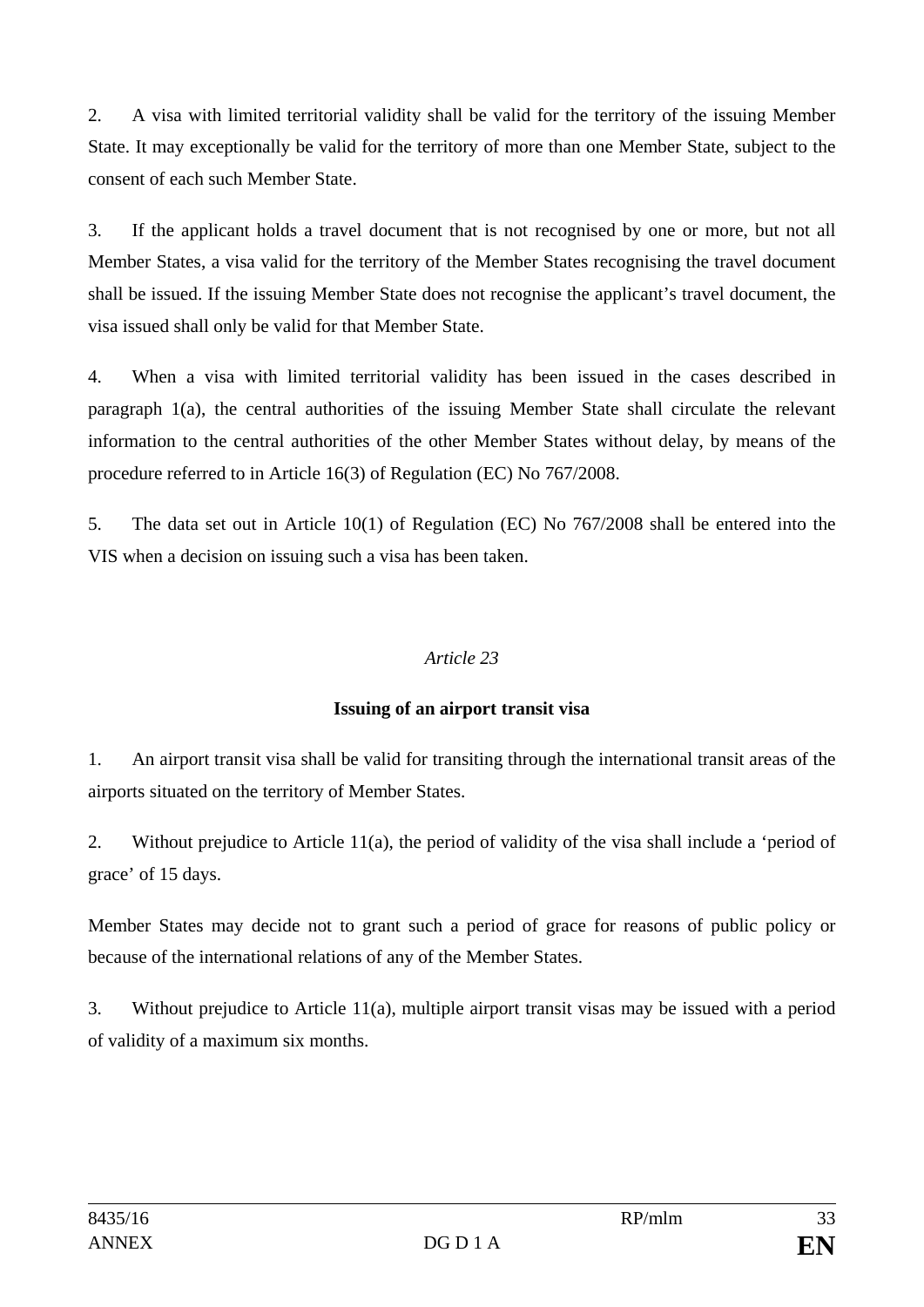4. The following criteria in particular are relevant for taking the decision to issue multiple airport transit visas:

(a) the applicant's need to transit frequently and/or regularly; and

(b) the integrity and reliability of the applicant, in particular the lawful use of previous uniform visas, visas with limited territorial validity or airport transit visas, his economic situation in his country of origin and his genuine intention to pursue his onward journey.

5. If the applicant is required to hold an airport transit visa in accordance with the provisions of Article 3(2), the airport transit visa shall be valid only for transiting through the international transit areas of the airports situated on the territory of the Member State(s) concerned.

6. The data set out in Article 10(1) of Regulation (EC) No 767/2008 shall be entered into the VIS when a decision on issuing such a visa has been taken.

# *Article 24*

# **Filling in the visa sticker**

1. When the visa sticker is filled in the machine-readable zone shall be filled in, as provided for in ICAO document 9303, Part 2.

2. The Commission shall by means of implementing acts adopt the details for filling in the visa sticker. Those implementing acts shall be adopted in accordance with the examination procedure referred to in Article 51(2).

3. Member States may add national entries in the 'comments' section of the visa sticker, which shall **not** duplicate the mandatory entries established in accordance with the procedure referred to in paragraph 2 **(…)**.

4. All entries on the visa sticker shall be printed, and no manual changes shall be made to a printed visa sticker.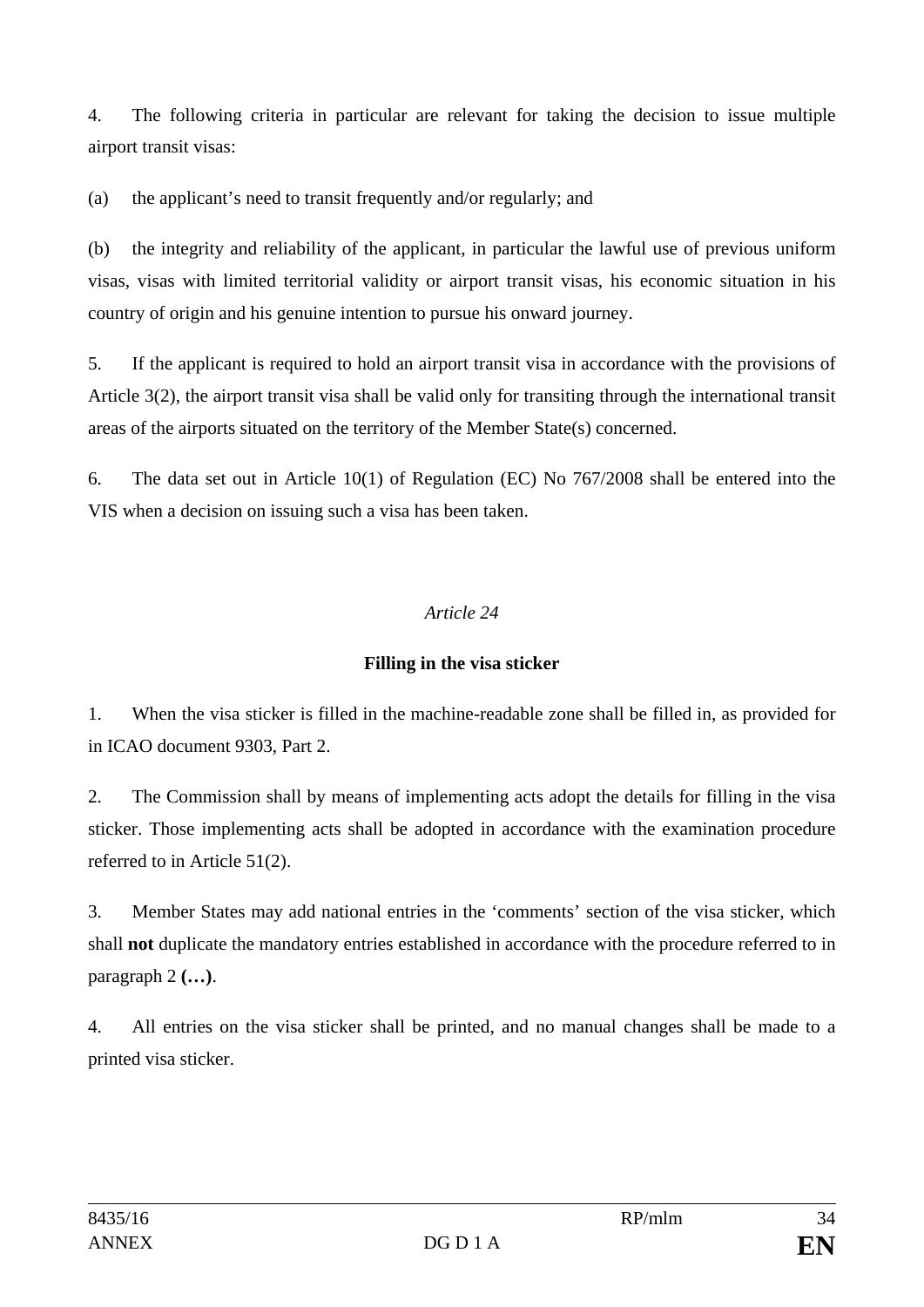5. A visa sticker for a single entry visa may be filled in manually only in case of technical force majeure. No changes shall be made to a manually filled in visa sticker.

6. When a visa sticker is filled in manually in accordance with paragraph 4 of this Article, this information shall be entered into the VIS in accordance with Article  $10(1)(k)$  of Regulation (EC) No 767/2008.

## *Article 25*

## **Invalidation of a completed visa sticker**

1. If an error is detected on a visa sticker which has not yet been affixed to the travel document, the visa sticker shall be invalidated.

2. If an error is detected after the visa sticker has been affixed to the travel document, the visa sticker shall be invalidated by drawing a cross with indelible ink on the visa sticker, the optically variable device shall be destroyed and a new visa sticker shall be affixed to a different page.

3. If an error is detected after the relevant data have been introduced into the VIS in accordance with Article 10(1) of Regulation (EC) No 767/2008, the error shall be corrected in accordance with Article 24(1) of that Regulation.

## *Article 26*

## **Affixing a visa sticker**

1. The printed visa sticker containing the data provided for in Article 24 shall be affixed to the travel document.

2. The Commission shall by means of implementing acts adopt the details for affixing the visa sticker. Those implementing acts shall be adopted in accordance with the examination procedure referred to in Article 51(2).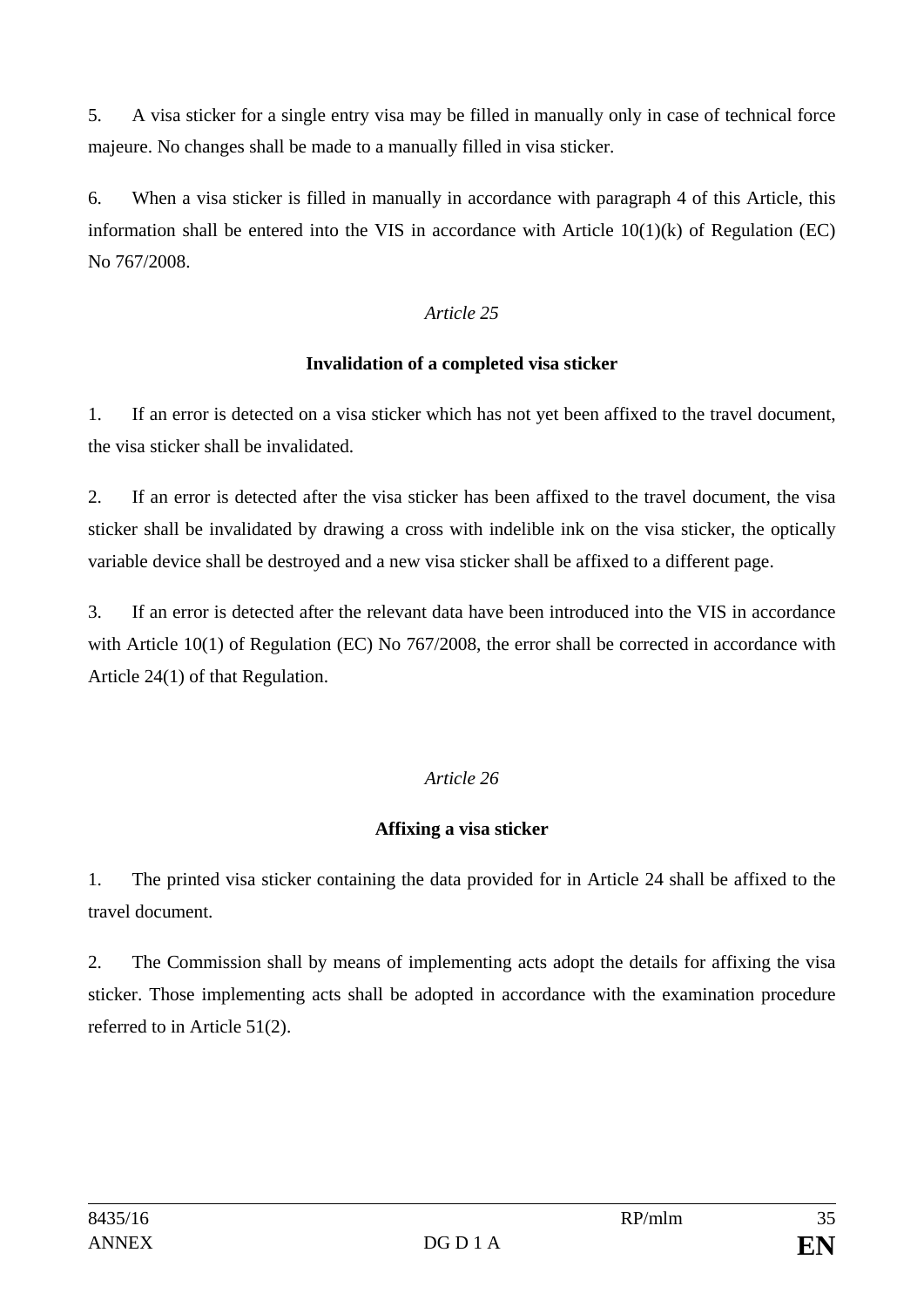3. Where the issuing Member State does not recognise the applicant's travel document, the separate sheet for affixing a visa shall be used.

4. When a visa sticker has been affixed to the separate sheet for affixing a visa, this information shall be entered into the VIS in accordance with Article  $10(1)(i)$  of Regulation (EC) No 767/2008.

5. Individual visas issued to persons who are included in the travel document of the applicant shall be affixed to that travel document.

6. Where the travel document in which such persons are included is not recognised by the issuing Member State, the individual stickers shall be affixed to the separate sheets for affixing a visa.

## *Article 27*

## **Rights derived from an issued visa**

Mere possession of a uniform visa or a visa with limited territorial validity shall not confer an automatic right of entry.

# *Article 28*

# **Informing central authorities of other Member States**

1. A Member State may require that its central authorities be informed of visas issued by consulates of other Member States to nationals of specific third countries or to specific categories of such nationals, except in the case of airport transit visas.

2. Member States shall notify the Commission of the introduction or withdrawal of the requirement for such information at the latest 15 calendar days before it becomes applicable. This information shall also be given within local Schengen cooperation in the jurisdiction concerned.

3. The Commission shall inform Member States of such notifications.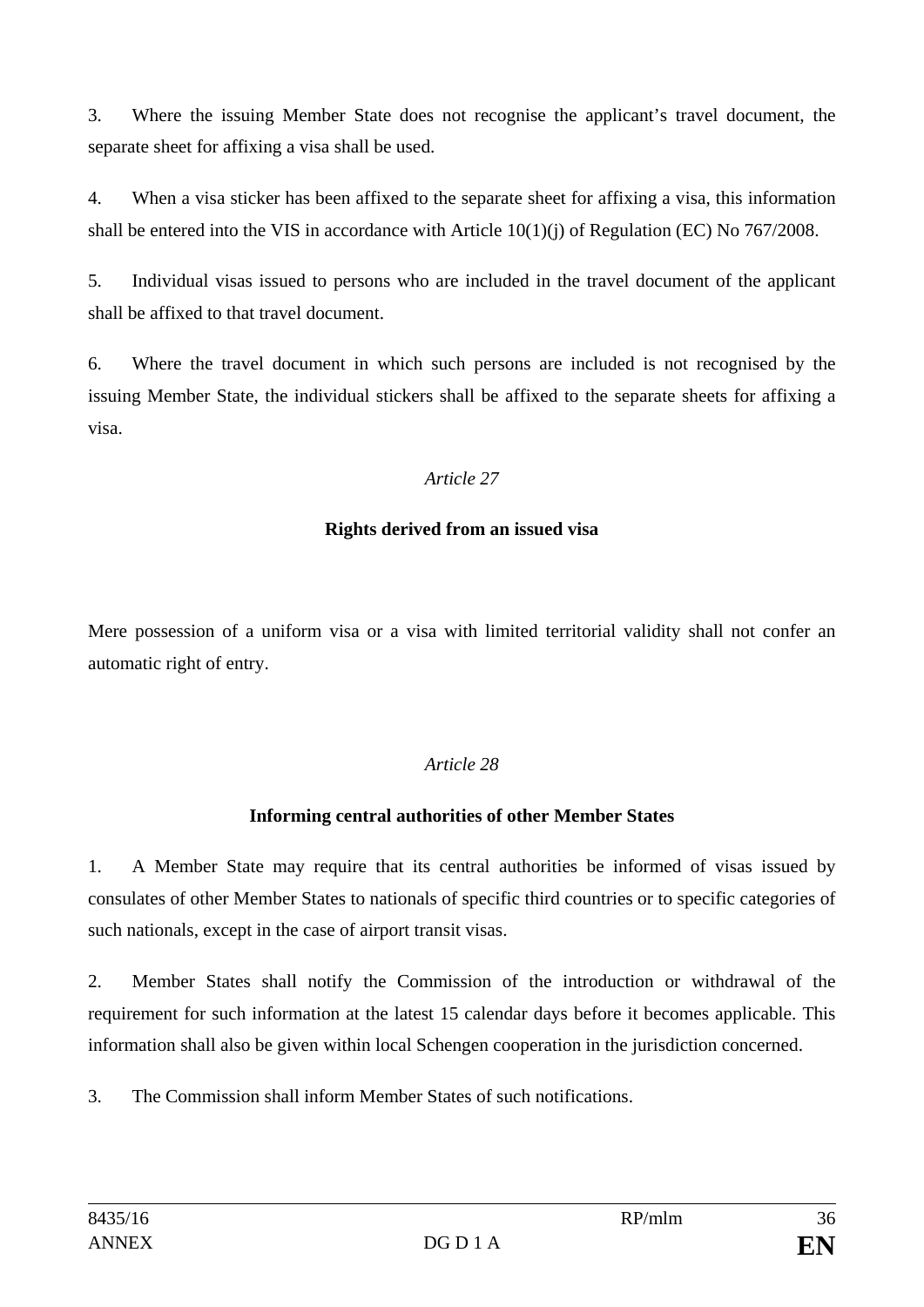#### **Refusal of a visa**

1. Without prejudice to Article 22(1), a visa shall be refused:

(a) if the applicant:

(i) presents a travel document which is false, counterfeit or forged;

(ii) does not provide justification for the purpose and conditions of the intended stay;

(iii) does not provide proof of sufficient means of subsistence, both for the duration of the intended stay and for the return to his country of origin or residence, or for the transit to a third country into which he is certain to be admitted, or is not in a position to acquire such means lawfully;

(iv) has already stayed for 90 days during the current 180-day period on the territory of the Member States on the basis of a uniform visa or a visa with limited territorial validity;

(v) is a person for whom an alert has been issued in the SIS for the purpose of refusing entry;

(vi) is considered to be a threat to public policy, internal security or public health as defined in Article 2(19) of Regulation (EC) No 562/2006 or to the international relations of any of the Member States, in particular where an alert has been issued in Member States' national databases for the purpose of refusing entry on the same grounds;

**(vii) does not provide proof of holding adequate and valid travel medical insurance, where applicable;**

or

(b) if there are reasonable doubts as to the authenticity of the supporting documents submitted by the applicant or the veracity of their contents, the reliability of the statements made by the applicant or his intention to leave the territory of the Member States before the expiry of the visa applied for.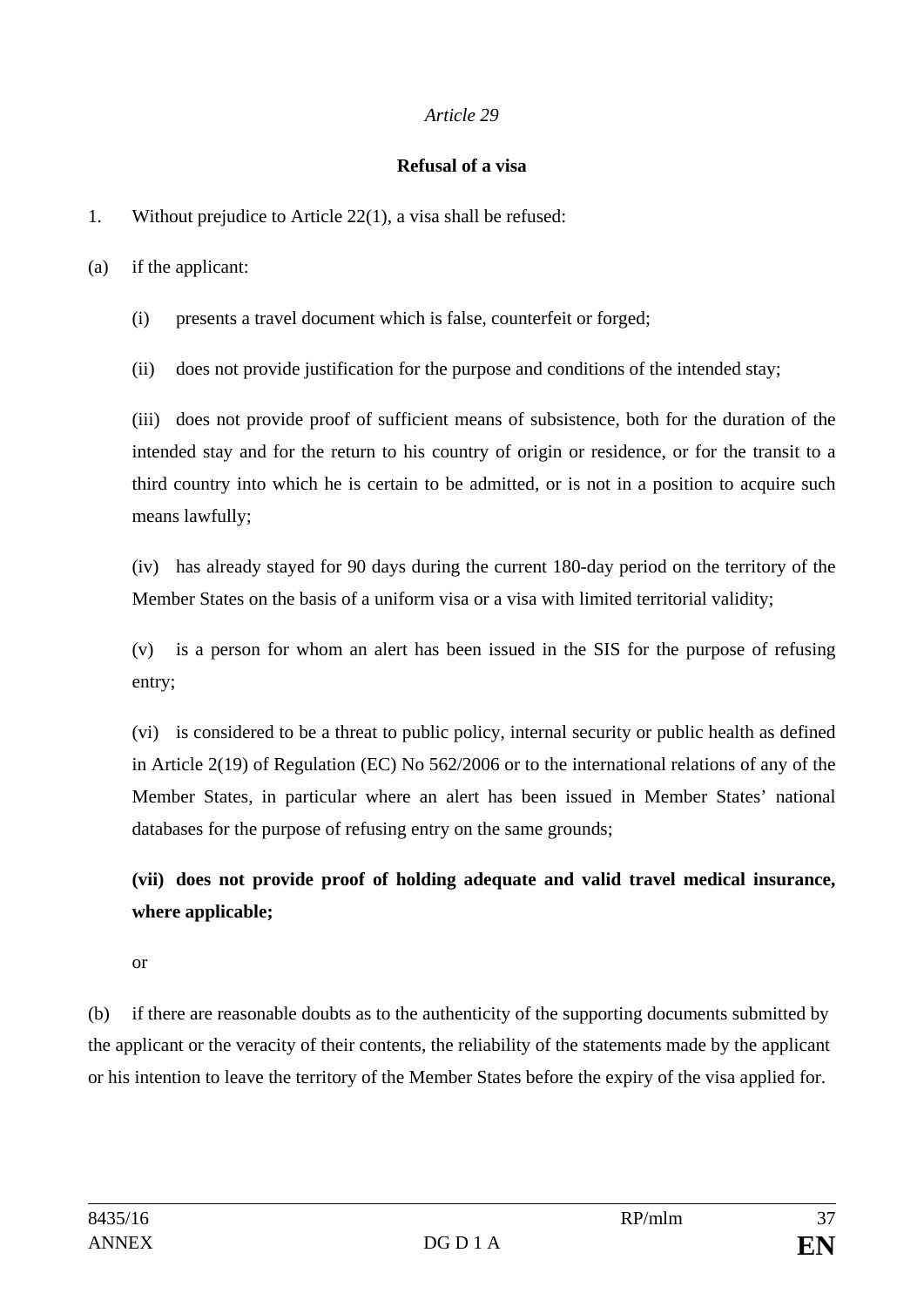2. A decision on refusal and the reasons on which it is based shall be notified to the applicant by means of the standard form set out in Annex V.

3. Applicants who have been refused a visa shall have the right to appeal. Appeals shall be instituted against the Member State that has taken the **(…)** decision on the application and in accordance with the national law of that Member State. Member States shall provide applicants with detailed information regarding the procedure to be followed in the event of an appeal, as specified in Annex V.

4. Information on a refused visa shall be entered into the VIS in accordance with Article 12 of Regulation (EC) No 767/2008.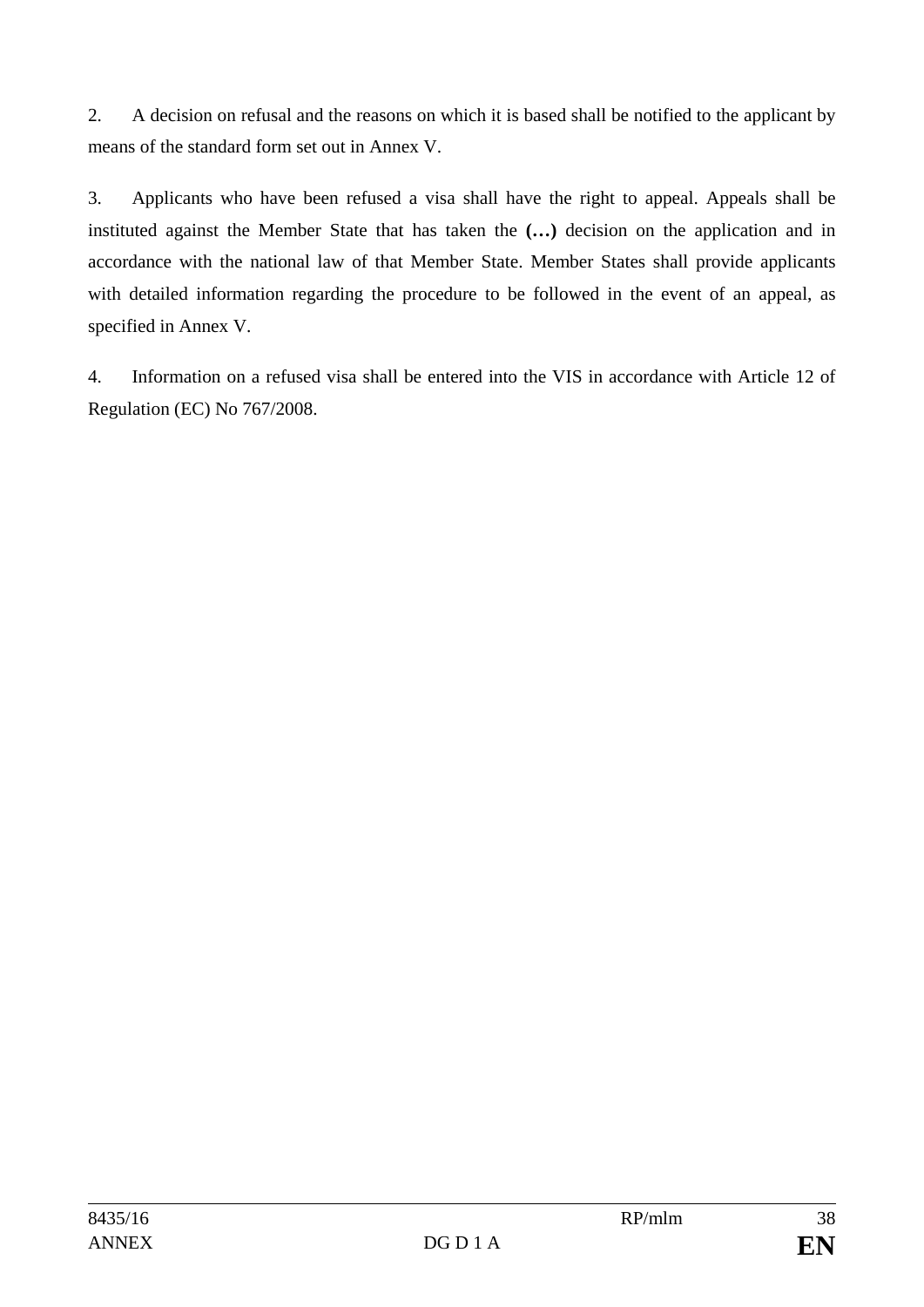## *CHAPTER V*

## *MODIFICATION OF AN ISSUED VISA*

#### *Article 30*

#### **Extension**

1. The period of validity and/or the duration of stay of an issued visa shall be extended where the competent authority of a Member State considers that a visa holder has provided proof of force majeure or humanitarian reasons preventing him from leaving the territory of the Member States before the expiry of the period of validity of or the duration of stay authorized by the visa. Such an extension shall be granted free of charge.

2. The period of validity and/or the duration of stay of an issued visa may be extended if the visa holder provides proof of serious personal reasons justifying the extension of the period of validity or the duration of stay. A fee of EUR 30 shall be charged for such an extension.

3. Unless otherwise decided by the authority extending the visa, the territorial validity of the extended visa shall remain the same as that of the original visa.

4. The authority competent to extend the visa shall be that of the Member State on whose territory the third-country national is present at the moment of applying for an extension.

5. Member States shall notify to the Commission the authorities competent for extending visas.

6. Extension of visas shall take the form of a visa sticker.

7. Information on an extended visa shall be entered into the VIS in accordance with Article 14 of Regulation (EC) No 767/2008.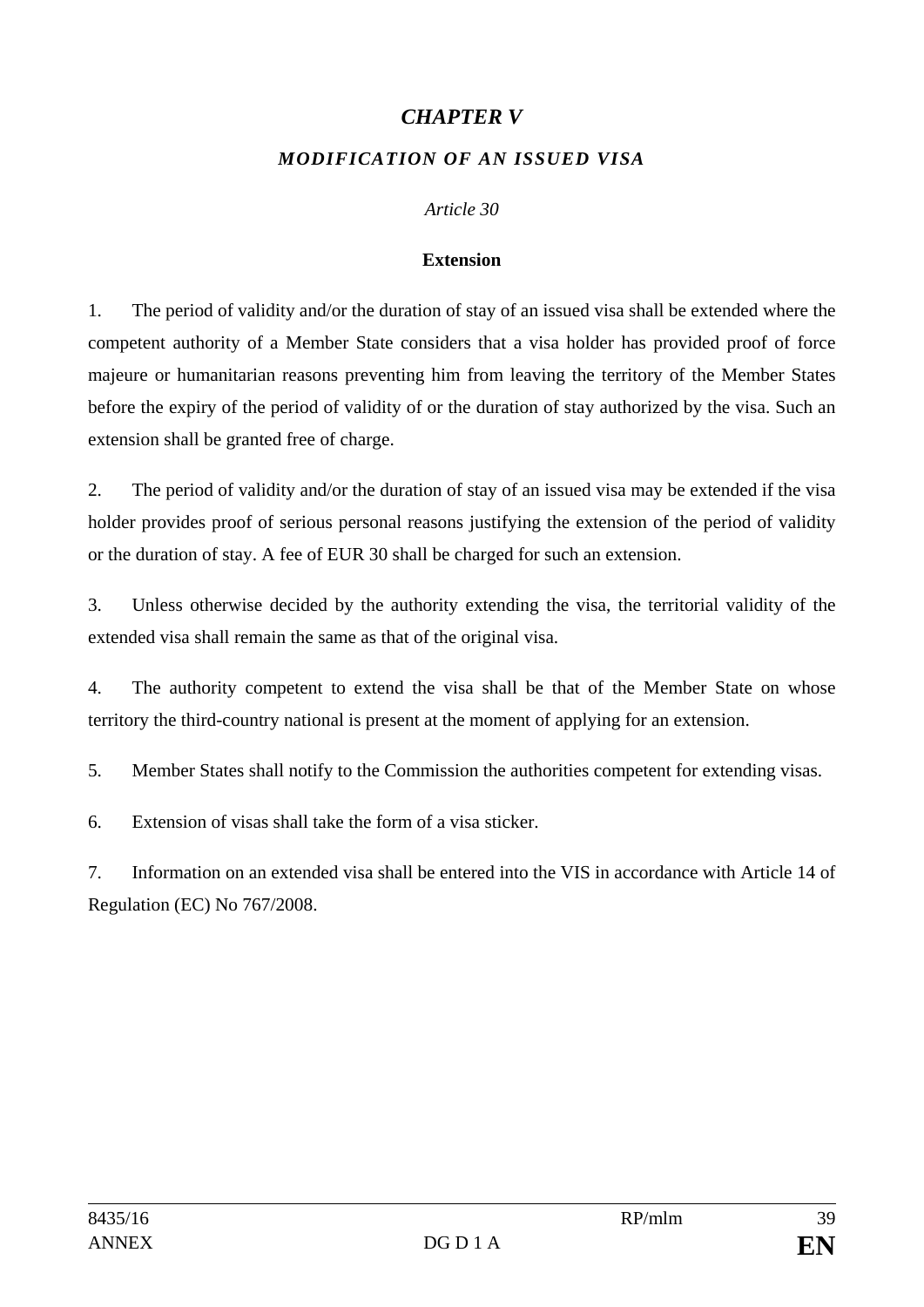#### **Annulment and revocation**

1. A visa shall be annulled where it becomes evident that the conditions for issuing it were not met at the time when it was issued, in particular if there are serious grounds for believing that the visa was fraudulently obtained. A visa shall in principle be annulled by the competent authorities of the Member State which issued it. A visa may be annulled by the competent authorities of another Member State, in which case the authorities of the Member State that issued the visa shall be informed of such annulment.

2. A visa shall be revoked where it becomes evident that the conditions for issuing it are no longer met. A visa shall in principle be revoked by the competent authorities of the Member State which issued it. A visa may be revoked by the competent authorities of another Member State, in which case the authorities of the Member State that issued the visa shall be informed of such revocation.

3. A visa may be revoked at the request of the visa holder. The competent authorities of the Member States that issued the visa shall be informed of such revocation.

4. Failure of the visa holder to produce, at the border, one or more of the supporting documents referred to in Article 13(4), shall not automatically lead to a decision to annul or revoke the visa.

5. If a visa is annulled or revoked, a stamp stating 'ANNULLED' or 'REVOKED' shall be affixed to it and the optically variable feature of the visa sticker, the security feature 'latent image effect' as well as the term 'visa' shall be invalidated by being crossed out.

6. A decision on annulment or revocation of a visa and the reasons on which it is based shall be notified to the applicant by means of the standard form set out in Annex V.

7. A visa holder whose visa has been annulled or revoked shall have the right to appeal, unless the visa was revoked at his request in accordance with paragraph 3. Appeals shall be conducted against the Member State that has taken the decision on the annulment or revocation and in accordance with the national law of that Member State. Member States shall provide applicants with information regarding the procedure to be followed in the event of an appeal, as specified in Annex V.

8. Information on an annulled or a revoked visa shall be entered into the VIS in accordance with Article 13 of Regulation (EC) No 767/2008.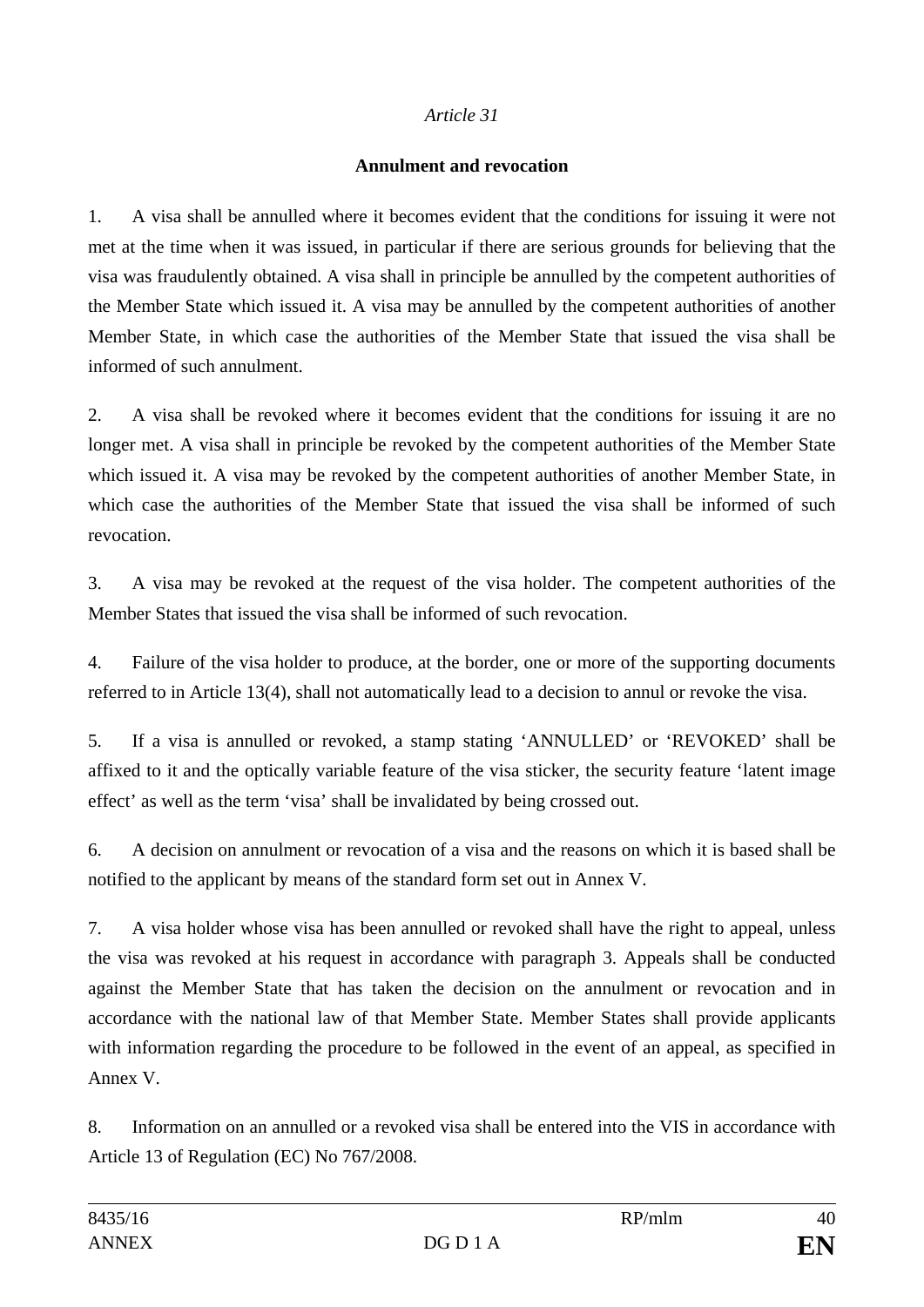## *CHAPTER VI*

#### *VISAS ISSUED AT THE EXTERNAL BORDERS*

#### *Article 32*

#### **Visas applied for exceptionally at the external border**

1. In exceptional cases, visas may be issued at border crossing points if the following conditions are satisfied:

(a) the applicant fulfils the conditions laid down in Article  $5(1)(a)$ , (c), (d) and (e) of Regulation (EC) No 562/2006;

(b) the applicant has not been in a position to apply for a visa in advance and submits, if required, supporting documents substantiating unforeseeable and imperative reasons for entry; and

(c) the applicant's return to his country of origin or residence or transit through States other than Member States fully implementing the Schengen acquis is assessed as certain.

**1a. Where a visa is applied for at the external border, the requirement that the applicant be in possession of travel medical insurance may be waived when such travel medical insurance is not available at that border crossing point or for humanitarian reasons.**

2. A visa issued at the external border shall be a uniform visa, entitling the holder to stay for a maximum duration of 15 days, depending on the purpose and conditions of the intended stay. **(…)**

3. Where the conditions laid down in Article 5(1)(a), (c), (d) and (e) of Regulation (EC) No 562/2006 are not fulfilled, the authorities responsible for issuing the visa at the border may issue a visa with limited territorial validity, in accordance with Article 22(1)(a) of this Regulation, for the territory of the issuing Member State only.

4. A third-country national falling within a category of persons for whom prior consultation is required in accordance with Article 19 shall, in principle, not be issued a visa at the external border.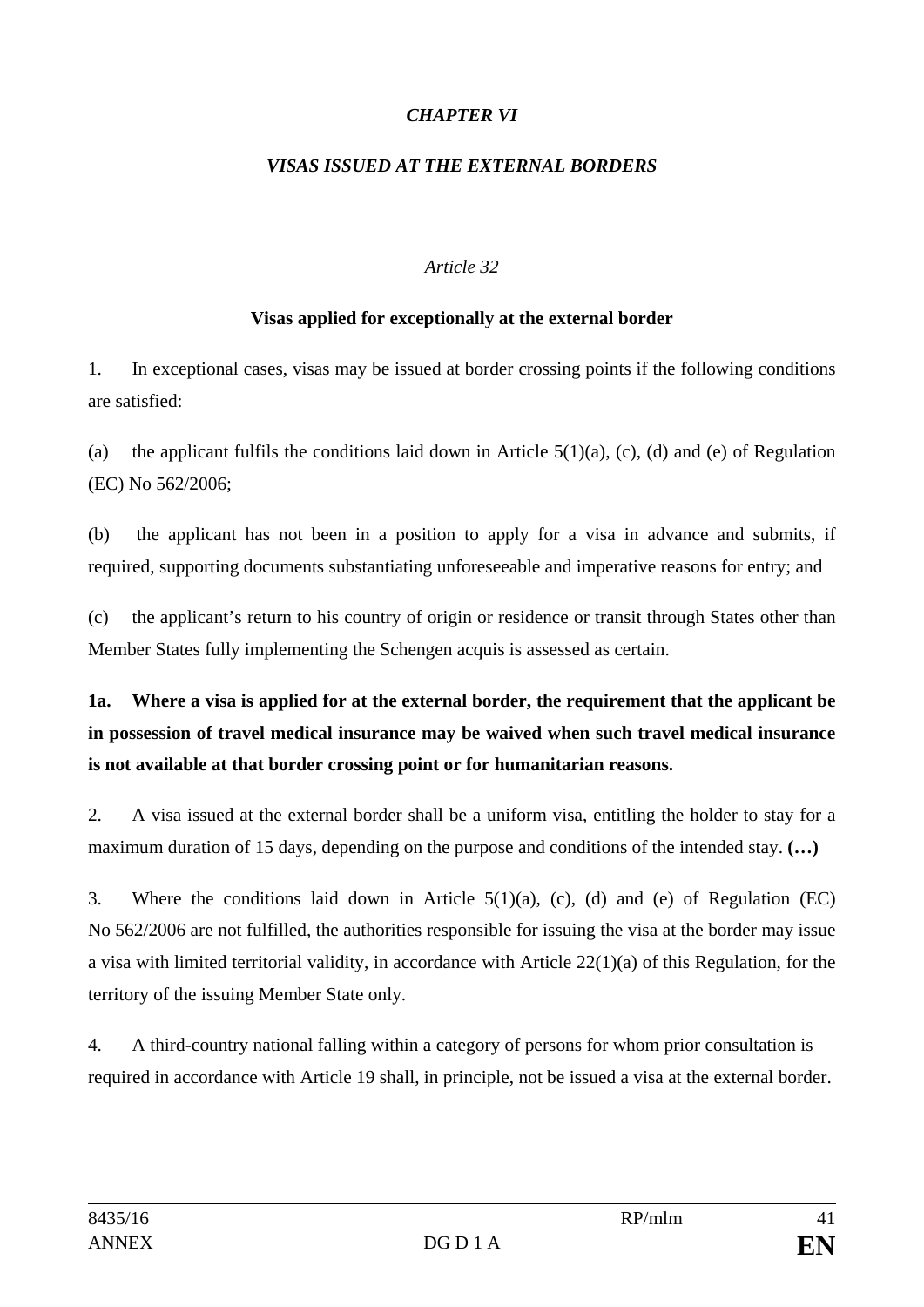However, a visa with limited territorial validity for the territory of the issuing Member State may be issued at the external border for such persons in exceptional cases, in accordance with Article 22(1)(a).

5. In addition to the reasons for refusing a visa as provided for in Article 29(1) a visa shall be refused at the border crossing point if the conditions referred to in paragraph 1(b) of this Article are not met.

6. The provisions on justification and notification of refusals and the right of appeal set out in Article 29(3) and Annex V shall apply.

#### *Article 33*

## **Visas applied for at the external border under a temporary scheme**

**(deleted)**

## *Article 34*

#### **Visas issued to seafarers at the external border**

1. A seafarer who is required to be in possession of a visa when crossing the external borders of the Member States may be issued with a visa at the border where:

(a) he fulfils the conditions set out in Article 32(1); and

(b) he is crossing the border in question in order to embark on, re-embark on or disembark from a ship on which he will work or has worked as a seafarer.

2. Before issuing a visa at the border to a seafarer, the competent national authorities make sure that the necessary information concerning the seafarer in question has been exchanged.

3. The Commission shall by means of implementing acts adopt operational instructions for issuing visas at the border to seafarers. Those implementing acts shall be adopted in accordance with the examination procedure referred to in Article 51(2).

4. This Article shall apply without prejudice to Article 32(2), (3) and (4).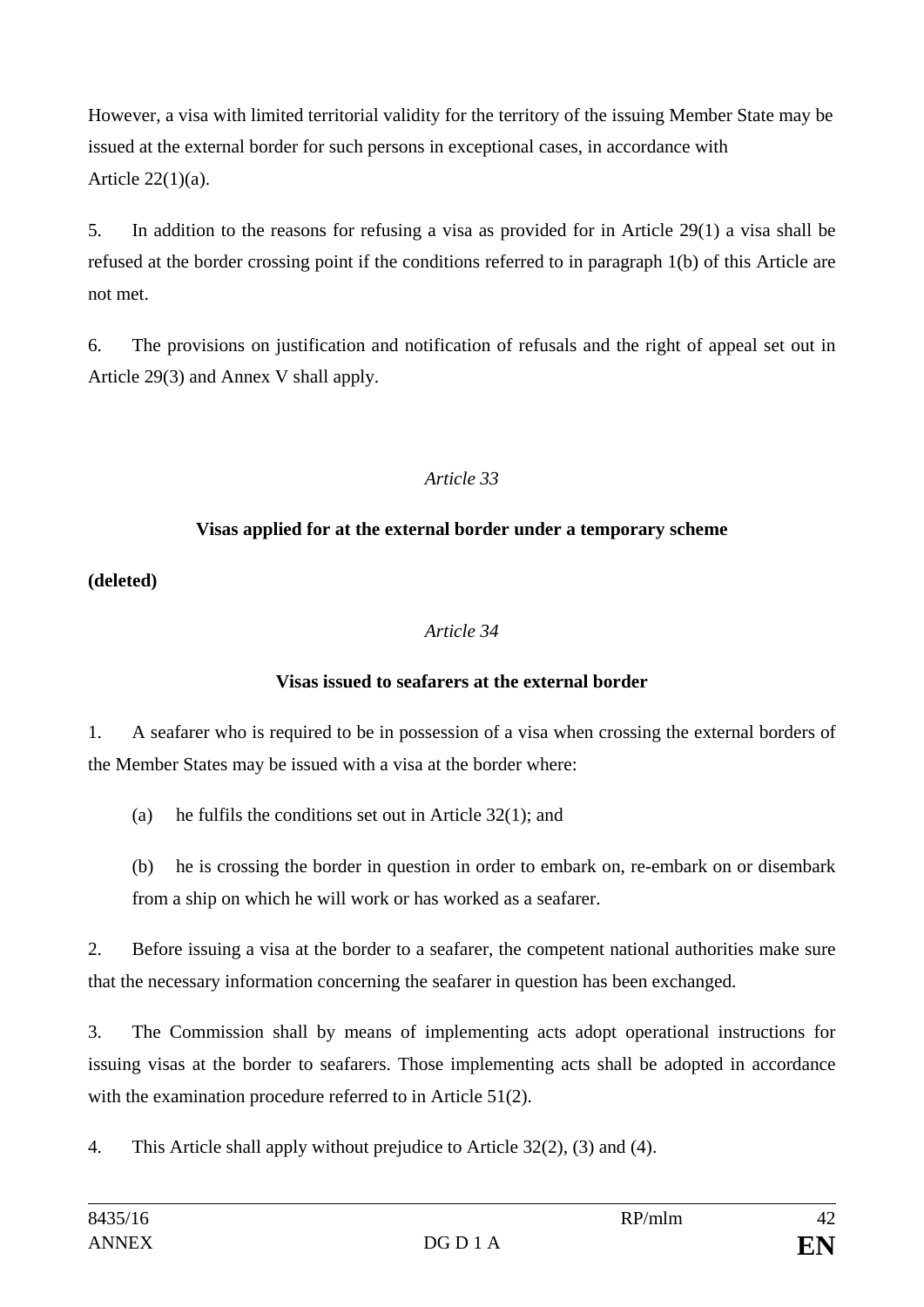#### *TITLE IV*

#### *ADMINISTRATIVE MANAGEMENT AND ORGANISATION*

#### *Article 35*

#### **Organisation of visa sections**

1. Member States shall be responsible for organising the visa sections of their consulates.

In order to prevent any decline in the level of vigilance and to protect staff from being exposed to pressure at local level, rotation schemes for staff dealing directly with applicants shall be set up, where appropriate. Particular attention shall be paid to clear work structures and a distinct allocation/division of responsibilities in relation to the taking of final decisions on applications. Access to consultation of the VIS and the SIS and other confidential information shall be restricted to a limited number of duly authorised staff. Appropriate measures shall be taken to prevent unauthorised access to such databases.

2. The storage and handling of visa stickers shall be subject to adequate security measures to avoid fraud or loss. Each consulate shall keep an account of its stock of visa stickers and register how each visa sticker has been used.

3. Member States' consulates shall keep archives of applications **in paper or electronic format**. Each individual file shall contain the application form, copies of relevant supporting documents, a record of checks made and the reference number of the visa issued, in order for staff to be able to reconstruct, if need be, the background for the decision taken on the application.

Individual **paper or electronic** application files shall be kept for a minimum of two years from the date of the decision on the application as referred to in Article 20(1).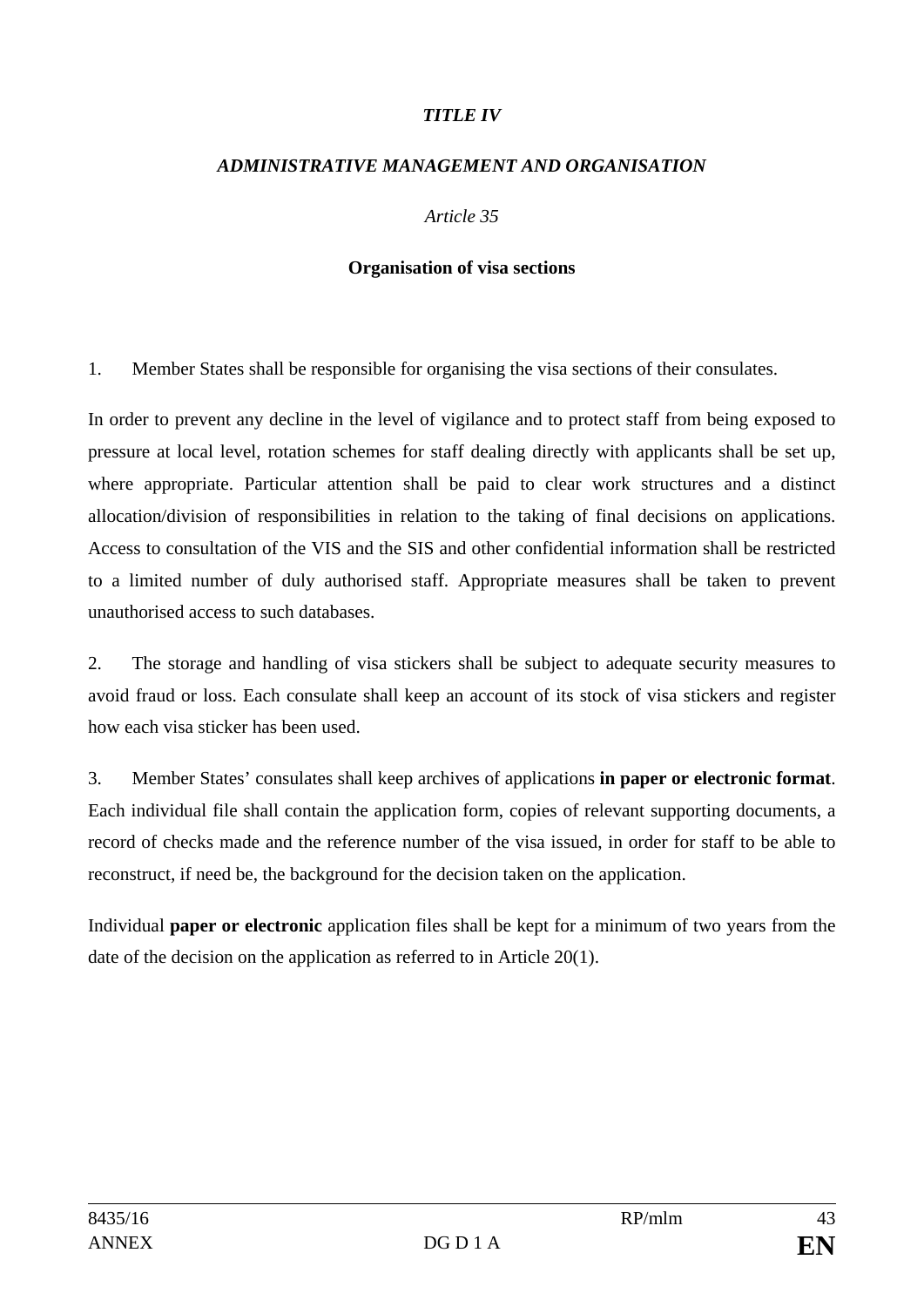#### **Resources for examining applications and monitoring of consulates**

1. Member States shall deploy appropriate staff in sufficient numbers to carry out the tasks relating to the examining of applications, in such a way as to ensure reasonable and harmonised quality of service to the public.

2. Premises shall meet appropriate functional requirements of adequacy and allow for appropriate security measures.

3. Member States' central authorities shall provide adequate training to both expatriate staff and locally employed staff and shall be responsible for providing them with complete, precise and upto-date information on the relevant Union and national law.

4. Member States' central authorities shall ensure frequent and adequate monitoring of the conduct of examination of applications and take corrective measures when deviations from the provisions of this Regulation are detected.

#### *Article 37*

#### **Conduct of staff**

1. Member States' consulates shall ensure that applicants are received courteously.

2. Consular staff shall, in the performance of their duties, fully respect human dignity. Any measures taken shall be proportionate to the objectives pursued by such measures.

3. While performing their tasks, consular staff shall not discriminate against persons on grounds of sex, racial or ethnic origin, religion or belief, disability, age or sexual orientation.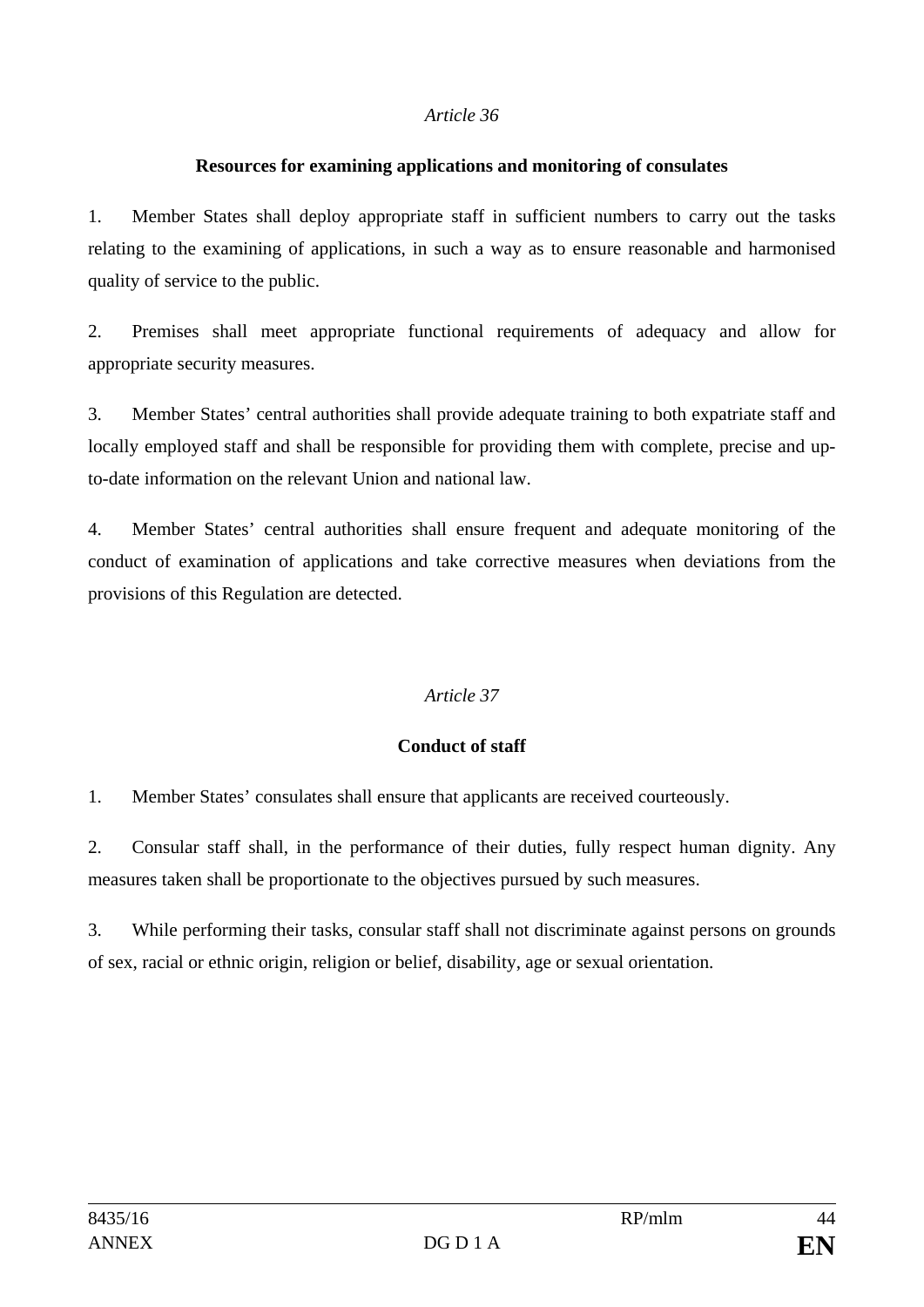#### **Consular organisation and cooperation**

1. Each Member State shall be responsible for organising the procedures relating to applications.

2. Member States shall:

(a) equip their consulates and authorities responsible for issuing visas at the borders with the required material for the collection of biometric identifiers, as well as the offices of their honorary consuls, whenever they make use of them, to collect biometric identifiers in accordance with Article 40;

(b) cooperate with one or more other Member States under representation arrangements or any other form of consular cooperation.

3. A Member State may also cooperate with an external service provider in accordance with Article 41.

4. Member States shall notify to the Commission their consular organisation and cooperation in each consular location.

5. In the event of termination of cooperation with other Member States, Member States shall assure the continuity of full service **as soon as practicable**.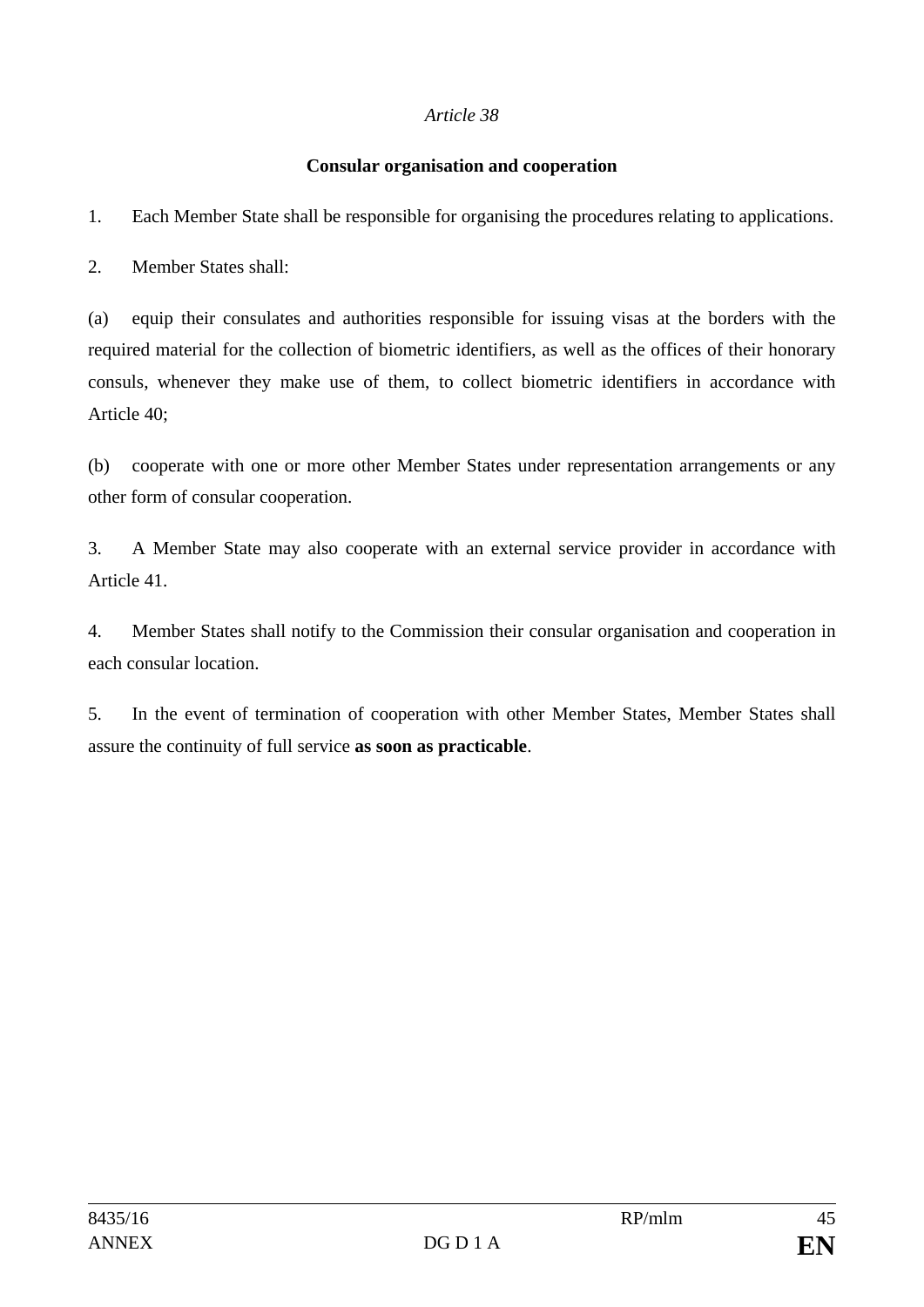#### **Representation arrangements**

1. A Member State may agree to represent another Member State that is competent in accordance with Article 5 for the purpose of examining **and taking decisions on visa** applications **(…)** on behalf of that Member State. A Member State may also represent another Member State in a limited manner only for the collection of applications and the enrolment of biometric identifiers.

1a. **(moved from paragraph 4)** Member States **(…)** shall **cooperate and** endeavour to conclude **bilateral** arrangements **to prevent a situation in which the Member State that is competent for examining and deciding on an application in accordance with Article 5(1) or (3), is neither present nor represented in the third country where the applicant legally resides or is legally present as referred to in Article 6.**

2. Where the representation is limited to the collection of applications, the collection and transmission of files and data to the represented Member State shall be carried out in compliance with the relevant data protection and security rules.

3. A bilateral arrangement shall be established between the representing Member State and the represented Member State. That arrangement:

(a) shall specify the duration of the representation, if only temporary, and the procedures for its termination;

(b) may, in particular when the represented Member State has a consulate in the third country concerned, provide for the provision of premises, staff and payments by the represented Member State.

(c) **may include an arrangement in case of national suspensions referred to in Article 13(2b).**

#### 4. **(moved to paragraph 1a.)**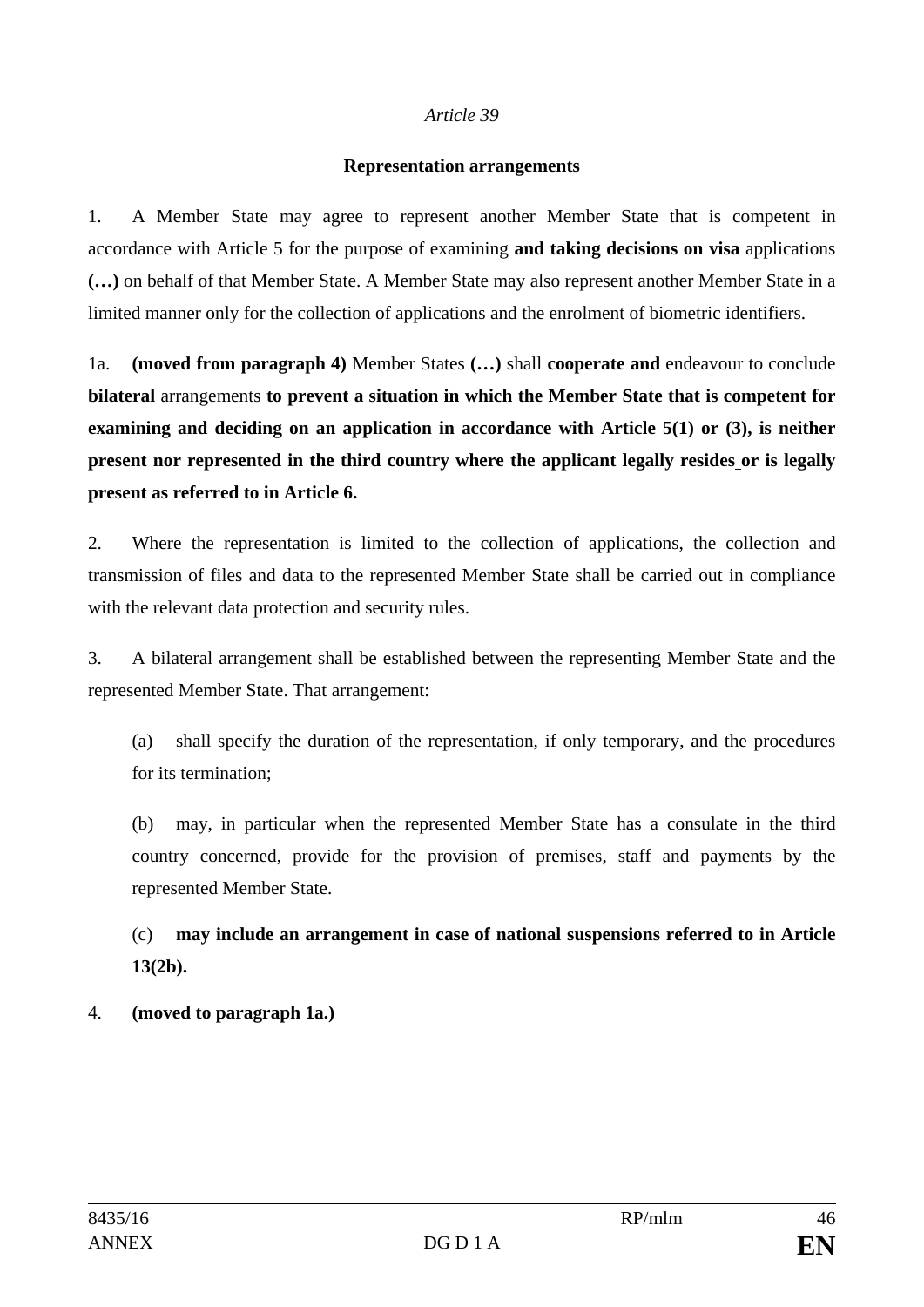5. With a view to ensuring that a poor transport infrastructure or long distances in a specific region or geographical area do not require a disproportionate effort on the part of applicants to have access to a consulate, Member States lacking their own consulate in that region or area shall endeavour to conclude representation arrangements with Member States that have consulates in that region or area.

6. The represented Member State shall notify the representation arrangements or the termination of those arrangements to the Commission at **the latest one month** before they enter into force or are terminated**, except in the case of force majeure**.

7. The consulate of the representing Member State shall, at the same time that the notification referred to in paragraph 6 takes place, inform both the consulates of other Member States and the delegation of the European Union in the jurisdiction concerned about representation arrangements or the termination of such arrangements.

8. If the consulate of the representing Member State decides to cooperate with an external service provider in accordance with Article 41 or with accredited commercial intermediaries as provided for in Article 43, that cooperation shall include applications covered by representation arrangements. The central authorities of the represented Member State shall be informed in advance of the terms of such cooperation.

## *Article 40*

#### **Recourse to honorary consuls**

1. Honorary consuls may be authorised to perform some or all of the tasks referred to in Article 41(5). Adequate measures shall be taken to ensure security and data protection.

2. Where the honorary consul is not a civil servant of a Member State, the performance of those tasks shall comply with the requirements set out in Annex VI, except for the provisions in point D(c) of that Annex.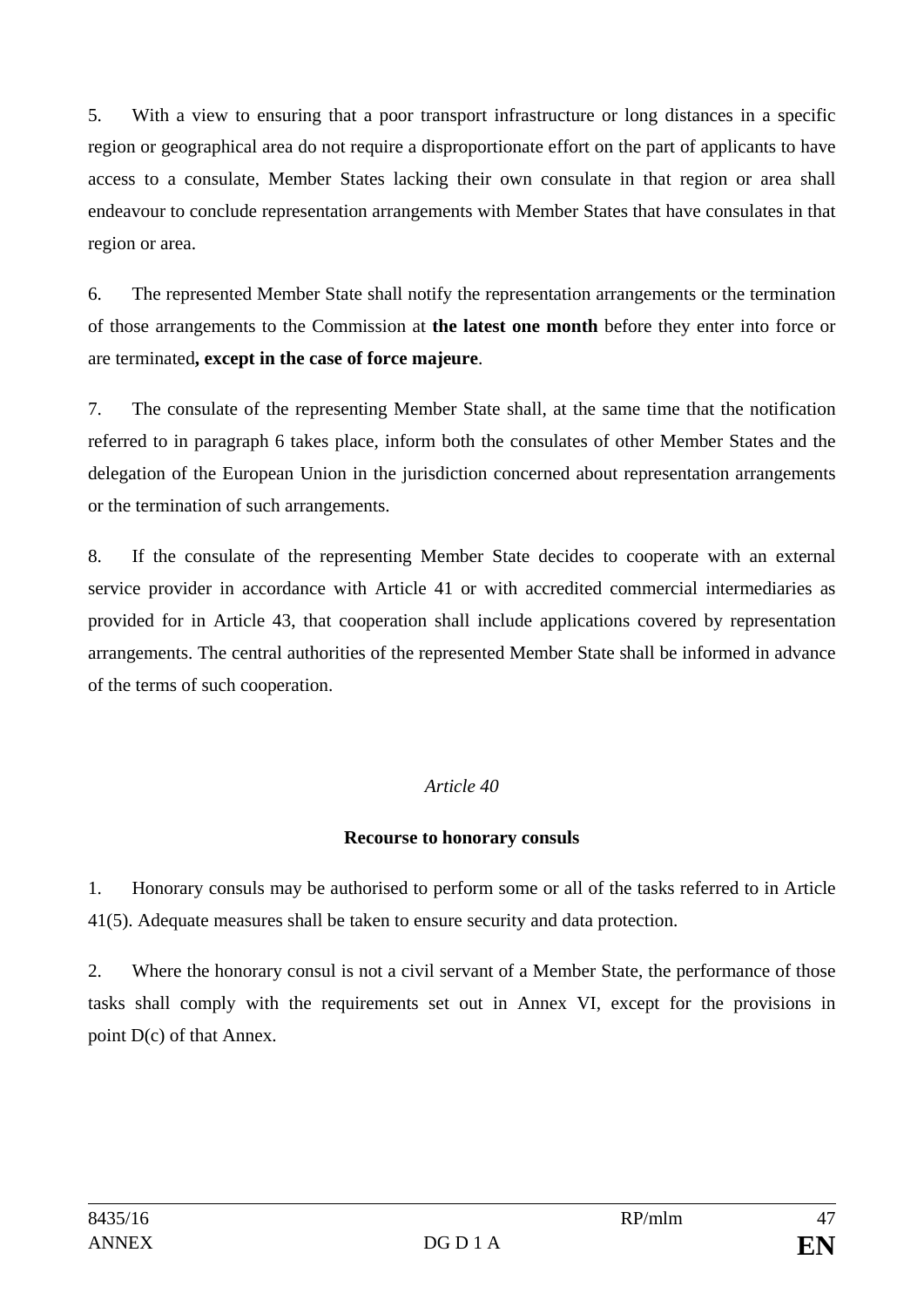3. Where the honorary consul is a civil servant of a Member State, the Member State concerned shall ensure that requirements comparable to those which would apply if the tasks were performed by its consulate are applied.

#### *Article 41*

#### **Cooperation with external service providers**

1. Member States shall endeavour to cooperate with an external service provider together with one or more Member States, without prejudice to public procurement and competition rules.

2. Cooperation with an external service provider shall be based on a legal instrument that shall comply with the requirements set out in Annex VI.

3. The examination of applications, interviews (where appropriate), the decision on applications and the printing and affixing of visa stickers shall be carried out only by the consulate.

4. External service providers shall not have access to the VIS under any circumstances.

Access to the VIS shall be reserved exclusively to duly authorised staff of consulates.

5. An external service provider may be entrusted with the performance of one or more of the following tasks:

(a) providing general information on visa requirements and application forms;

(b) informing the applicant of the required supporting documents, on the basis of a checklist;

(c) collecting data and applications (including collection of biometric identifiers) and transmitting the application to the consulate;

(d) collecting the visa fee;

(e) managing the appointments for the applicant, where applicable, at the consulate or at the external service provider;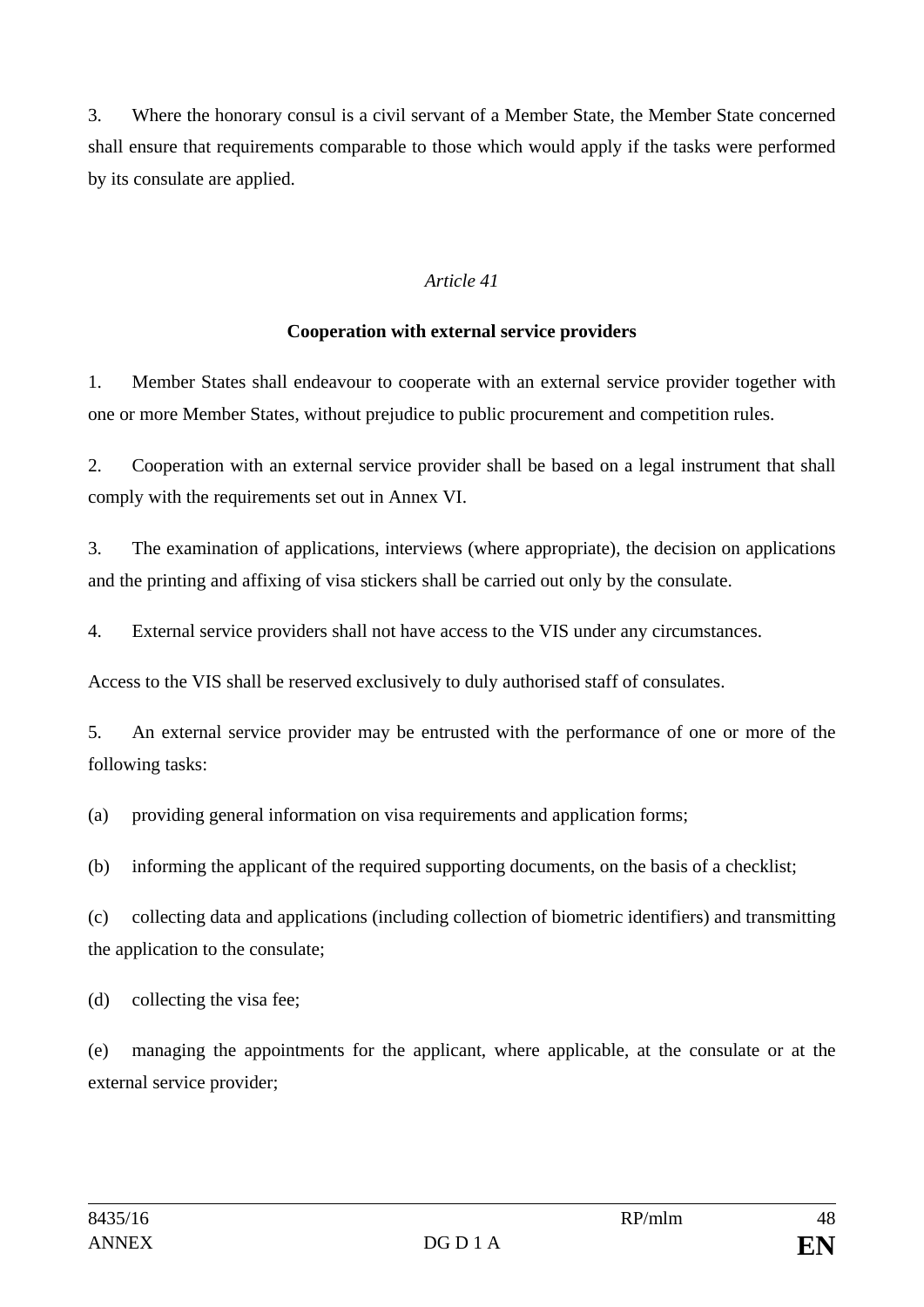(f) collecting the travel documents, including a refusal notification if applicable, from the consulate and returning them to the applicant.

6. When selecting an external service provider, the Member State(s) concerned shall scrutinise the solvency and reliability of the company, including the necessary licences, commercial registration, company statutes, bank contracts, and ensure that there is no conflict of interests.

7. The Member State(s) concerned shall ensure that the external service provider selected complies with the terms and conditions assigned to it in the legal instrument referred to in paragraph 2.

8. The Member State(s) concerned shall remain responsible for compliance with data protection rules for the processing of data and shall be supervised in accordance with Article 28 of Directive 95/46/EC.

Cooperation with an external service provider shall not limit or exclude any liability arising under the national law of the Member State(s) concerned for breaches of obligations with regard to the personal data of applicants or the performance of one or more of the tasks referred to in paragraph 5. This provision is without prejudice to any action which may be taken directly against the external service provider under the national law of the third country concerned.

9. The Member State(s) concerned shall provide training to the external service provider, corresponding to the knowledge needed to offer an appropriate service and sufficient information to applicants.

10. The Member State(s) concerned shall closely monitor the implementation of the legal instrument referred to in paragraph 2, including:

(a) the general information on visa requirements and application forms provided by the external service provider to applicants;

(b) all the technical and organisational security measures required to protect personal data against accidental or unlawful destruction or accidental loss, alteration, unauthorised disclosure or access, in particular where the cooperation involves the transmission of files and data to the consulate of the Member State(s) concerned, and all other unlawful forms of processing personal data;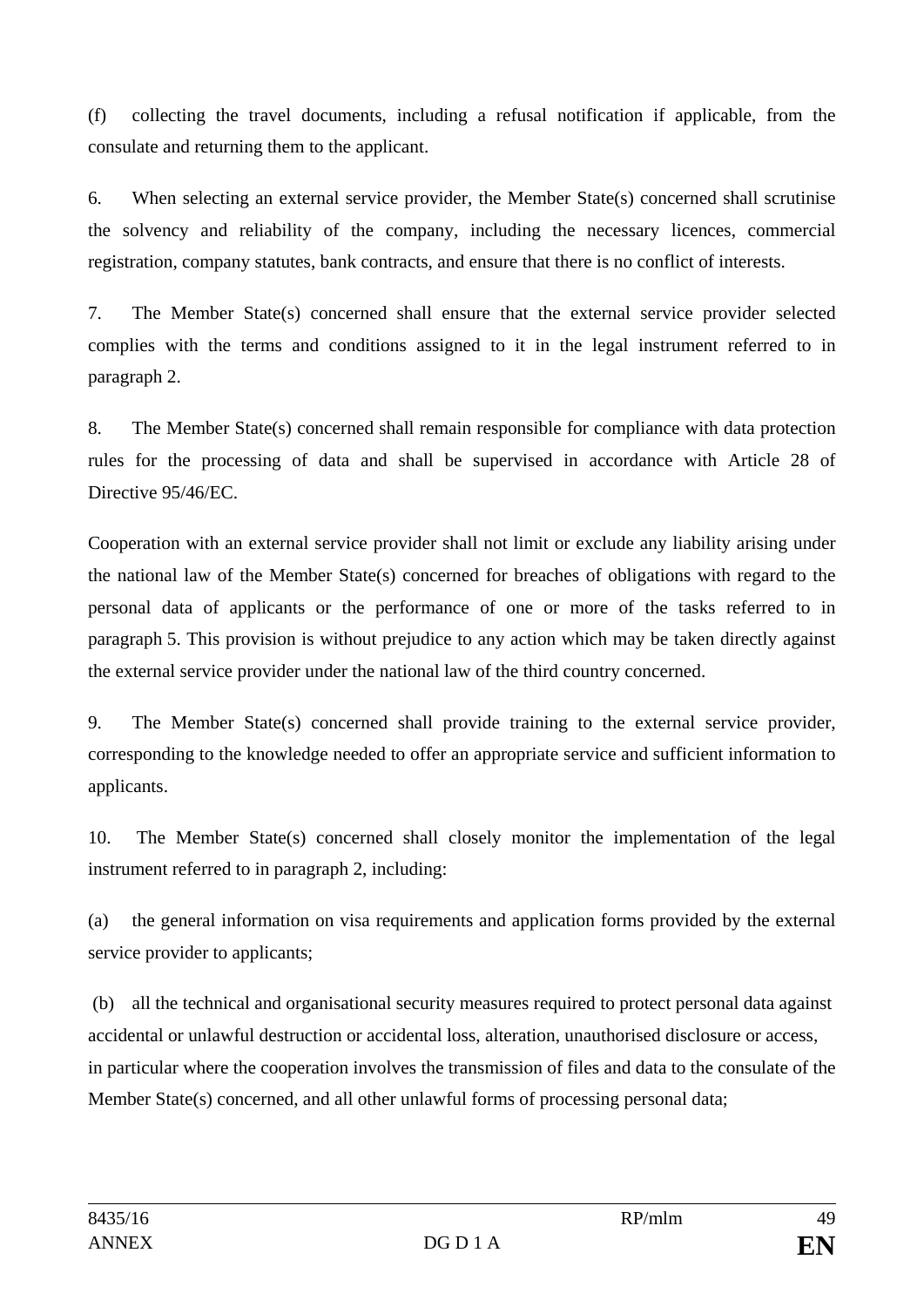(c) the collection and transmission of biometric identifiers;

(d) the measures taken to ensure compliance with data protection provisions.

To this end, the consulate(s) of the Member State(s) concerned shall, on a regular basis, carry out spot checks on the premises of the external service provider.

11. In the event of termination of cooperation with an external service provider, Member States shall ensure the continuity of full service.

12. Member States shall provide the Commission with a copy of the legal instrument referred to in paragraph 2. By **1st March** each year, Member States shall report to the Commission on their cooperation with and monitoring (as referred to in Annex VI, point C) of external service providers worldwide **during the previous calendar year**. **The Commission shall transmit a summary of these reports to the Member States for information purposes.**

## *Article 42*

## **Encryption and secure transfer of data**

1. In the case of cooperation among Member States and cooperation with an external service provider and recourse to honorary consuls, the Member State(s) concerned shall ensure that the data are fully encrypted, whether electronically transferred or physically transferred on an electronic storage medium.

2. In third countries which prohibit encryption of data to be electronically transferred the Member State(s) concerned shall not allow transfer data electronically.

In such a case, the Member State(s) concerned shall ensure that the electronic data are transferred physically in fully encrypted form on an electronic storage medium by a consular officer of a Member State or, where such a transfer would require disproportionate or unreasonable measures to be taken, in another safe and secure way, for example by using established operators experienced in transporting sensitive documents and data in the third country concerned.

3. In all cases the level of security for the transfer shall be adapted to the sensitive nature of the data.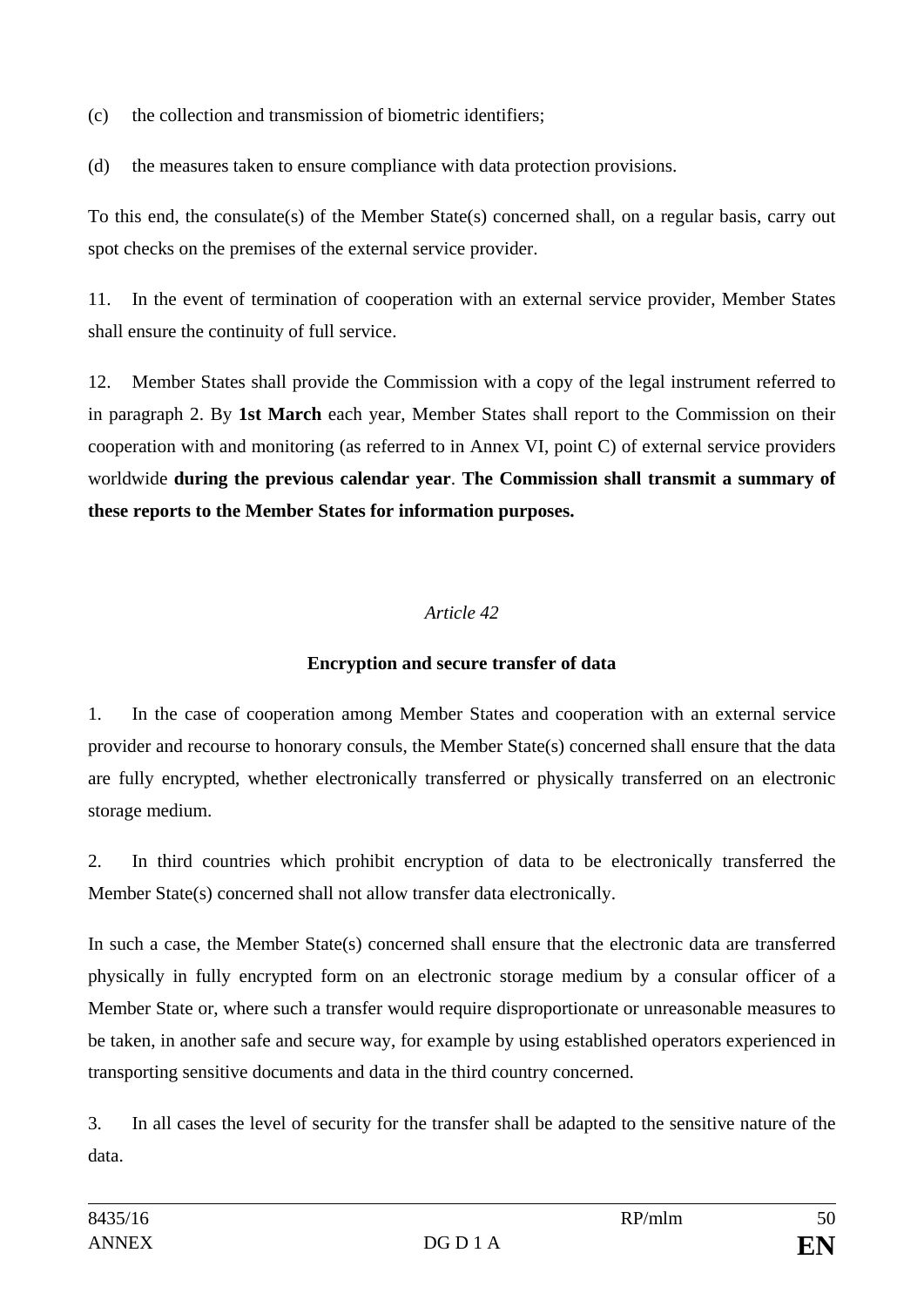4. The Union shall endeavour to reach agreement with the third countries concerned with the aim of lifting the prohibition against encryption of data to be electronically transferred.

## *Article 43*

#### **Member States' cooperation with commercial intermediaries**

1. Member States may accept the lodging of applications by a private administrative agency, a transport company or a travel agency, such as a tour operator or a retailer (commercial intermediaries), except for the collection of biometric identifiers.

2. Cooperation with commercial intermediaries shall be based on the granting of an accreditation by Member States' relevant authorities. The accreditation shall, in particular, be based on the verification of the following aspects:

(a) the current status of the commercial intermediary: current licence, the commercial register, contracts with banks;

(b) existing contracts with commercial partners based in the Member States offering accommodation and other package tour services;

(c) contracts with transport companies, which must include an outward journey, as well as a guaranteed and fixed return journey.

3. Accredited commercial intermediaries shall be monitored regularly by spot checks involving personal or telephone interviews with applicants, verification of trips and accommodation**, verification that the travel medical insurance provided is adequate and covers individual travellers,** and wherever deemed necessary, verification of the documents relating to group return.

4. Within local Schengen cooperation, information shall be exchanged on the performance of the accredited commercial intermediaries concerning irregularities detected and refusal of applications submitted by commercial intermediaries, and on detected forms of travel document fraud and failure to carry out scheduled trips.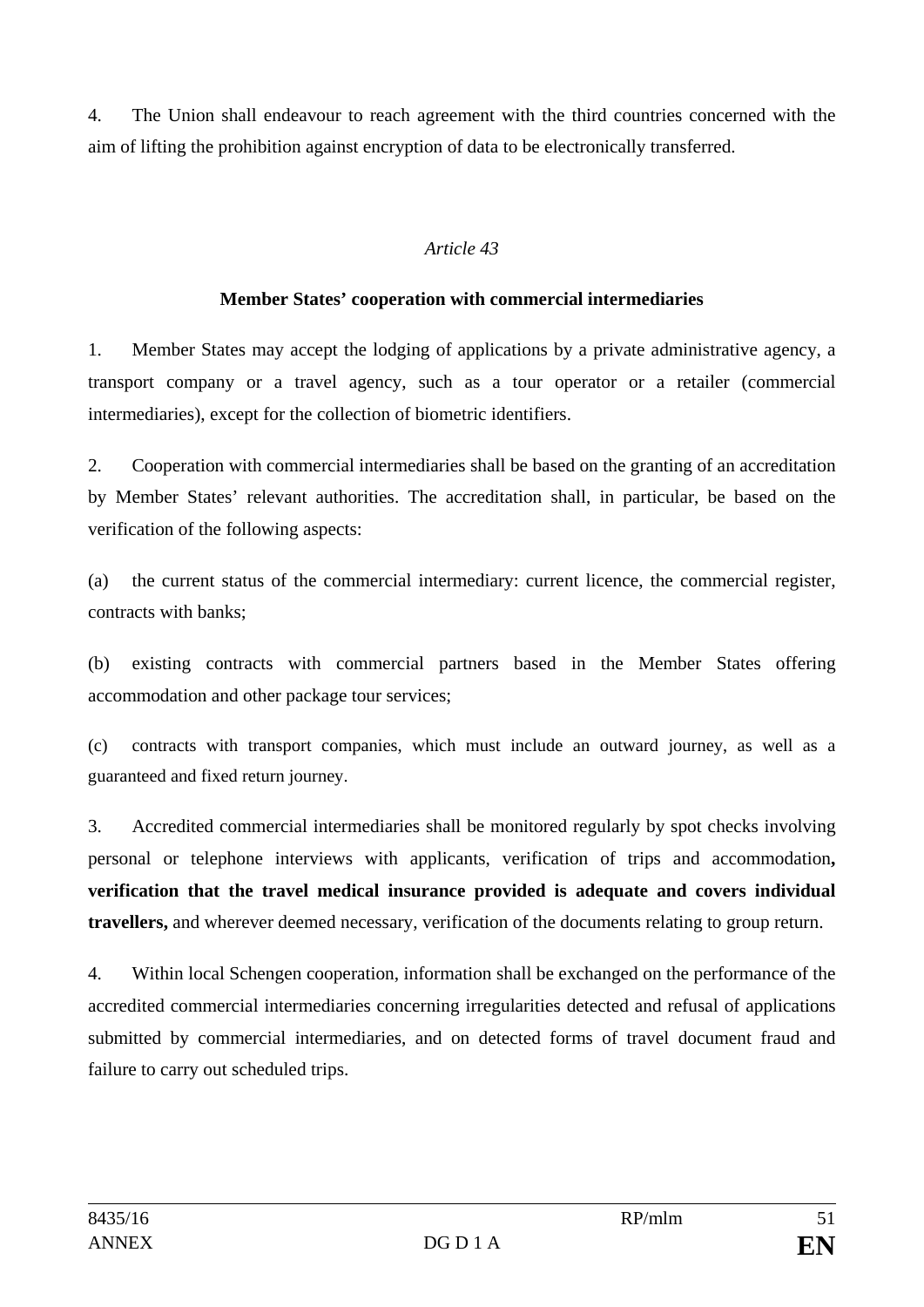5. Within local Schengen cooperation, lists shall be exchanged of commercial intermediaries to which accreditation has been given by each consulate and from which accreditation has been withdrawn, together with the reasons for any such withdrawal.

Each consulate shall inform the public about the list of accredited commercial intermediaries with which it cooperates.

## *Article 44*

#### **Compilation of statistics**

Member States shall compile annual statistics on visas, in accordance with Annex VIII. These statistics shall be submitted by 1 March for the preceding calendar year.

#### *Article 45*

#### **Information to be provided to the public**

1. Member States' central authorities and consulates shall provide the public with all relevant information in relation to the application for a visa, in particular:

- (a) the criteria, conditions and procedures for applying for a visa;
- (b) the means of obtaining an appointment, if applicable;
- (c) where the application may be submitted;
- (d) accredited commercial intermediaries;
- (e) the time limits for examining applications provided for in Article  $20(1)$ ,  $(2)$  and  $(3)$ ;

(f) the third countries whose nationals or specific categories of whose nationals are subject to prior consultation or information;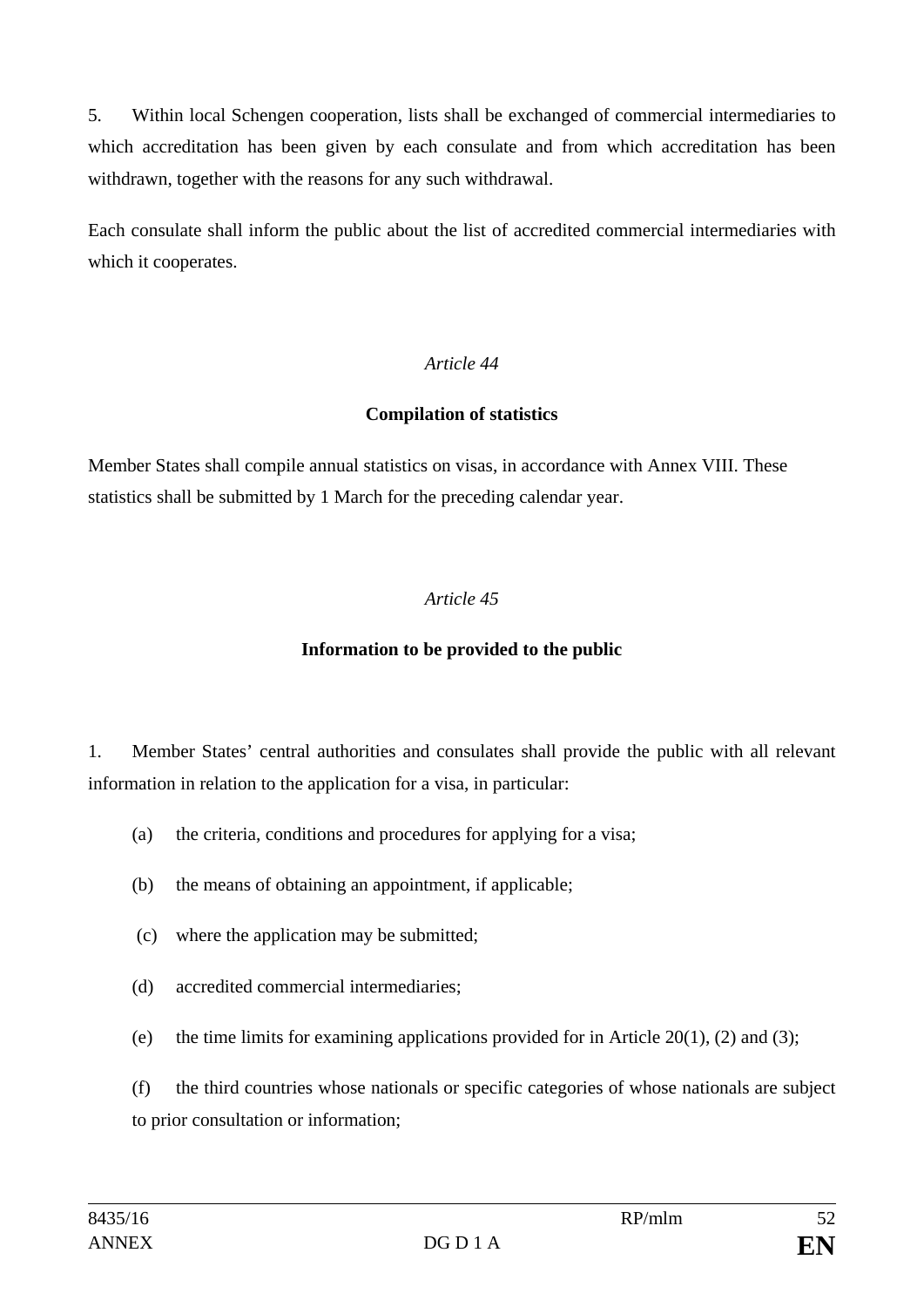(g) that negative decisions on applications must be notified to the applicant, that such decisions must state the reasons on which they are based and that applicants whose applications are refused have a right to appeal, with information regarding the procedure to be followed in the event of an appeal, including the competent authority, as well as the time limit for lodging an appeal;

(h) that mere possession of a visa does not confer an automatic right of entry and that the holders of visa are requested to present proof that they fulfil the entry conditions at the external border, as provided for in Article 5 of Regulation (EC) No 562/2006.

## **(i) the list of third countries referred to in Article 13(2a) and national suspensions referred to in Article 13(2b).**

2. The representing and represented Member State shall inform the general public about representation arrangements as referred to in Article 8 39 before such arrangements enter into force.

3. The Commission shall establish a standard information template for the implementation of the provisions of paragraph 1.

4. The Commission shall establish a Schengen visa Internet website containing all relevant information relating to the application for a visa.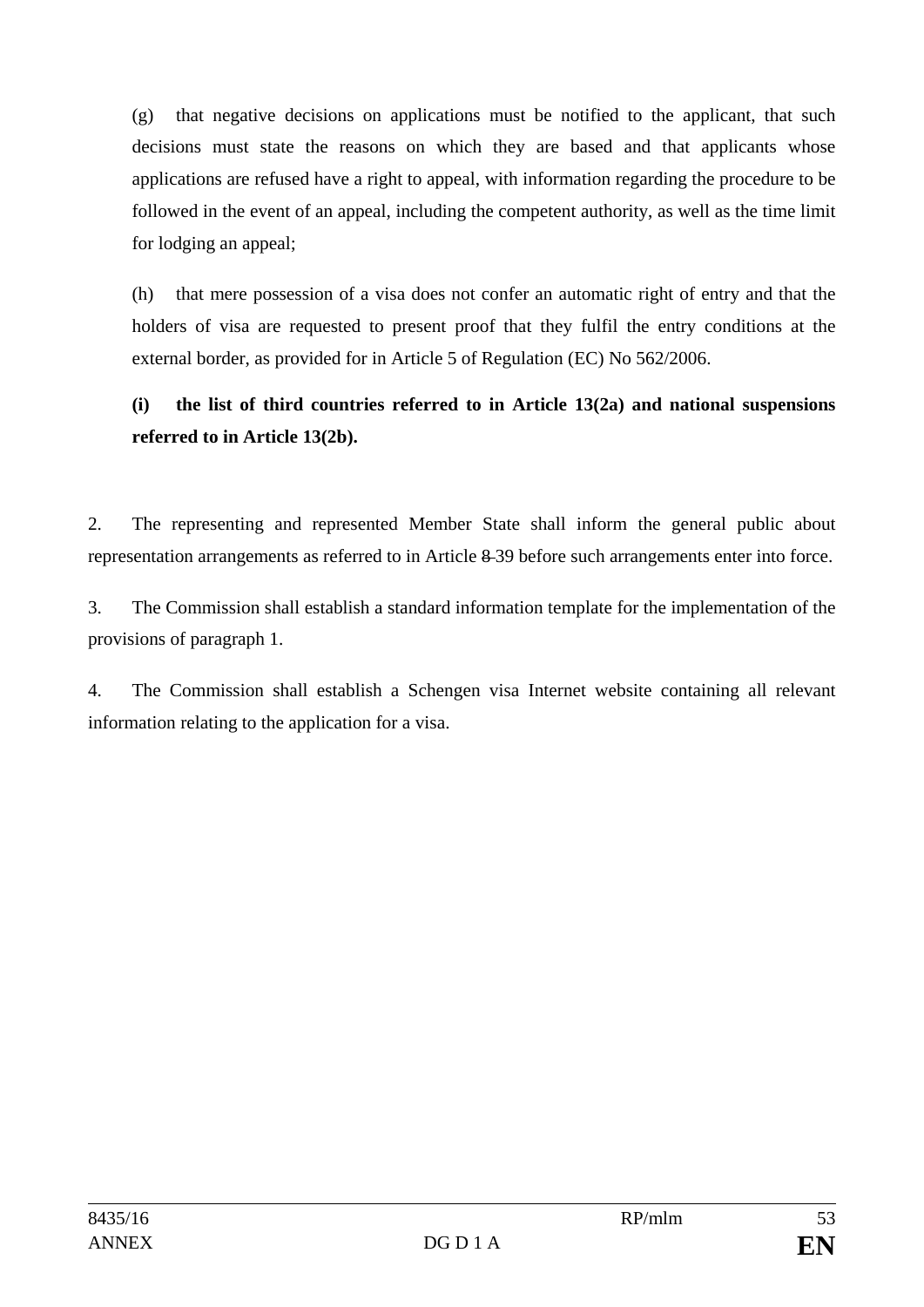#### *TITLE V*

#### *LOCAL SCHENGEN COOPERATION*

#### *Article 46*

#### **Local Schengen cooperation between Member States' consulates**

1. In order to ensure a harmonised application of the common visa policy taking into account, where appropriate, local circumstances, Member States' consulates and the Commission shall cooperate within each jurisdiction, in particular to:

(a) prepare a harmonised list of supporting documents to be submitted by applicants, taking into account Article 13 and Annex II;

(b) ensure a common translation of the application form in accordance with Article 10(6);

(c) establish the list of travel documents issued by the host country and update it regularly.

2. Within local Schengen cooperation a common information sheet shall be established on the basis of the standard information template drawn up by the Commission under Article 45(3).

3. Member States within local Schengen cooperation shall exchange the following:

(a) quarterly statistics on uniform visas, visas with limited territorial validity, airport transit visas and [touring visas] applied for, issued and refused;

(b) information with regard to the assessment of migratory and/or security risks, in particular on:

(i) the socioeconomic structure of the host country;

(ii) sources of information at local level, including social security, health insurance, fiscal registers and entry-exit registrations;

(iii) the use of false, counterfeit or forged documents;

- (iv) irregular immigration routes;
- (v) refusals;

(c) information on cooperation with transport companies.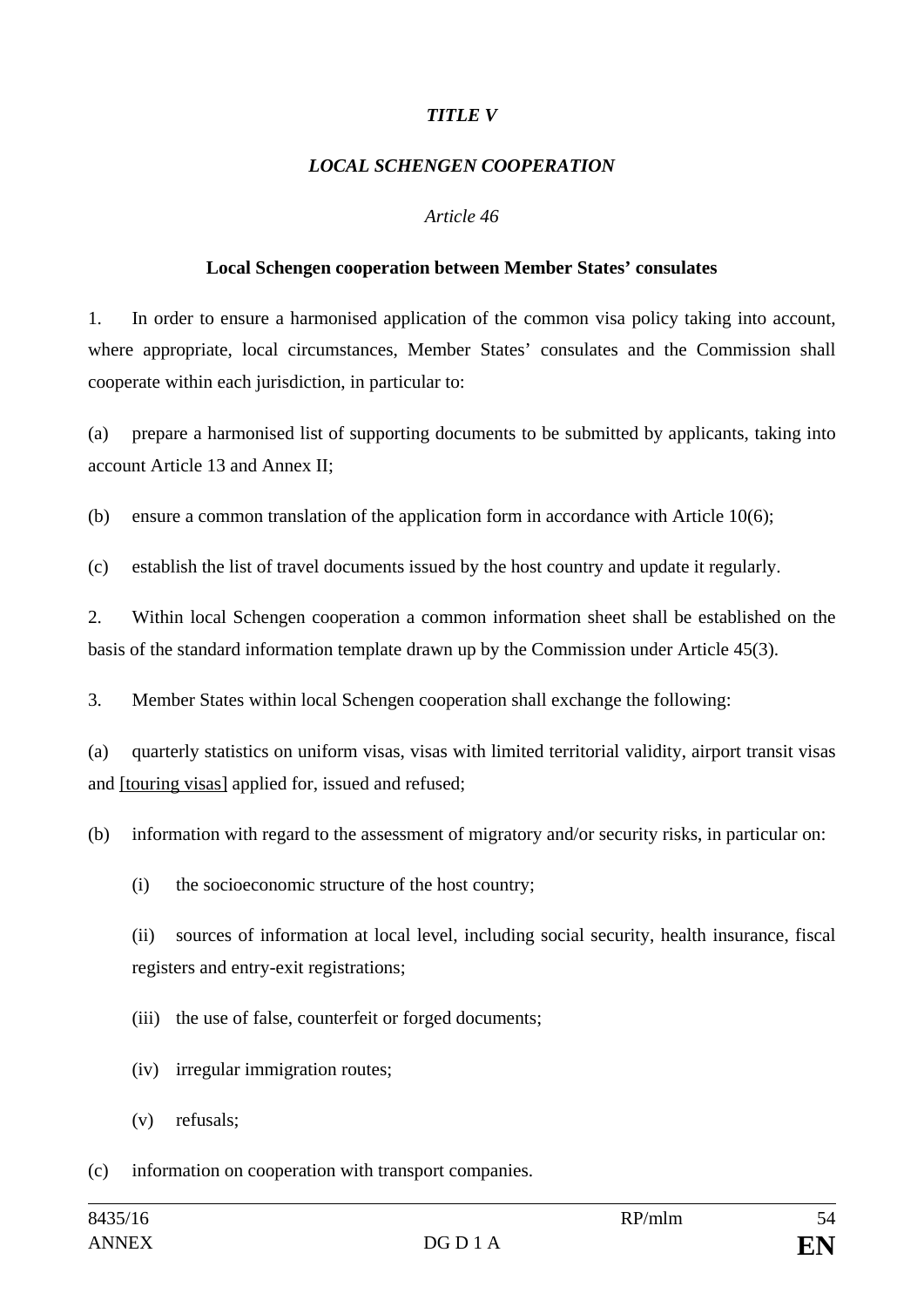**3a. Member States within local Schengen cooperation shall assess whether the insurances offered locally comply with the provisions set out in Article 14a. Furthermore, they shall draw up a non-exhaustive list of insurance companies providing adequate travel medical insurance, which shall be revised regularly and be made public.**

4. Local Schengen cooperation meetings to deal specifically with operational issues in relation to the application of the common visa policy shall be organised regularly among Member States and the Commission. These meetings shall be convened within the jurisdiction by the Commission, unless otherwise agreed at the request of the Commission.

Single-topic meetings may be organised and sub-groups set up to study specific issues within local Schengen cooperation.

5. Representatives of the consulates of Member States not applying the Union acquis in relation to visas, or of third countries, may on an ad hoc basis be invited to participate in meetings for the exchange of information on issues relating to visas.

6. Summary reports of local Schengen cooperation meetings shall be drawn up systematically and circulated locally. The Commission may delegate the drawing up of the reports to a Member State. The consulates of each Member State shall forward the reports to their central authorities.

7. An annual report shall be drawn up within each jurisdiction by 31 December each year. On the basis of these reports, the Commission shall draw up an annual report on the state of affairs of local Schengen cooperation to be submitted to the European Parliament and the Council.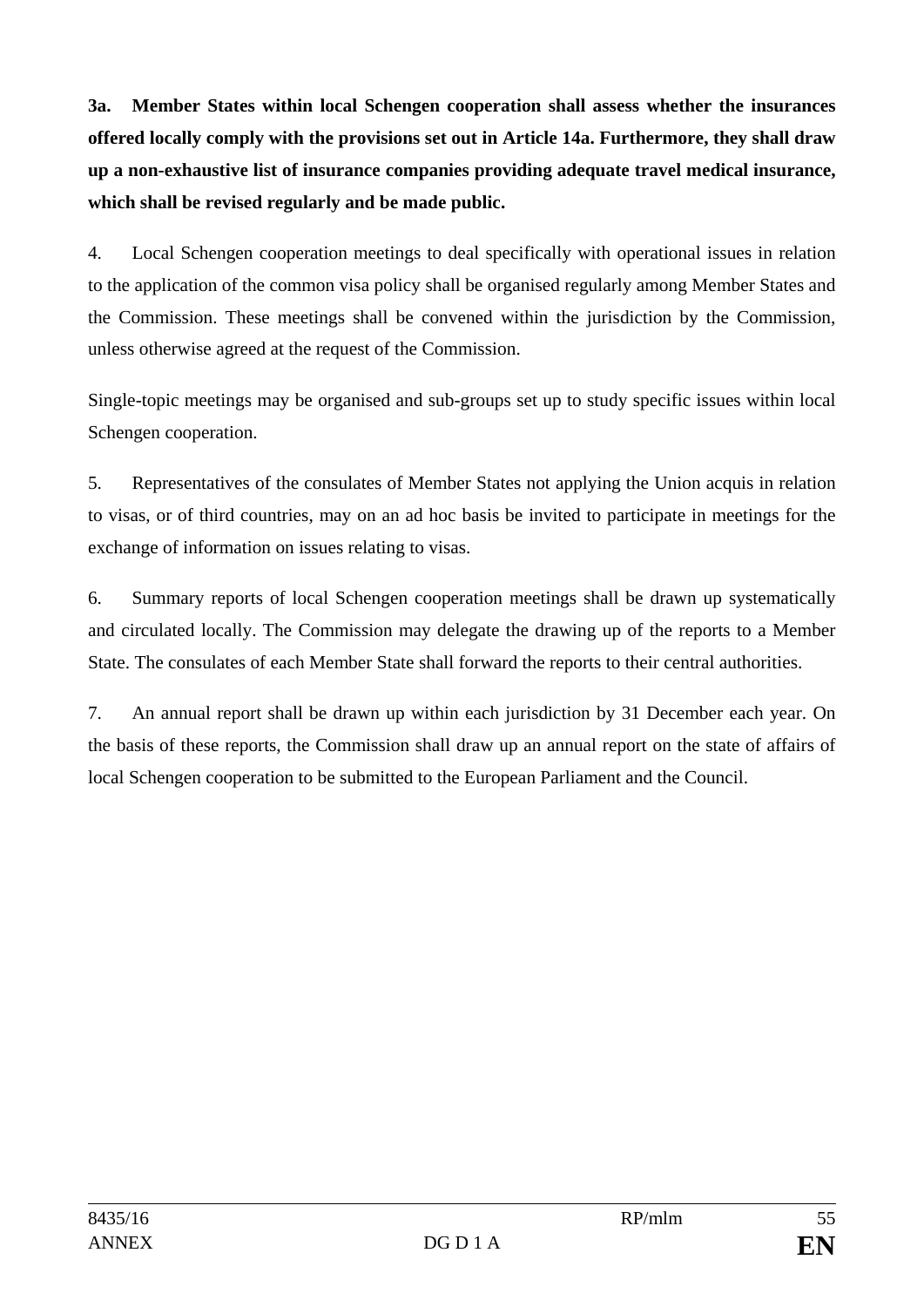## *TITLE VI*

## *FINAL PROVISIONS*

#### *Article 47*

#### **Arrangements in relation to the Olympic Games and Paralympic Games**

Member States hosting the Olympic Games and Paralympic Games shall apply the specific procedures and conditions facilitating the issuing of visas set out in Annex VII.

#### *Article 48*

#### **Exercise of the delegation**

**(deleted)**

*Article 49*

#### **Urgency procedure**

**(deleted)** 

*Article 50*

#### **Instructions on the practical application of this Regulation**

The Commission shall by means of implementing acts adopt the operational instructions on the practical application of the provisions of this Regulation. Those implementing acts shall be adopted in accordance with the examination procedure referred to in Article 51(2).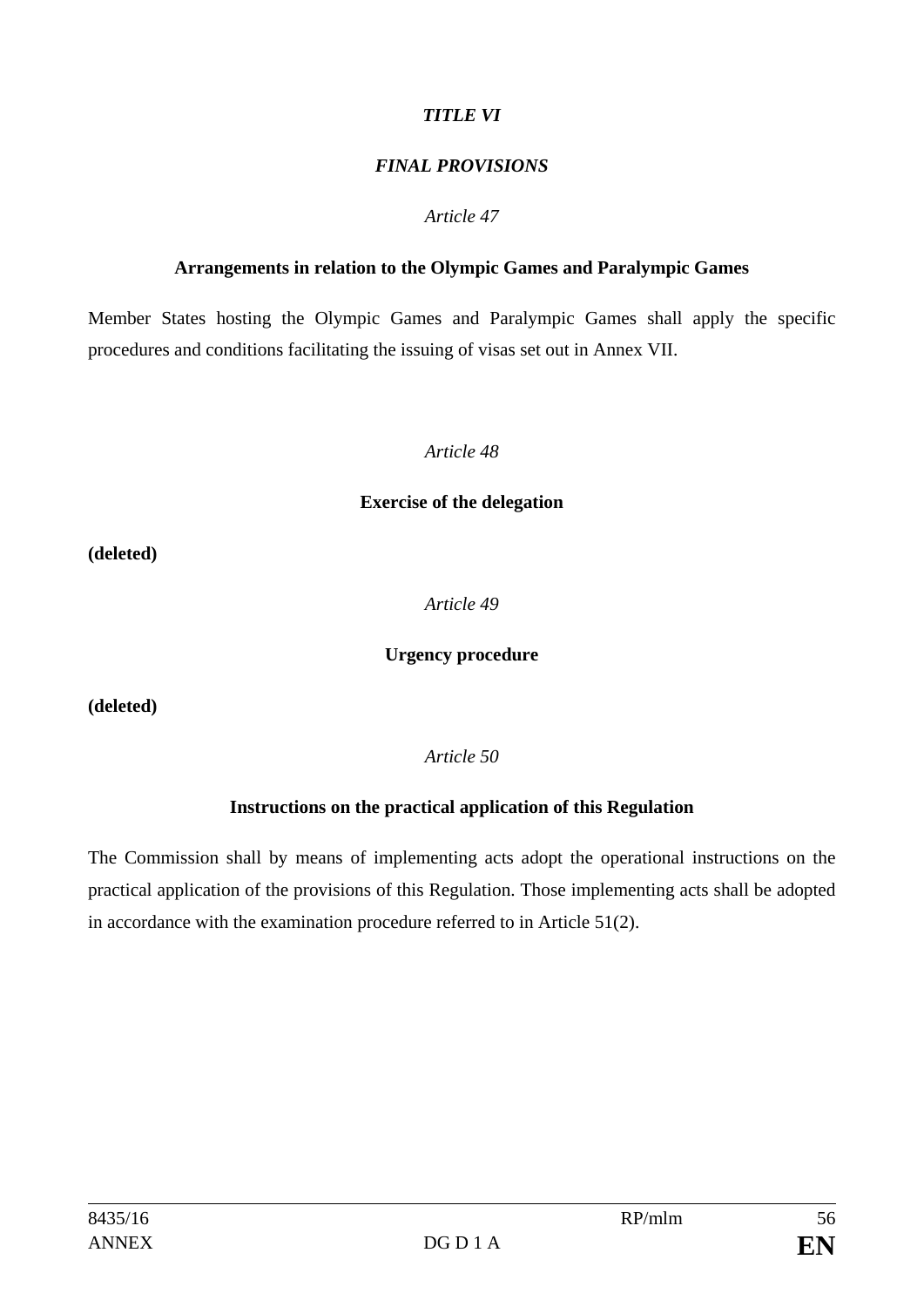#### **Committee procedure**

1. The Commission shall be assisted by a committee (the Visa Committee). That committee shall be a committee within the meaning of Regulation (EU) No 182/2011.

2. Where reference is made to this paragraph, Article 5 of Regulation (EU) No 182/2011 shall apply.

3. **Where the committee delivers no opinion, the Commission shall not adopt the draft implementing act and the third subparagraph of Article 5(4) of Regulation (EU) No 182/2011 shall apply.**

## *Article 52*

## **Notification**

1. Member States shall notify the Commission of:

(a) representation arrangements referred to in Article 39;

(b) third countries whose nationals are required by individual Member States to hold an airport transit visa when passing through the international transit areas of airports situated on their territory, as referred to in Article 3**(5)**;

**(bb) the authorities competent for processing visa applications, as referred to in Article 7(3a);**

(c) the national form for proof of sponsorship and/or private accommodation referred to in Article 13(7), if applicable;

(d) the list of third countries for which prior consultation referred to in Article 19(1) is required;

(e) the list of third countries for which information referred to in Article 28(1) is required;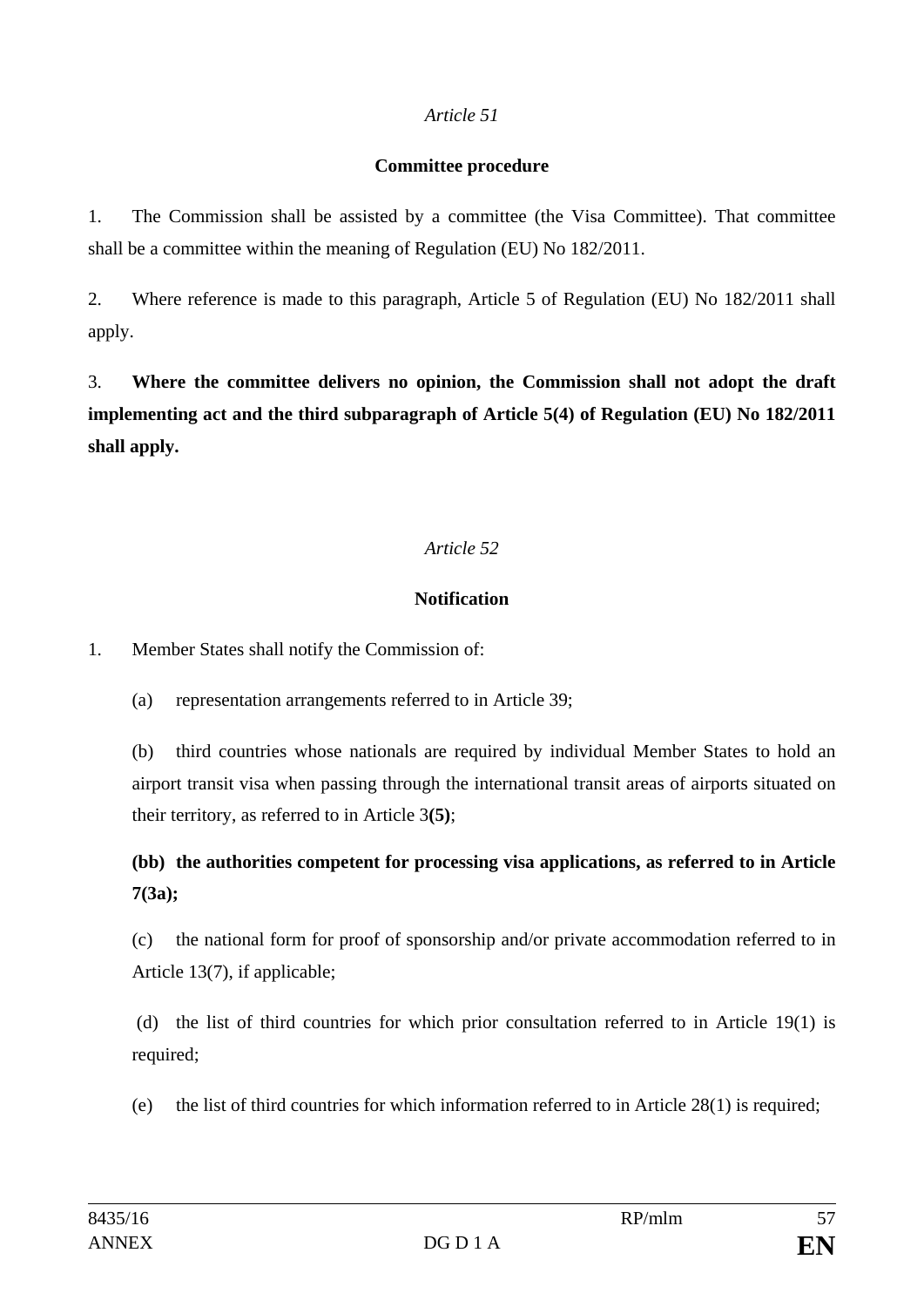(f) the additional national entries in the 'comments' section of the visa sticker, as referred to in Article 24(3);

(g) authorities competent for extending visas, as referred to in Article 30(5);

(h) the choice of consular organisation and cooperation as referred to in Article 38;

(i) statistics compiled in accordance with Article 44 and Annex VIII;

## **(j) national suspensions referred to in Article 13 (2b).**

2. The Commission shall make the information notified pursuant to paragraph 1 available to the Member States and the public via the constantly updated Schengen visa website, referred to in Article 45(4).

## *Article 53*

## **Repeal**

Regulation (EC) No 810/2009 is repealed and replaced by this Regulation from **[day of the application of the Regulation] except for its Annexes IV and V, which shall remain applicable until the date of the entry into force of the implementing acts referred to in Article 3 (5b) and (9).**

References to the repealed Regulation shall be construed as references to this Regulation and shall be read in accordance with the correlation table **set out** in Annex XIII.

## *Article 54*

## **Monitoring and evaluation**

1. Three years after the date set in Article 55(2), the Commission shall produce an evaluation of the application of this Regulation. This overall evaluation shall include an examination of the results achieved against objectives and of the implementation of the provisions of this Regulation, without prejudice to the reports referred to in paragraph 3.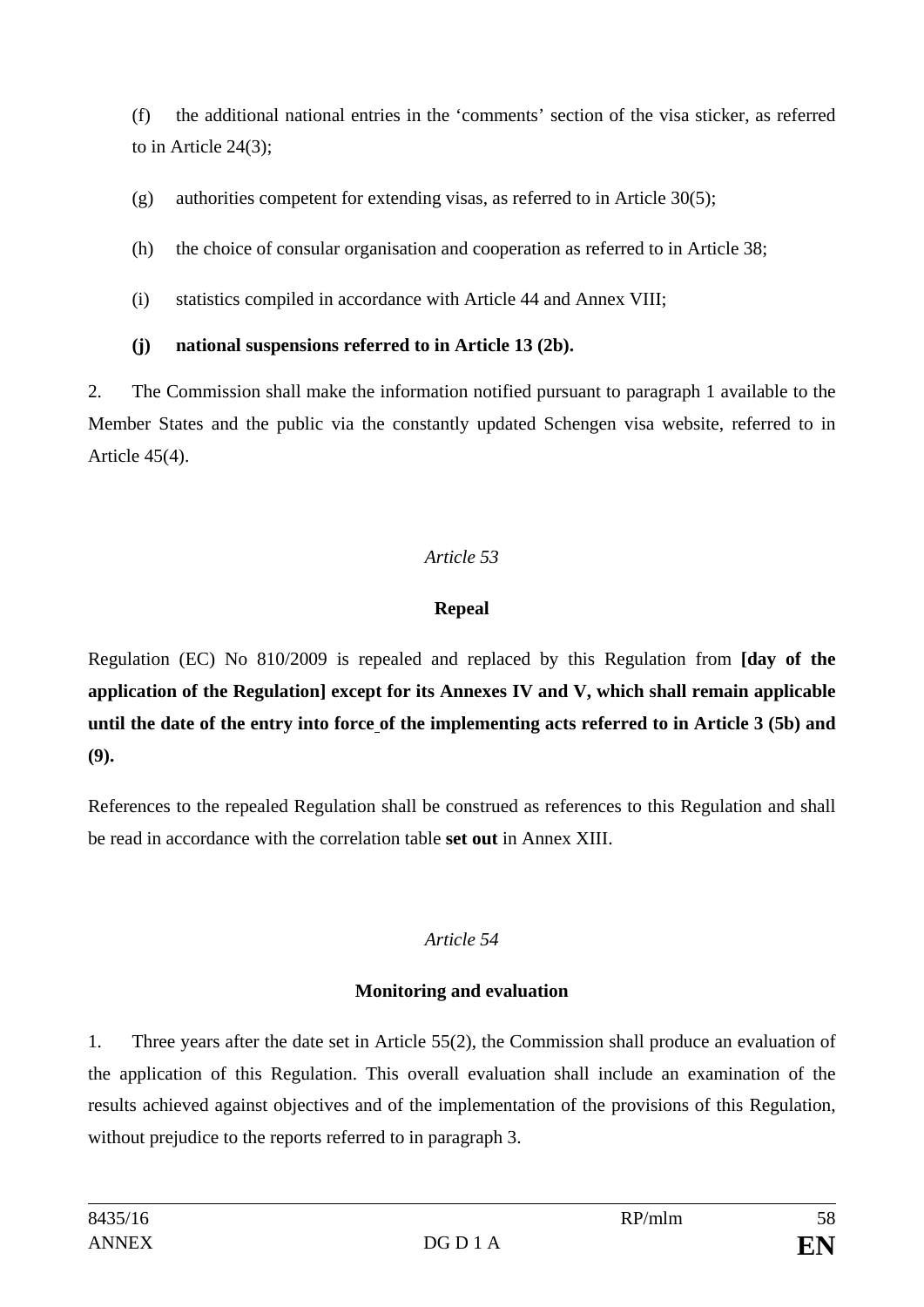2. The Commission shall transmit the evaluation referred to in paragraph 1 to the European Parliament and the Council. On the basis of the evaluation, the Commission shall submit, if necessary, appropriate proposals with a view to amending this Regulation.

3. The Commission shall present, three years after the VIS is brought into operation and every four years thereafter, a report to the European Parliament and to the Council on the implementation of Articles 12, 15, 38, 40 to 42 of this Regulation, including the implementation of the collection and use of biometric identifiers, the suitability of the ICAO standard chosen, compliance with data protection rules, experience with external service providers with specific reference to the collection of biometric data, the implementation of the 59-month rule for the copying of fingerprints and the organisation of the procedures relating to applications. The report shall also include, on the basis of Article 17(12), (13) and (14) and of Article 50(4) of (EC) No  $767/2008$ , the cases in which fingerprints could factually not be provided or were not required to be provided for legal reasons, compared with the number of cases in which fingerprints were taken. The report shall include information on cases in which a person who could factually not provide fingerprints was refused a visa. The report shall be accompanied, where necessary, by appropriate proposals to amend this Regulation.

4. The first of the reports referred to in paragraph 3 shall also address the issue of the sufficient reliability for identification and verification purposes of fingerprints of children under the age of 12 and, in particular, how fingerprints evolve with age, on the basis of the results of a study carried out under the responsibility of the Commission.

#### *Article 55*

## **Entry into force**

1. This Regulation shall enter into force on the day following that of its publication in the Official Journal of the European Union.

2. It shall apply from [6 months after the day of entry into force].

## **3. However, Article 5(2) shall apply from [2 years after the day of entry into force].**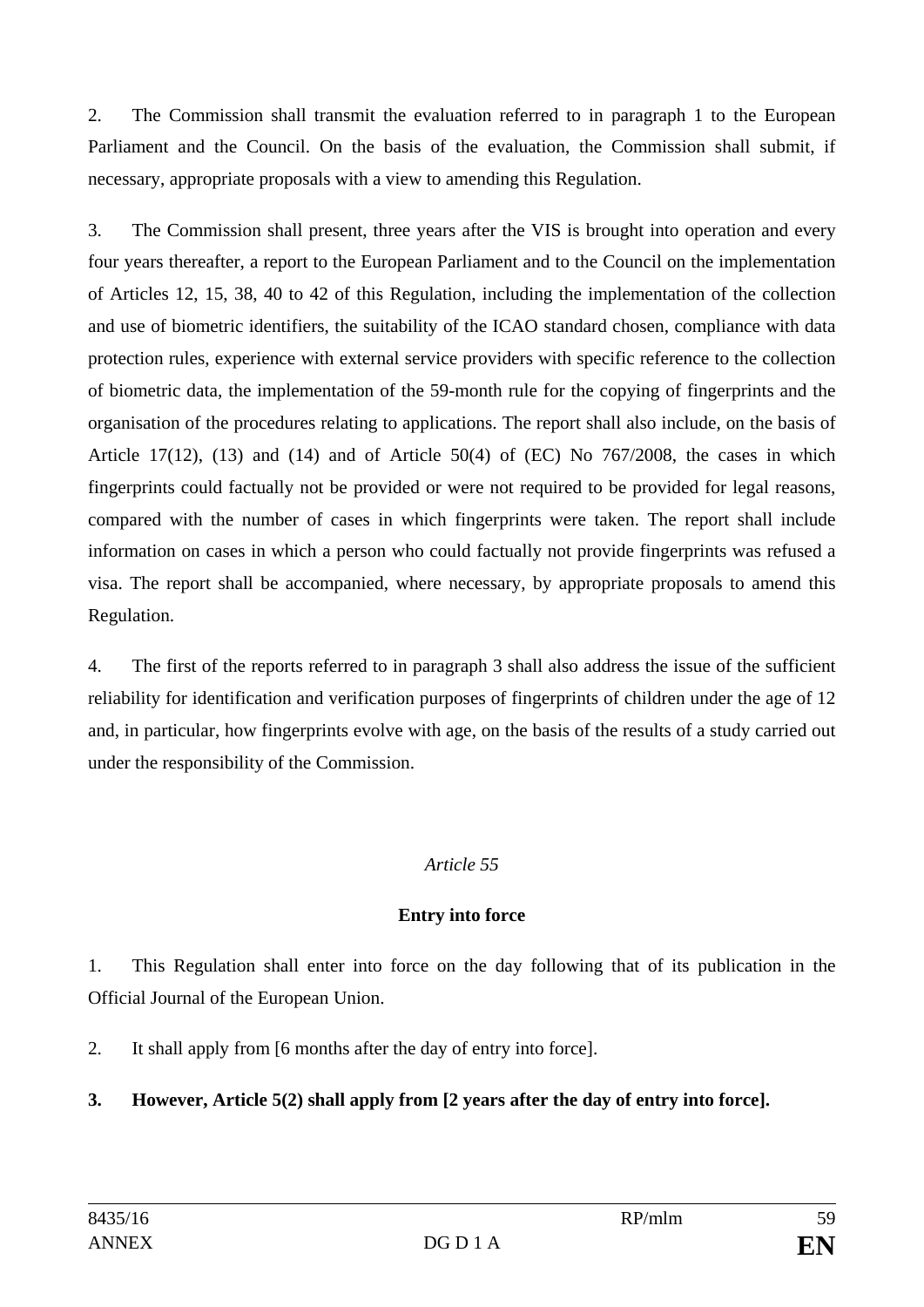## **4. Articles 13(2), 14(3)(d), 18(2) and 21(3) and (4) shall apply from the date of entry into force of the implementing act referred to in Article 13(2a).**

This Regulation shall be binding in its entirety and directly applicable in the Member States in accordance with the Treaties.

Done at […],

*For the European Parliament For the Council*

*The President The President*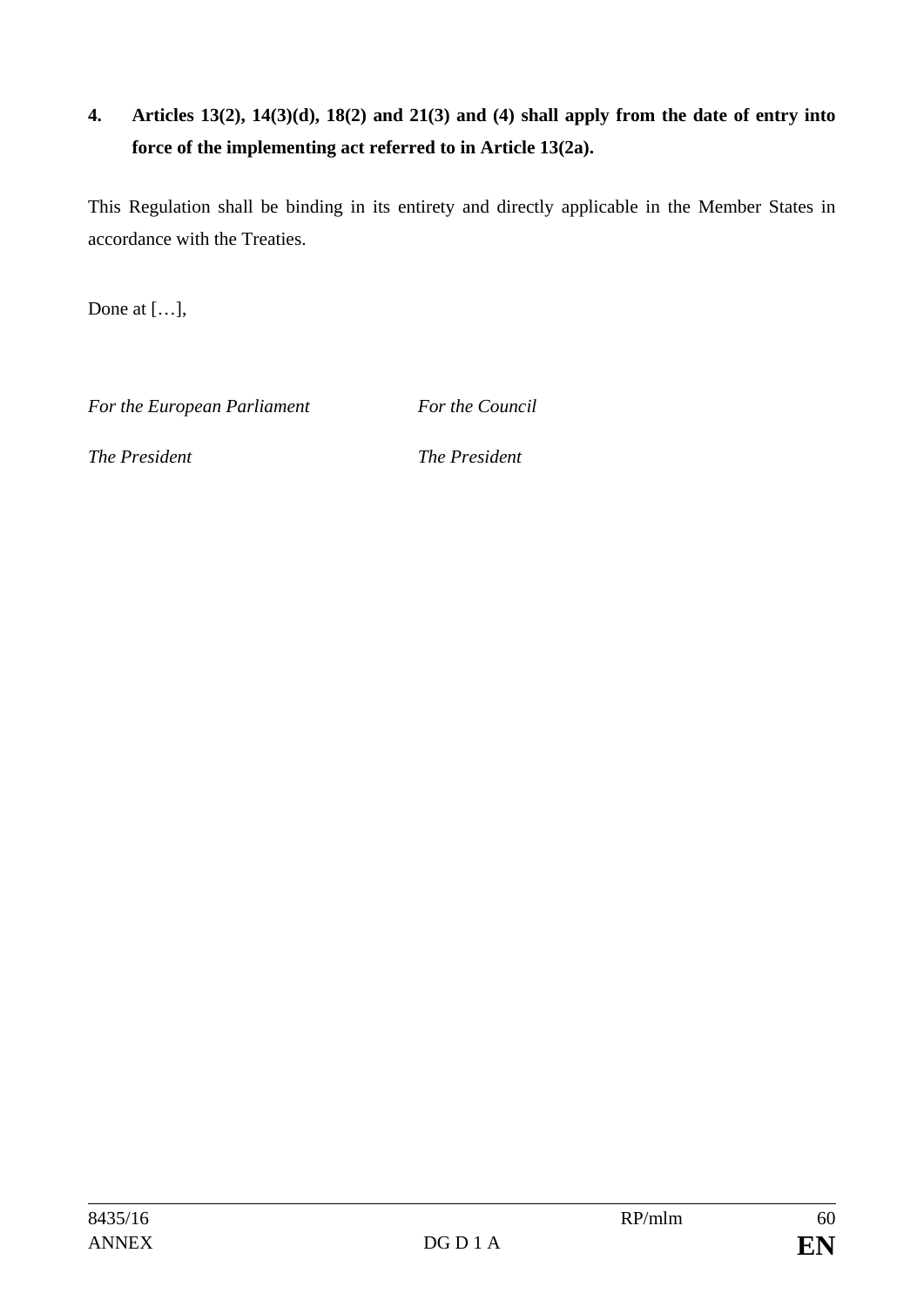#### **ANNEX I**

Harmonised application form

# Application for Schengen Visa

This application form is free



Family members of EU**, EEA or CH** citizens(**spouse, child or dependent ascendant) who exercise/have exercised their right of free movement** shall not fill in fields no.**22, 23, 30, 31 and 32 (marked with\*).**

Fields 1-3 shall be filled in in accordance with the data in the travel document.

| 1. Surname (Family name)                                                                            |                                                                                                                       |                                                                                                     |                                |                                                                                                                                                                                                                                                                                                                                                                                                                                                                                                                           |  |  |  |  |  |
|-----------------------------------------------------------------------------------------------------|-----------------------------------------------------------------------------------------------------------------------|-----------------------------------------------------------------------------------------------------|--------------------------------|---------------------------------------------------------------------------------------------------------------------------------------------------------------------------------------------------------------------------------------------------------------------------------------------------------------------------------------------------------------------------------------------------------------------------------------------------------------------------------------------------------------------------|--|--|--|--|--|
|                                                                                                     |                                                                                                                       |                                                                                                     |                                |                                                                                                                                                                                                                                                                                                                                                                                                                                                                                                                           |  |  |  |  |  |
| 2. Surname at birth (Former family name(s))                                                         |                                                                                                                       |                                                                                                     |                                |                                                                                                                                                                                                                                                                                                                                                                                                                                                                                                                           |  |  |  |  |  |
|                                                                                                     |                                                                                                                       |                                                                                                     |                                |                                                                                                                                                                                                                                                                                                                                                                                                                                                                                                                           |  |  |  |  |  |
|                                                                                                     |                                                                                                                       |                                                                                                     |                                |                                                                                                                                                                                                                                                                                                                                                                                                                                                                                                                           |  |  |  |  |  |
| 3. First name(s) (Given name(s))                                                                    |                                                                                                                       |                                                                                                     |                                |                                                                                                                                                                                                                                                                                                                                                                                                                                                                                                                           |  |  |  |  |  |
|                                                                                                     |                                                                                                                       |                                                                                                     |                                | Application lodged at<br>$\Box$ Embassy/consulate                                                                                                                                                                                                                                                                                                                                                                                                                                                                         |  |  |  |  |  |
|                                                                                                     |                                                                                                                       |                                                                                                     |                                | $\Box$ Service provider                                                                                                                                                                                                                                                                                                                                                                                                                                                                                                   |  |  |  |  |  |
|                                                                                                     |                                                                                                                       |                                                                                                     |                                | $\Box$ Intermediary                                                                                                                                                                                                                                                                                                                                                                                                                                                                                                       |  |  |  |  |  |
|                                                                                                     |                                                                                                                       |                                                                                                     |                                |                                                                                                                                                                                                                                                                                                                                                                                                                                                                                                                           |  |  |  |  |  |
|                                                                                                     |                                                                                                                       |                                                                                                     |                                | $\Box$ Border (Name):                                                                                                                                                                                                                                                                                                                                                                                                                                                                                                     |  |  |  |  |  |
|                                                                                                     |                                                                                                                       |                                                                                                     |                                |                                                                                                                                                                                                                                                                                                                                                                                                                                                                                                                           |  |  |  |  |  |
|                                                                                                     |                                                                                                                       |                                                                                                     |                                | $\Box$ Other                                                                                                                                                                                                                                                                                                                                                                                                                                                                                                              |  |  |  |  |  |
| $9.$ Sex                                                                                            |                                                                                                                       |                                                                                                     |                                |                                                                                                                                                                                                                                                                                                                                                                                                                                                                                                                           |  |  |  |  |  |
|                                                                                                     |                                                                                                                       |                                                                                                     |                                | File handled by:                                                                                                                                                                                                                                                                                                                                                                                                                                                                                                          |  |  |  |  |  |
|                                                                                                     |                                                                                                                       |                                                                                                     | <b>Submitted</b> documents:    |                                                                                                                                                                                                                                                                                                                                                                                                                                                                                                                           |  |  |  |  |  |
|                                                                                                     |                                                                                                                       |                                                                                                     |                                |                                                                                                                                                                                                                                                                                                                                                                                                                                                                                                                           |  |  |  |  |  |
|                                                                                                     |                                                                                                                       |                                                                                                     |                                | $\Box$ Means of subsistence                                                                                                                                                                                                                                                                                                                                                                                                                                                                                               |  |  |  |  |  |
|                                                                                                     |                                                                                                                       |                                                                                                     |                                | $\Box$ Invitation                                                                                                                                                                                                                                                                                                                                                                                                                                                                                                         |  |  |  |  |  |
|                                                                                                     |                                                                                                                       |                                                                                                     |                                | $\Box$ TMI                                                                                                                                                                                                                                                                                                                                                                                                                                                                                                                |  |  |  |  |  |
|                                                                                                     |                                                                                                                       |                                                                                                     |                                | □ Means of transport                                                                                                                                                                                                                                                                                                                                                                                                                                                                                                      |  |  |  |  |  |
|                                                                                                     |                                                                                                                       |                                                                                                     |                                | $\Box$ Other:                                                                                                                                                                                                                                                                                                                                                                                                                                                                                                             |  |  |  |  |  |
|                                                                                                     |                                                                                                                       |                                                                                                     |                                |                                                                                                                                                                                                                                                                                                                                                                                                                                                                                                                           |  |  |  |  |  |
|                                                                                                     |                                                                                                                       |                                                                                                     |                                |                                                                                                                                                                                                                                                                                                                                                                                                                                                                                                                           |  |  |  |  |  |
|                                                                                                     |                                                                                                                       |                                                                                                     |                                | Visa decision:                                                                                                                                                                                                                                                                                                                                                                                                                                                                                                            |  |  |  |  |  |
|                                                                                                     |                                                                                                                       |                                                                                                     |                                | $\Box$ Refused                                                                                                                                                                                                                                                                                                                                                                                                                                                                                                            |  |  |  |  |  |
|                                                                                                     |                                                                                                                       |                                                                                                     |                                | $\Box$ Issued:                                                                                                                                                                                                                                                                                                                                                                                                                                                                                                            |  |  |  |  |  |
|                                                                                                     |                                                                                                                       |                                                                                                     |                                | $\Box$ A                                                                                                                                                                                                                                                                                                                                                                                                                                                                                                                  |  |  |  |  |  |
|                                                                                                     |                                                                                                                       |                                                                                                     |                                | $\Box$ C                                                                                                                                                                                                                                                                                                                                                                                                                                                                                                                  |  |  |  |  |  |
| Nationality                                                                                         |                                                                                                                       |                                                                                                     |                                | $\sqcap$ LTV                                                                                                                                                                                                                                                                                                                                                                                                                                                                                                              |  |  |  |  |  |
|                                                                                                     |                                                                                                                       |                                                                                                     |                                | $\Box$ Valid:                                                                                                                                                                                                                                                                                                                                                                                                                                                                                                             |  |  |  |  |  |
| 18. Family relationship with an EU, EEA or CH citizen                                               |                                                                                                                       |                                                                                                     |                                |                                                                                                                                                                                                                                                                                                                                                                                                                                                                                                                           |  |  |  |  |  |
| □ spouse □ child □ grandchild □ dependent ascendant                                                 |                                                                                                                       |                                                                                                     |                                |                                                                                                                                                                                                                                                                                                                                                                                                                                                                                                                           |  |  |  |  |  |
| □ Registered Partnership  other                                                                     |                                                                                                                       |                                                                                                     |                                |                                                                                                                                                                                                                                                                                                                                                                                                                                                                                                                           |  |  |  |  |  |
| 19. Type of travel document                                                                         |                                                                                                                       |                                                                                                     |                                |                                                                                                                                                                                                                                                                                                                                                                                                                                                                                                                           |  |  |  |  |  |
| □ Ordinary passport □ Diplomatic passport □ Service passport □ Official passport □ Special passport |                                                                                                                       |                                                                                                     |                                |                                                                                                                                                                                                                                                                                                                                                                                                                                                                                                                           |  |  |  |  |  |
|                                                                                                     | telephone no., e-mail address, and nationality<br>12. National identity number, where applicable<br>14. Date of issue | 5. Place of birth<br>6. Country of birth<br>10. Civil status<br>15. Valid until<br>First name $(s)$ | 7. Father's name Mother's name | <b>8.</b> Current nationality<br>Nationality at birth, if<br>different:<br><b>Other nationalities:</b><br>$\Box$ Single $\Box$ Married $\Box$ <b>Registered Partnership</b> $\Box$ Separated $\Box$<br>Divorced $\Box$ Widow(er) $\Box$ Other (please specify)<br>11. Parental authority/legal guardian: Surname, first name, address (if different from applicant's),<br>16. Issued by<br>(country)<br>17. Personal data of the family member who is an EU, EEA or CH citizen<br>Number of travel document or<br>ID card |  |  |  |  |  |

<span id="page-60-0"></span>**<sup>1</sup>** No logo is required for Norway, Iceland, Liechtenstein and Switzerland.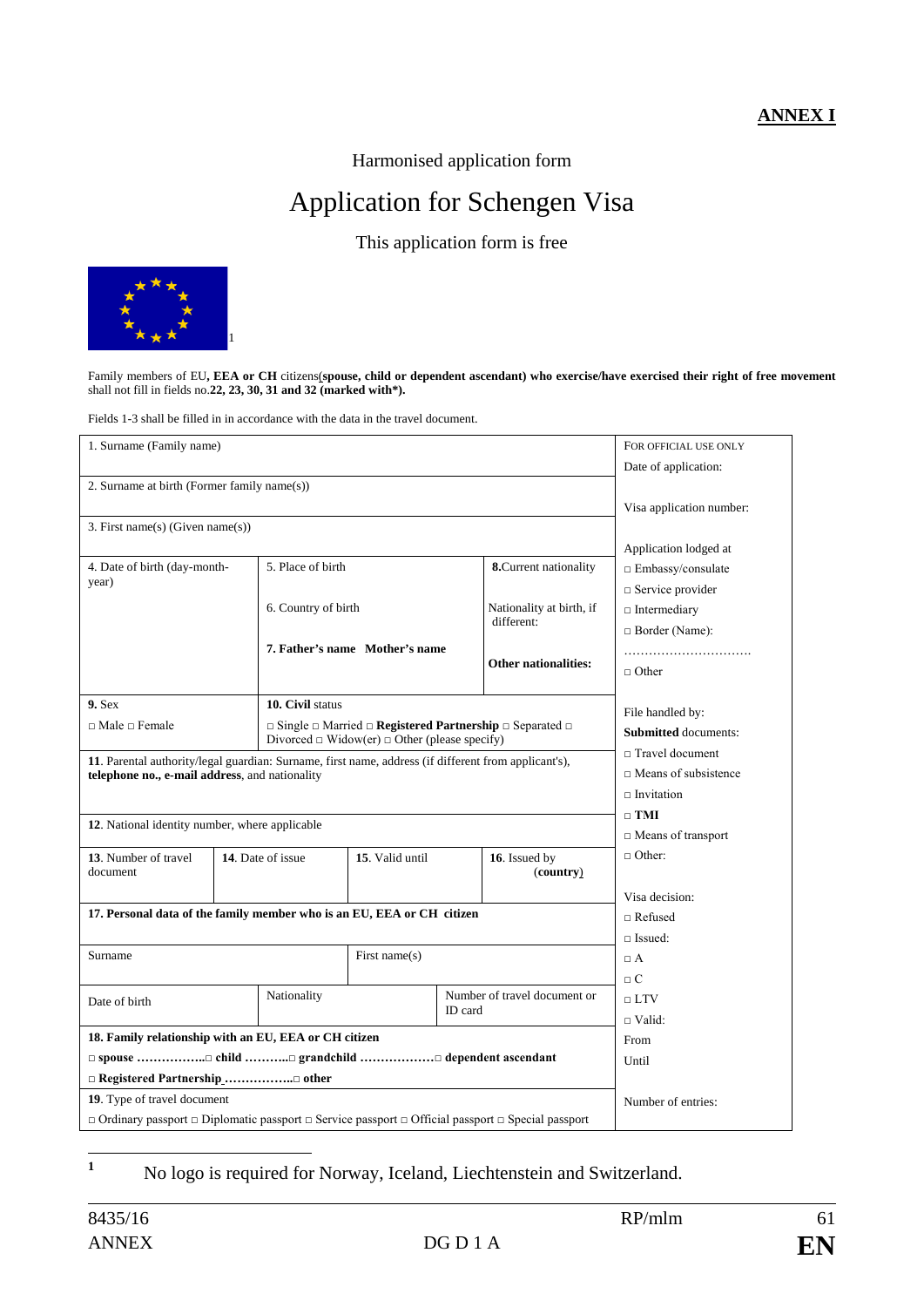| $\Box$ Other travel document (please specify)                                                                                                                             | $\Box$ 1 $\Box$ Multiple             |                                       |  |  |  |  |  |
|---------------------------------------------------------------------------------------------------------------------------------------------------------------------------|--------------------------------------|---------------------------------------|--|--|--|--|--|
| 20. Applicant's home address and e-mail address                                                                                                                           |                                      |                                       |  |  |  |  |  |
| 21. Residence in a country other than the country of current nationality<br>$\Box$ No                                                                                     |                                      |                                       |  |  |  |  |  |
|                                                                                                                                                                           |                                      |                                       |  |  |  |  |  |
| *22. Current occupation                                                                                                                                                   |                                      |                                       |  |  |  |  |  |
| * 23. Employer and employer's address and telephone number. For students, name and address of<br>educational establishment                                                |                                      |                                       |  |  |  |  |  |
| 24. $()$ Purpose(s) of the journey:                                                                                                                                       |                                      |                                       |  |  |  |  |  |
| $\Box$ Tourism $\Box$ Business $\Box$ Visiting family or friends $\Box$ Cultural $\Box$ Sports                                                                            |                                      |                                       |  |  |  |  |  |
| $\Box$ Official visit $\Box$ Medical reasons $\Box$ Study $\Box$ Airport transit $\Box$ Other (please specify):                                                           |                                      |                                       |  |  |  |  |  |
| 25. Member State(s) of <b>main</b> destination (and<br>other Member States of destination, if<br>applicable)                                                              |                                      |                                       |  |  |  |  |  |
| 27. Number of entries requested:                                                                                                                                          |                                      |                                       |  |  |  |  |  |
| $\Box$ Single entry()                                                                                                                                                     |                                      |                                       |  |  |  |  |  |
|                                                                                                                                                                           |                                      |                                       |  |  |  |  |  |
| Duration of the intended stay (indicate                                                                                                                                   |                                      |                                       |  |  |  |  |  |
| number of days):                                                                                                                                                          | $\Box$ : 1 year                      |                                       |  |  |  |  |  |
|                                                                                                                                                                           | $\Box$ : 2 years<br>$\Box$ : 3 years |                                       |  |  |  |  |  |
| Intended date of arrival in the Schengen                                                                                                                                  |                                      |                                       |  |  |  |  |  |
| area:                                                                                                                                                                     | $\Box$ : 4 years                     |                                       |  |  |  |  |  |
|                                                                                                                                                                           | $\Box$ : 5 years                     |                                       |  |  |  |  |  |
|                                                                                                                                                                           |                                      |                                       |  |  |  |  |  |
| Intended date of departure from the<br>Schengen area:                                                                                                                     |                                      |                                       |  |  |  |  |  |
|                                                                                                                                                                           | Schengen area:                       | Intended date of first arrival in the |  |  |  |  |  |
| $(\ldots)$                                                                                                                                                                |                                      |                                       |  |  |  |  |  |
| 28. Fingerprints collected previously for the purpose of applying for a Schengen visa or a [touring visa]<br>$\Box$ No $\Box$ Yes.                                        |                                      |                                       |  |  |  |  |  |
|                                                                                                                                                                           |                                      |                                       |  |  |  |  |  |
| 29. Entry permit for the final country of destination, where applicable                                                                                                   |                                      |                                       |  |  |  |  |  |
|                                                                                                                                                                           |                                      |                                       |  |  |  |  |  |
| $(\ldots)$                                                                                                                                                                |                                      | $\left( \ldots \right)$               |  |  |  |  |  |
| * 30 Surname and first name of the inviting person(s) in the Member State(s). If not applicable, name of<br>hotel(s) or temporary accommodation(s) in the Member State(s) |                                      |                                       |  |  |  |  |  |
| Address and e-mail address of inviting<br>person(s)/hotel(s)/temporary accommodation(s)                                                                                   |                                      |                                       |  |  |  |  |  |
| *31. Name and address of inviting<br>company/organisation                                                                                                                 |                                      |                                       |  |  |  |  |  |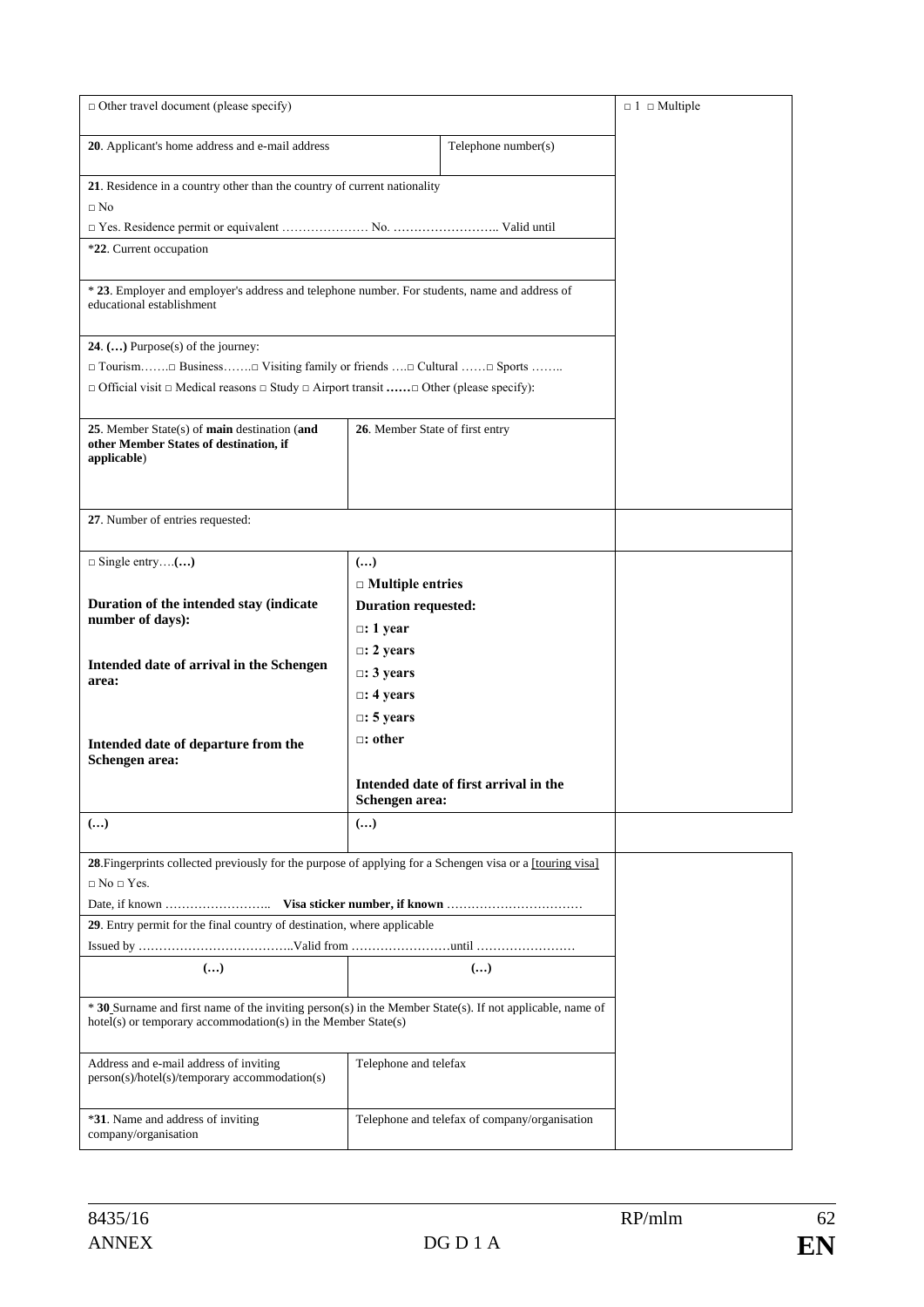| Surname, first name, address, telephone, telefax, and e-mail address of contact person in<br>company/organisation                                                                               |                                                                                                                                                                               |  |  |  |  |  |  |
|-------------------------------------------------------------------------------------------------------------------------------------------------------------------------------------------------|-------------------------------------------------------------------------------------------------------------------------------------------------------------------------------|--|--|--|--|--|--|
| *32. Cost of travelling and living during the applicant's stay is covered:                                                                                                                      |                                                                                                                                                                               |  |  |  |  |  |  |
| $\Box$ by the applicant himself/herself                                                                                                                                                         | $\Box$ by a sponsor (host, company, organisation),<br>please specify<br>$\dots$ referred to in field 32 or 33<br>$\dots \dots \square$ other (please specify)                 |  |  |  |  |  |  |
| Means of support<br>$\sqcap$ Cash<br>$\Box$ Traveller's cheques<br>$\Box$ Credit card<br>$\Box$ Pre-paid accommodation<br>$\Box$ Pre-paid transport<br>$\Box$ Other (please specify)            | Means of support<br>$\Box$ Cash<br>$\Box$ Accommodation provided<br>$\Box$ All expenses covered during the stay<br>$\Box$ Pre-paid transport<br>$\Box$ Other (please specify) |  |  |  |  |  |  |
| $(\ldots)$                                                                                                                                                                                      |                                                                                                                                                                               |  |  |  |  |  |  |
| I am aware that the visa fee is not refunded if the visa is refused.                                                                                                                            |                                                                                                                                                                               |  |  |  |  |  |  |
| Applicable in case a multiple-entry visa is applied for:<br>I am aware of the need to have an adequate travel medical insurance for my first stay and any subsequent visits to the territory of |                                                                                                                                                                               |  |  |  |  |  |  |

**Member States**. **Fully informed on the conditions attached to the purpose of this visa application, I am aware that personal data contained in the present application form and the data regarding the travel medical insurance that I took out or that another person took out in my name may be made available to public law entities and private service providers to whom I owe payment of costs for treatment or repatriation for medical reasons, as referred to in Article 14a paragraph 1 of the Visa Code, during my stay(s) on the territory of** 

#### **the Member States.**

I am aware of and consent to the following: the collection of the data required by this application form and the taking of my photograph and, if applicable, the taking of fingerprints, are mandatory for the examination of the visa application; and any personal data concerning me which appear on the visa application form, as well as my fingerprints and my photograph will be supplied to the relevant authorities of the Member States and processed by those authorities, for the purposes of a decision on my visa application.

Such data as well as data concerning the decision taken on my application or a decision whether to annul, revoke or extend a visa issued will be entered into, and stored in the Visa Information System (VIS) for a maximum period of five years, during which it will be accessible to the visa authorities and the authorities competent for carrying out checks on visas at external borders and within the Member States, immigration and asylum authorities in the Member States for the purposes of verifying whether the conditions for the legal entry into, stay and residence on the territory of the Member States are fulfilled, of identifying persons who do not or who no longer fulfil these conditions, of examining an asylum application and of determining responsibility for such examination. Under certain conditions the data will be also available to designated authorities of the Member States and to Europol for the purpose of the prevention, detection and investigation of terrorist offences and of other serious criminal offences. The authority of the Member State responsible for processing the data is: [(…………………………………………………………………………………………………………………………………..…)].

I am aware that I have the right to obtain in any of the Member States notification of the data relating to me recorded in the VIS and of the Member State which transmitted the data, and to request that data relating to me which are inaccurate be corrected and that data relating to me processed unlawfully be deleted. At my express request, the authority examining my application will inform me of the manner in which I may exercise my right to check the personal data concerning me and have them corrected or deleted, including the related remedies according to the national law of the State concerned. The national supervisory authority of that Member State [contact details: ………………………………………………………………………………………………………………………………………………..]

will hear claims concerning the protection of personal data.

I declare that to the best of my knowledge all particulars supplied by me are correct and complete. I am aware that any false statements will lead to my application being rejected or to the annulment of a visa already granted and may also render me liable to prosecution under the law of the Member State which deals with the application.

I undertake to leave the territory of the Member States before the expiry of the visa, if granted. I have been informed that possession of a visa is only one of the prerequisites for entry into the European territory of the Member States. The mere fact that a visa has been granted to me does not mean that I will be entitled to compensation if I fail to comply with the relevant provisions of Article 5(1) of Regulation (EC) No 562/2006 (Schengen Borders Code) and I am therefore refused entry. The prerequisites for entry will be checked again on entry into the European territory of the Member States.

| Place and date | Signature                                                          |  |  |  |  |
|----------------|--------------------------------------------------------------------|--|--|--|--|
|                | () signature of parental authority/legal guardian, if applicable): |  |  |  |  |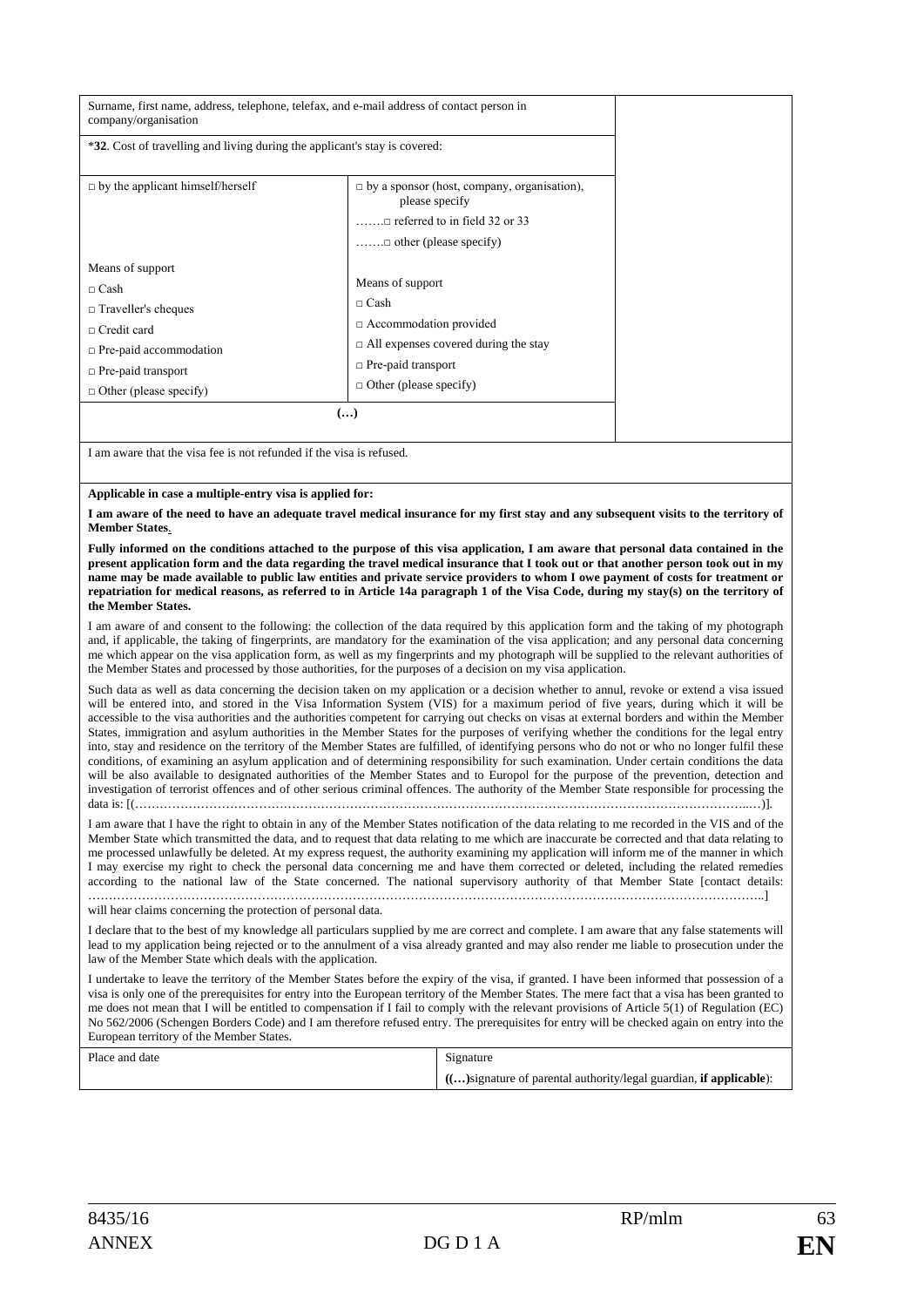## **ANNEX II**

#### *LIST OF SUPPORTING DOCUMENTS*

The below generic list of supporting documents shall be subject of assessment in local Schengen cooperation, under Articles 13**(6)** and 46(1)(a).

#### (1) A. DOCUMENTATION RELATING TO THE PURPOSE OF THE JOURNEY

1. for business trips:

(a) an invitation from a firm or an authority to attend meetings, conferences or events connected with trade, industry or work;

(b) other documents which show the existence of trade relations or relations for work purposes;

- (c) entry tickets for fairs and congresses;
- (d) documents proving the business activities of the company;
- (e) documents proving the applicant's employment status in the company;
- 2. for journeys undertaken for the purposes of study or other types of training:

(a) a certificate of enrolment at an educational establishment for the purposes of attending vocational or theoretical courses within the framework of basic and further training;

- (b) student cards or certificates of the courses to be attended;
- 3. for journeys undertaken for the purposes of tourism:
	- (a) documents relating to accommodation;

(b) documents relating to the itinerary: confirmation of the booking of an organised trip or any other appropriate document indicating the envisaged travel plans.

- (4) For journeys undertaken for the purpose of a visit to friends/family:
	- (a) documents indicating the accommodation envisaged, or
	- (b) an invitation from the host, if staying with one.
- (5) For journeys for the purpose of transit:
	- (a) Visa or other entry permit for the third country of destination; and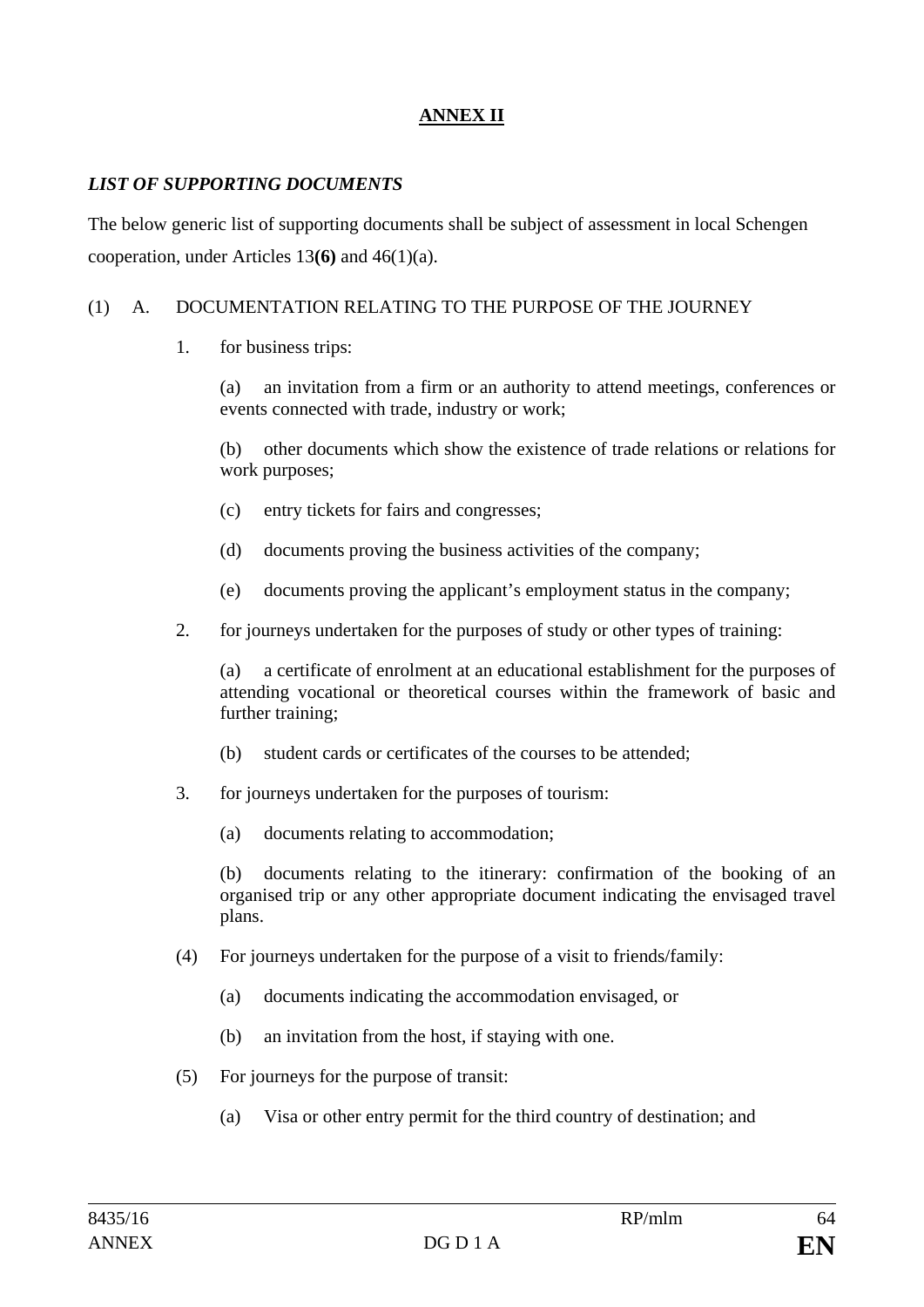- (b) tickets for onward journey.
- 6. for journeys undertaken for political, scientific, cultural, sports or religious events or other reasons:
	- invitation, entry tickets, enrolments or programmes stating (wherever possible) the name of the host organisation and the length of stay or any other appropriate document indicating the purpose of the journey;
- 7. for journeys of members of official delegations who, following an official invitation addressed to the government of the third country concerned, participate in meetings, consultations, negotiations or exchange programmes, as well as in events held in the territory of a Member State by intergovernmental organisations:
	- a letter issued by an authority of the third country concerned confirming that the applicant is a member of the official delegation travelling to a Member State to participate in the abovementioned events, accompanied by a copy of the official invitation;
- 8. for journeys undertaken for medical reasons:
	- an official document of the medical institution confirming necessity for medical care in that institution and proof of sufficient financial means to pay for the medical treatment.

#### (2) B. DOCUMENTATION ALLOWING FOR THE ASSESSMENT OF THE APPLICANT'S INTENTION TO LEAVE THE TERRITORY OF THE MEMBER **STATES**

#### **0. reservation of or return or round ticket;**

- 1. proof of financial means in the country of residence; bank statements; proof of real estate property;
- 2. proof of employment;
- 3. proof of integration into the country of residence: family ties; professional status.
- (3) C. DOCUMENTATION ALLOWING FOR THE ASSESSMENT OF THE APPLICANT'S POSSESSION OF SUFFICIENT MEANS FOR THE STAY AND THE RETURN TO HIS COUNTRY OF ORIGIN OR RESIDENCE

As appropriate, bank statements, credit card and account statement, salary slips or proof of sponsorship.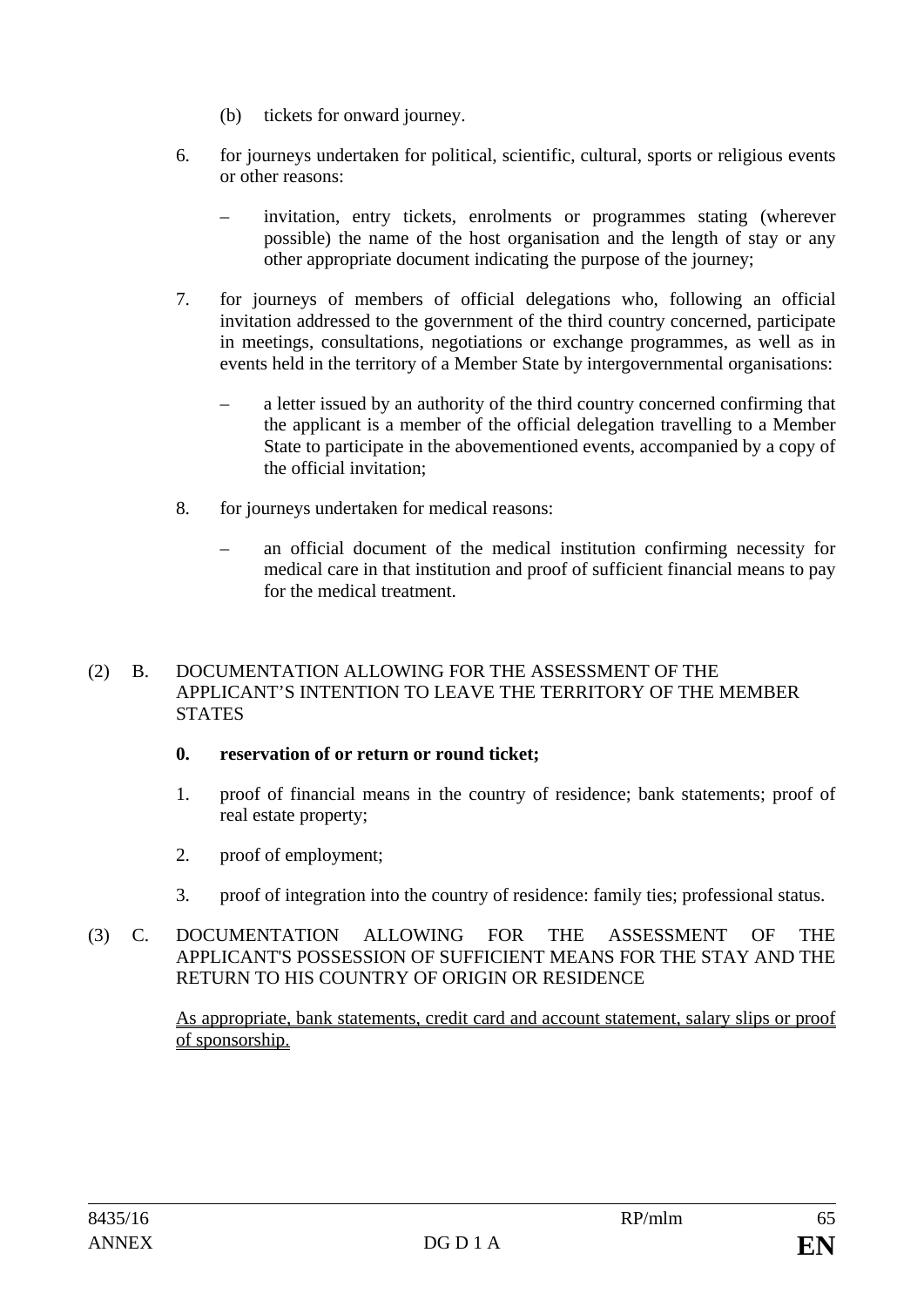#### (4) D. DOCUMENTATION IN RELATION TO THE APPLICANT'S FAMILY SITUATION

- 1. consent of parental authority or legal guardian (when a minor does not travel with them);
- 2. proof of family ties with the host/inviting person.

In accordance with Article 13(2), VIS registered regular travellers shall only submit documents referred to under (A) and **(B)**.

## **ANNEX III**

**(deleted)**

## **ANNEX IV**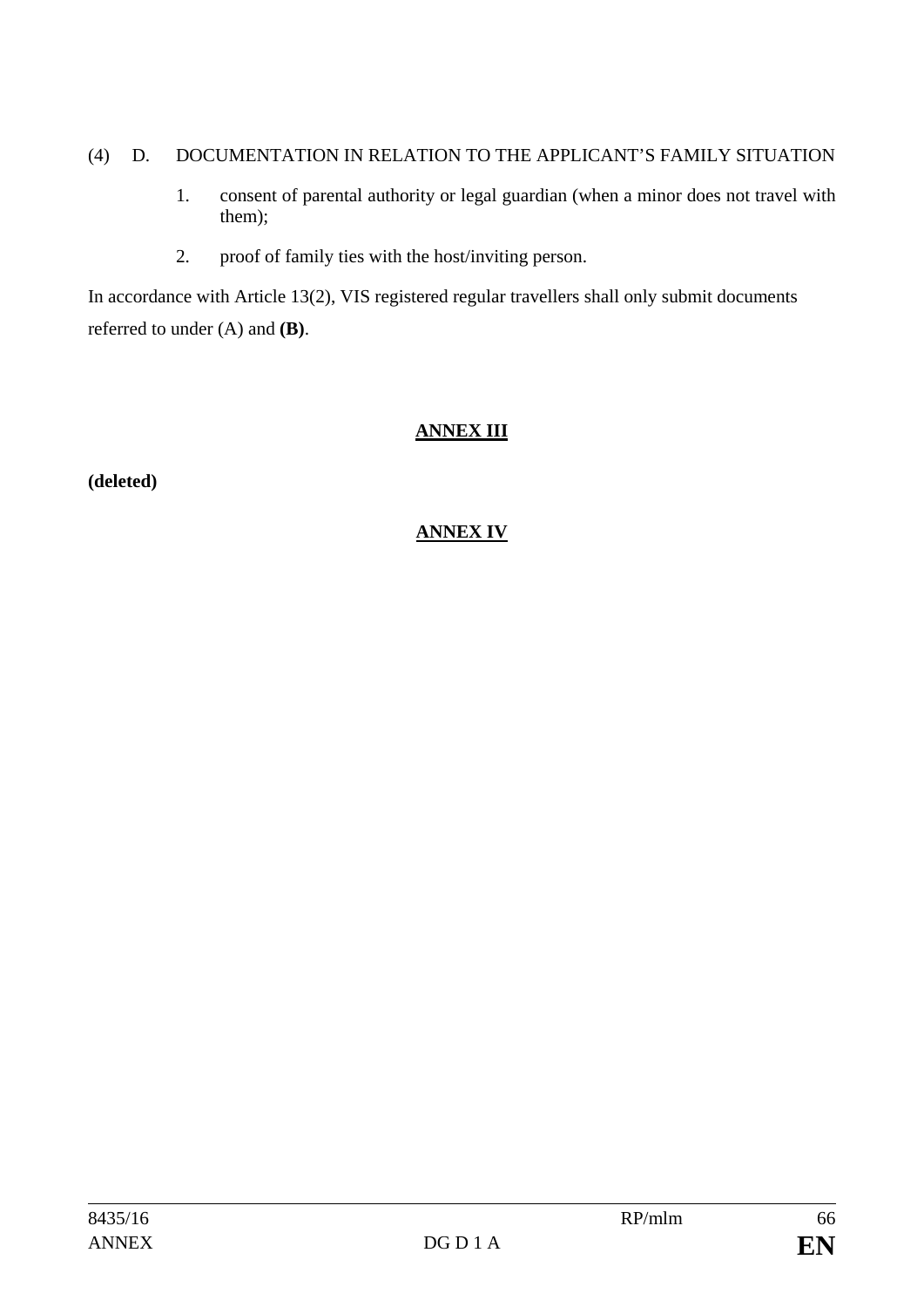## **ANNEX V**



## STANDARD FORM FOR NOTIFYING GROUNDS FOR REFUSAL, ANNULMENT OR REVOCATION OF A VISA

# REFUSAL/ANNULMENT/REVOCATION OF VISA

\_\_\_\_\_\_\_\_\_\_\_\_\_\_\_\_\_\_\_\_\_\_\_\_\_\_\_\_\_\_\_\_\_\_\_\_\_\_\_\_\_\_\_\_\_\_\_\_\_\_\_\_\_\_\_\_\_\_\_\_\_\_\_\_\_\_\_\_\_\_\_\_\_\_\_\_\_\_\_

 $\overline{\phantom{a}}$  , we can assume that the contract of  $\overline{\phantom{a}}$ 

|          | The ________________________ Embassy/Consulate-General/Consulate/[other competent authority]                                  |
|----------|-------------------------------------------------------------------------------------------------------------------------------|
|          | [Other competent authority] of __________________;                                                                            |
|          | The authorities responsible for checks on persons at ____________________________                                             |
| has/have |                                                                                                                               |
|          | examined your visa application;                                                                                               |
|          | examined your visa, number: _________, issued: ______________ [date/month/year].                                              |
|          | The visa has been refused $\Box$ The visa has been annulled $\Box$ The visa has been revoked                                  |
|          | This decision is based on the following reason(s):                                                                            |
| 1.       | a false/counterfeit/forged travel document was presented<br>$\mathbf{1}$                                                      |
| 1a.      | there are reasonable doubts as to the authenticity of the supporting documents<br>submitted or the veracity of their contents |
| 2.       | justification for the purpose and conditions of the intended stay was not provided                                            |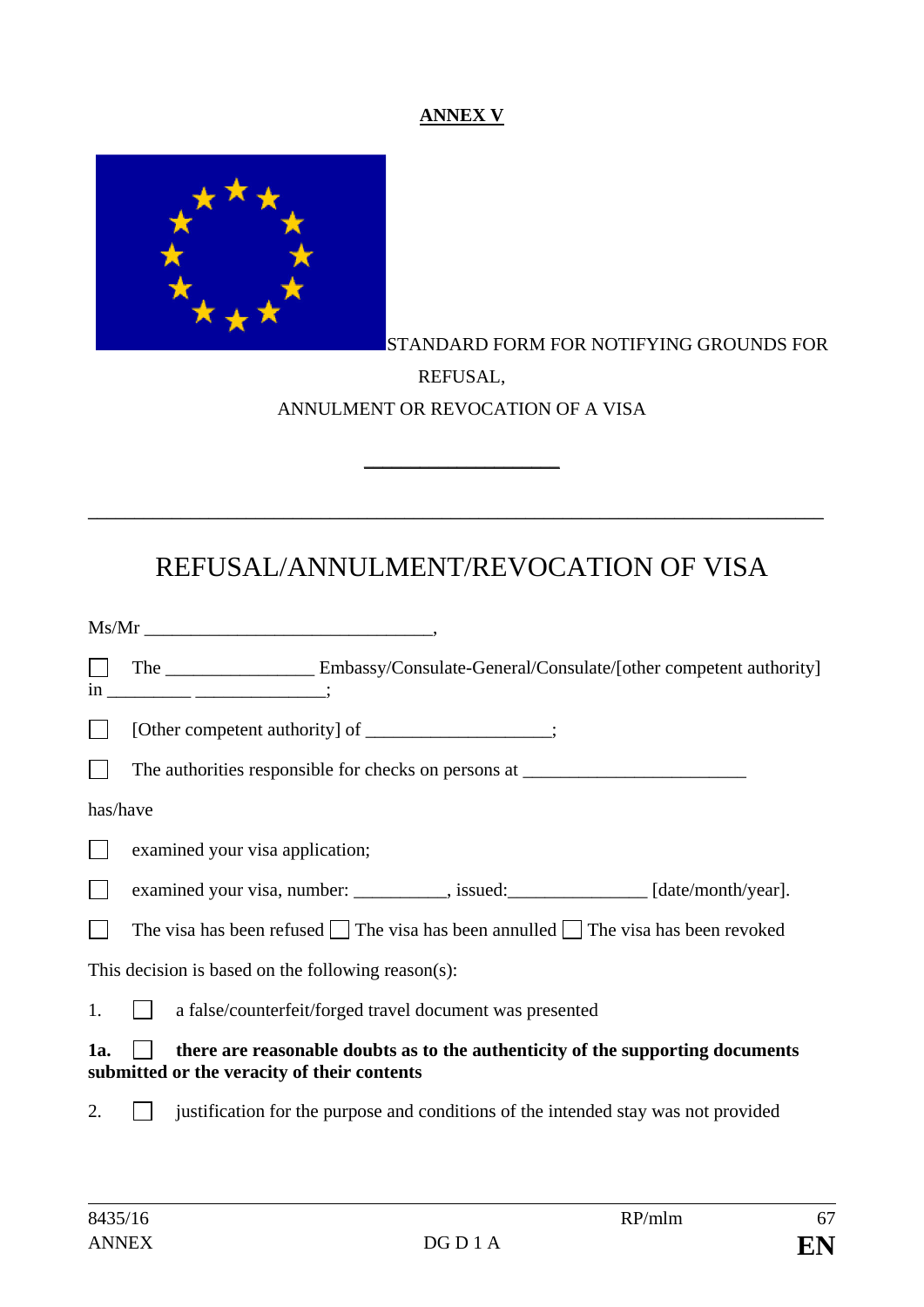you have not provided proof of sufficient means of subsistence, for the duration of the intended stay or for the return to the country of origin or residence, or for the transit to a third country into which you are certain to be admitted, or you are not in a position to acquire such means lawfully

#### **3a. you have not provided proof of possession of adequate and valid travel medical insurance in accordance with Article 14a**

4.  $\Box$  you have already stayed for 90 days during the current 180 day period on the territory of the Member States on the basis of a uniform visa or a visa with limited territorial validity

 $5.$  an alert has been issued in the Schengen Information System (SIS) for the purpose of refusing entry

by ……………… *(indication of Member State)*

6.  $\Box$  one or more Member State(s) consider you to be a threat to public policy, internal security, public health as defined in Article 2(19) of Regulation (EC) No 562/2006 (Schengen Borders Code) or the international relations of one or more of the Member States)

7.  $\Box$  the information submitted regarding the justification for the purpose and conditions of the intended stay was not reliable

## **7a. there are reasonable doubts as to the reliability of the statements made**

|  |                          |  | 8. • your intention to leave the territory of the Member States before the expiry of the visa |  |  |  |  |  |
|--|--------------------------|--|-----------------------------------------------------------------------------------------------|--|--|--|--|--|
|  | could not be ascertained |  |                                                                                               |  |  |  |  |  |

9. **Solution** Sufficient proof that you have not been in a position to apply for a visa in advance, justifying application for a visa at the border, was not provided

10. **justification** for the purpose and conditions of the intended airport transit was not provided

11.  $\Box$  revocation of the visa was requested by the visa holder.

Additional remarks:

------------------------------------------------------------------------------------------------------------------------ ------------------------------------------------------------------------------------------------------------------------ ------------------------------------------------------------------------------------------------------------------------ ------------------------------------------------------------------------------------------------------------------------

You may appeal against the decision to refuse/annul/revoke a visa.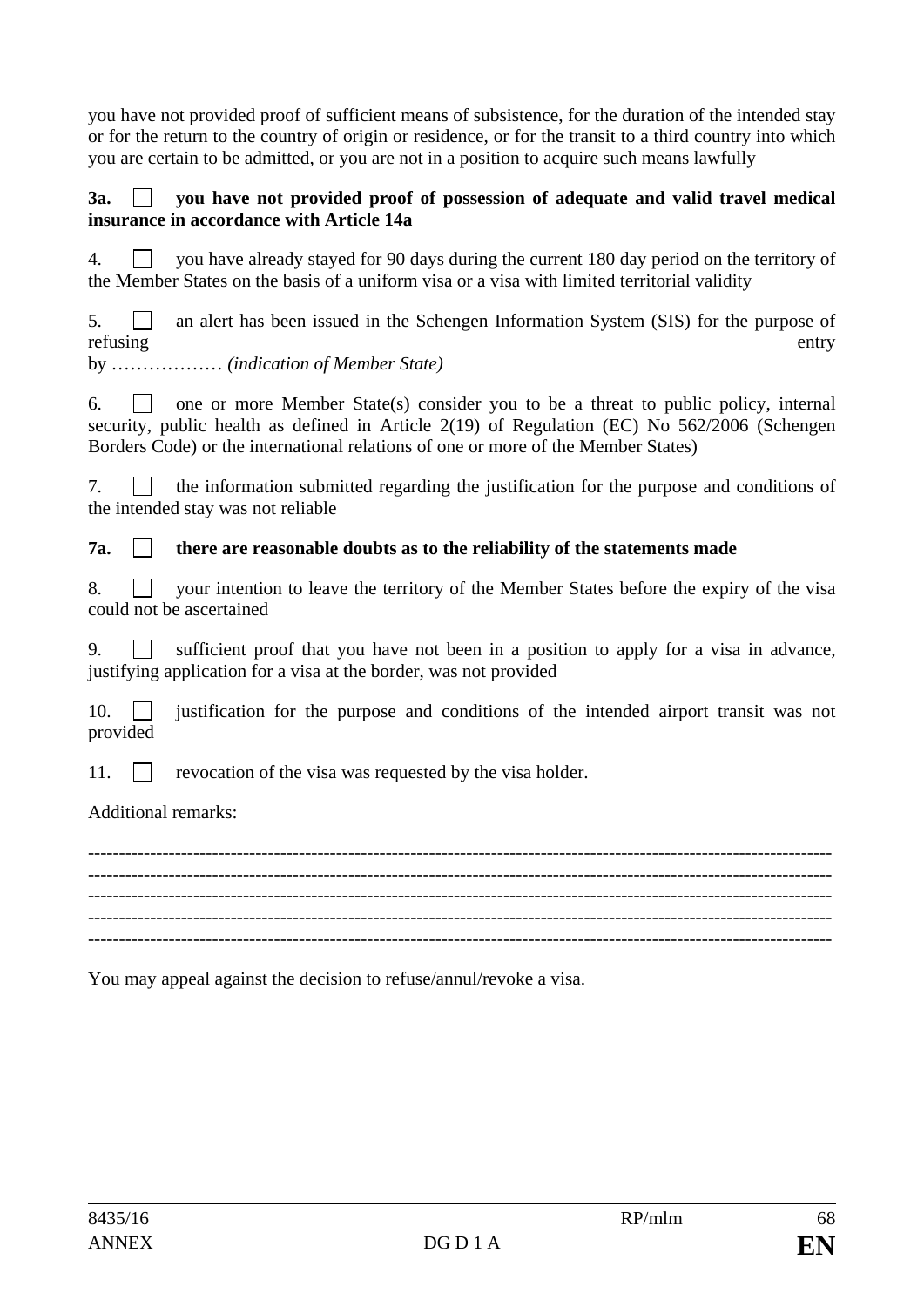The rules on appeal against decisions on refusal/annulment/revocation of a visa are set out in: *(reference to national law)*

Competent authority with which an appeal may be lodged: *(contact details):* ……………………………………………………………………………………………………. Information on the procedure to follow can be found at: *(contact details):* …………………………………………………………………………………………………….

An appeal procedure must be lodged within: *(indication of time-limit)……………………………*...

Date and stamp of embassy/consulate-general/consulate/of the authorities responsible for checks on persons/of other competent authorities:

Signature of person concerned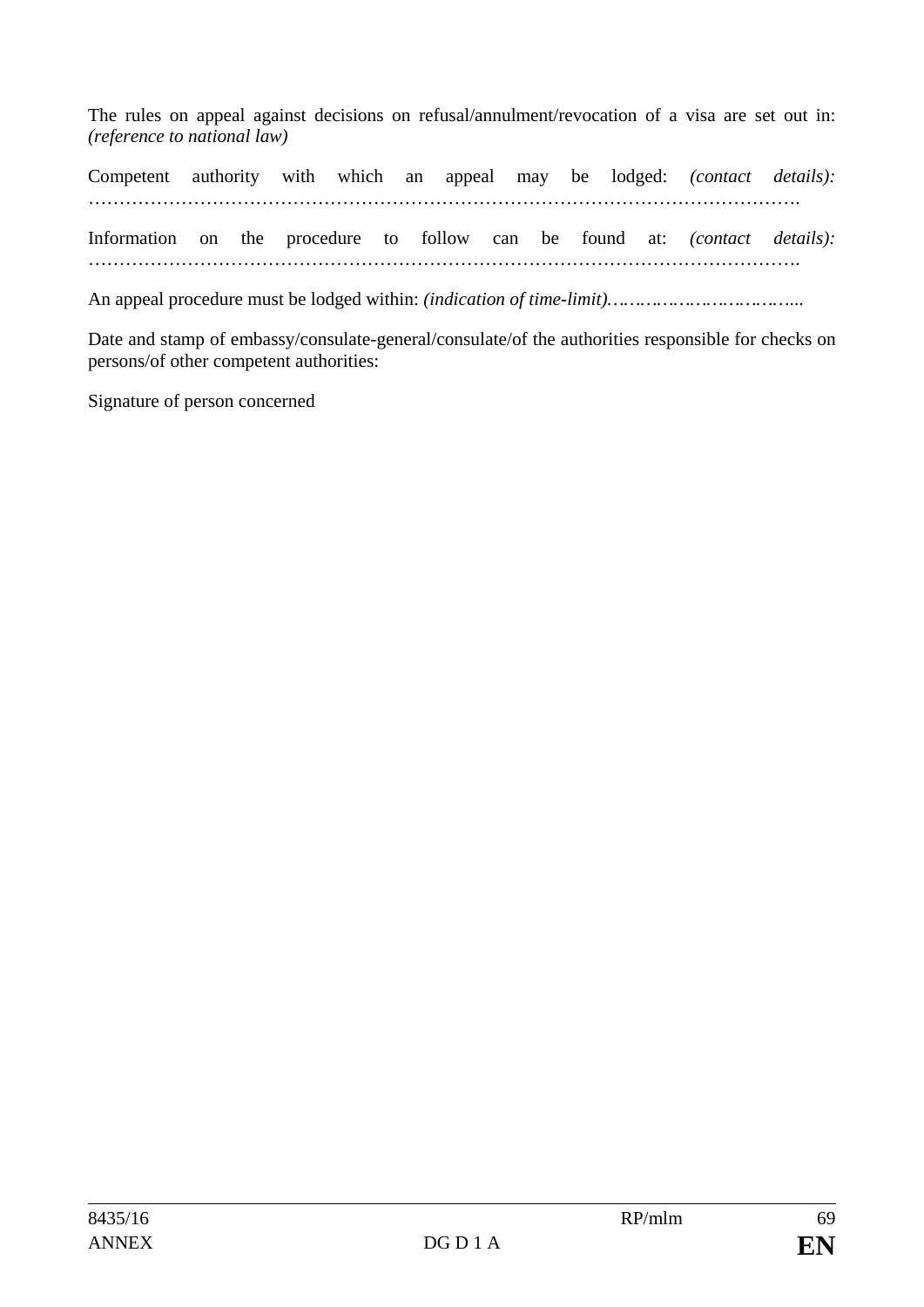## **ANNEX VI**

#### *LIST OF MINIMUM REQUIREMENTS TO BE INCLUDED IN THE LEGAL INSTRUMENT IN THE CASE OF COOPERATION WITH EXTERNAL SERVICE PROVIDERS*

- (5) A. In relation to the performance of its activities, the external service provider shall, with regard to data protection:
	- (a) prevent at all times any unauthorised reading, copying, modification or deletion of data, in particular during their transmission to the diplomatic mission or consular post of the Member State(s) competent for processing an application;
	- (b) in accordance with the instructions given by the Member State(s) concerned, transmit the data,
		- electronically, in encrypted form, or
		- physically, in a secured way;
	- (c) transmit the data as soon as possible:
		- in the case of physically transferred data, at least once a week,
		- in the case of electronically transferred encrypted data, at the latest at the end of the day of their collection;
	- (d) delete the data immediately after their transmission and ensure that the only data that might be retained shall be the name and contact details of the applicant for the purposes of the appointment arrangements, as well as the passport number, until the return of the passport to the applicant, where applicable;
	- (e) ensure all the technical and organisational security measures required to protect personal data against accidental or unlawful destruction or accidental loss, alteration, unauthorised disclosure or access, in particular where the cooperation involves the transmission of files and data to the diplomatic mission or consular post of the Member State(s) concerned and all other unlawful forms of processing personal data;
	- (f) process the data only for the purposes of processing the personal data of applicants on behalf of the Member State(s) concerned;
	- (g) apply data protection standards at least equivalent to those set out in Directive 95/46/EC;
	- (h) provide applicants with the information required pursuant to Article 37 of Regulation (EC) No 767/2008.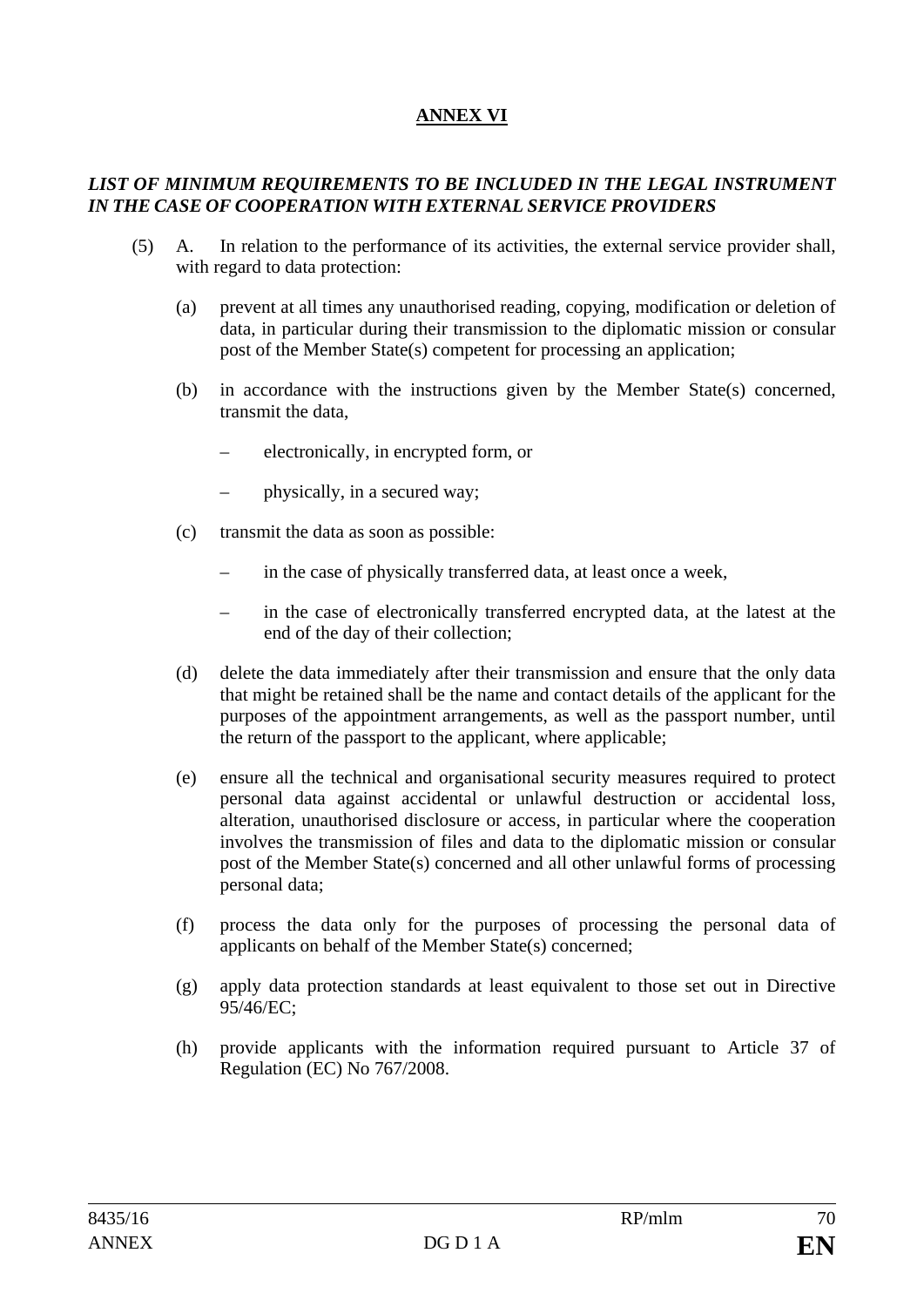- (6) B. In relation to the performance of its activities, the external service provider shall, with regard to the conduct of staff:
	- (a) ensure that its staff are appropriately trained;
	- (b) ensure that its staff in the performance of their duties:
		- receive applicants courteously,
		- respect the human dignity and integrity of applicants,
		- do not discriminate against persons on grounds of sex, racial or ethnic origin, religion or belief, disability, age or sexual orientation, and
		- respect the rules of confidentiality which shall also apply once members of staff have left their job or after suspension or termination of the legal instrument;
	- (c) provide identification of the staff working for the external service provider at all times;
	- (d) prove that its staff do not have criminal records and have the requisite expertise.
- (7) C. In relation to the verification of the performance of its activities, the external service provider shall:
	- (a) provide for access by staff entitled by the Member State(s) concerned to its premises at all times without prior notice, in particular for inspection purposes;
	- (b) ensure the possibility of remote access to its appointment system for inspection purposes;
	- (c) ensure the use of relevant monitoring methods (e.g. test applicants; webcam);
	- (d) ensure access to proof of data protection compliance, including reporting obligations, external audits and regular spot checks;
	- (e) report to the Member State(s) concerned without delay any security breaches or any complaints from applicants on data misuse or unauthorised access, and coordinate with the Member State(s) concerned in order to find a solution and give explanatory responses promptly to the complaining applicants.
- (8) D. In relation to general requirements, the external service provider shall:
	- (a) act under the instructions of the Member State(s) competent for processing the application;
	- (b) adopt appropriate anti-corruption measures (e.g. provisions on staff remuneration; cooperation in the selection of staff members employed on the task; two-man-rule; rotation principle);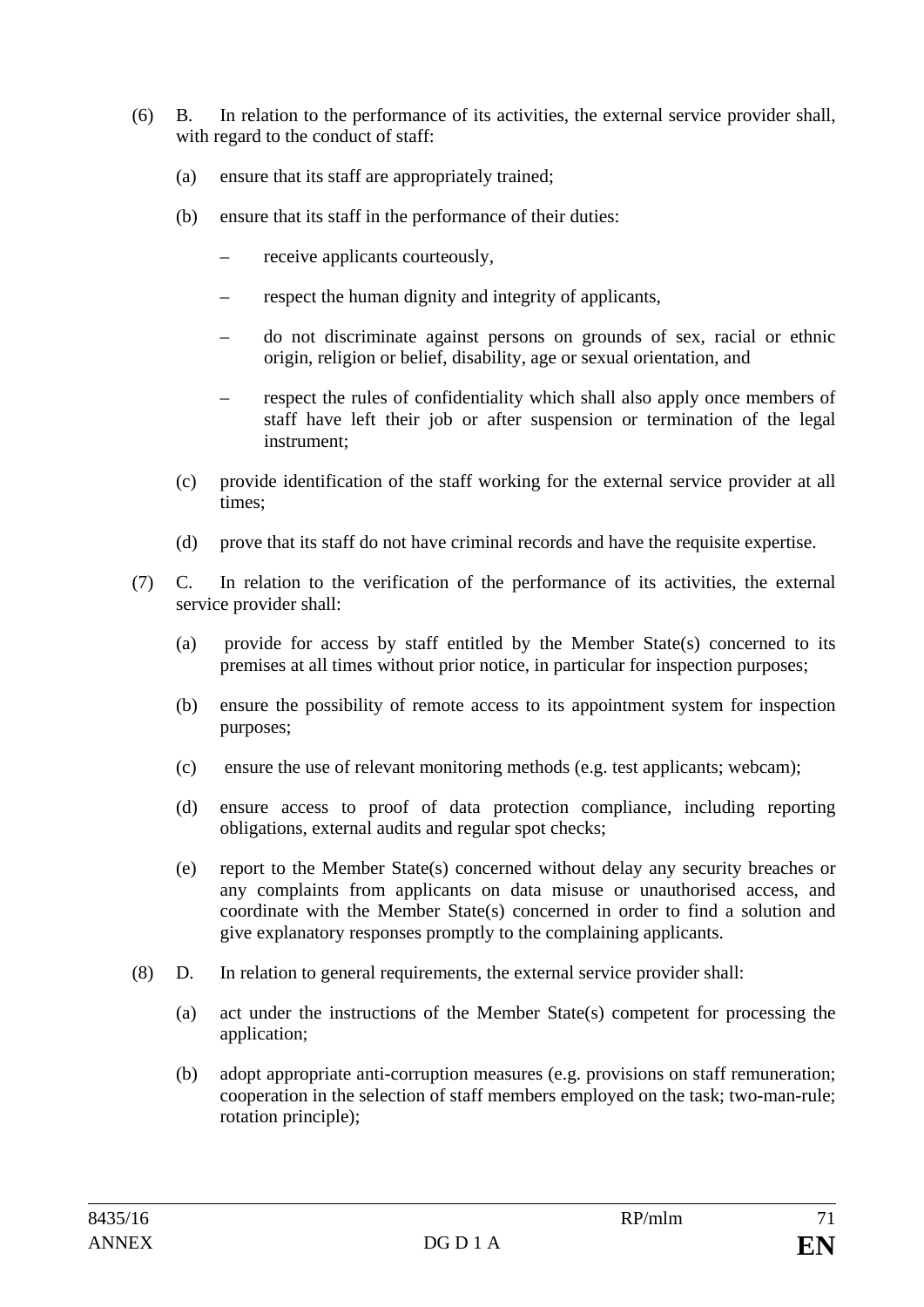(c) respect fully the provisions of the legal instrument, which shall contain a suspension or termination clause, in particular in the event of breach of the rules established, as well as a revision clause with a view to ensuring that the legal instrument reflects best practice.

## **ANNEX VII**

#### *SPECIFIC PROCEDURES AND CONDITIONS FACILITATING THE ISSUING OF VISAS TO MEMBERS OF THE OLYMPIC FAMILY PARTICIPATING IN THE OLYMPIC GAMES AND PARALYMPIC GAMES*

## *I. PURPOSE AND DEFINITIONS*

#### **1. Purpose**

The following specific procedures and conditions facilitate the application for and issuing of visas to members of the Olympic family for the duration of the Olympic and Paralympic Games organised by a Member State.

In addition, the relevant provisions of the Union *acquis* concerning procedures for applying for and issuing visas shall apply.

#### **2. Definitions**

For the purposes of this Annex:

(a) 'Responsible organisations' relate to measures envisaged to facilitate the procedures for applying for and issuing visas for members of the Olympic family taking part in the Olympic and/or Paralympic Games, and they mean the official organisations, in terms of the Olympic Charter, which are entitled to submit lists of members of the Olympic family to the Organising Committee of the Member State hosting the Olympic and Paralympic Games with a view to the issue of accreditation cards for the Games;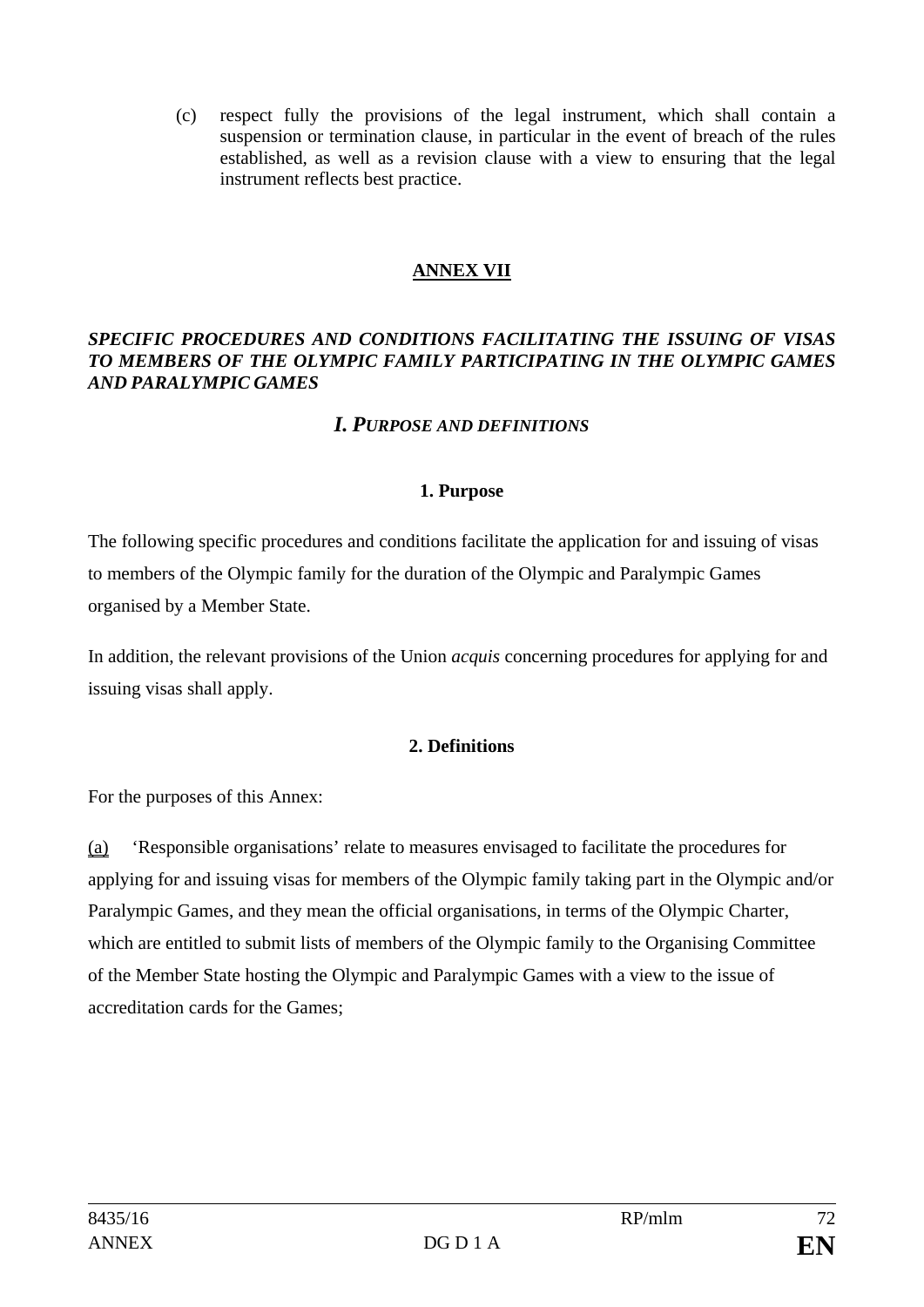(b) 'Member of the Olympic family' means any person who is a member of the International Olympic Committee, the International Paralympic Committee, International Federations, the National Olympic and Paralympic Committees, the Organising Committees of the Olympic Games and the national associations, such as athletes, judges/referees, coaches and other sports technicians, medical personnel attached to teams or individual sportsmen/women and media-accredited journalists, senior executives, donors, sponsors or other official invitees, who agree to be guided by the Olympic Charter, act under the control and supreme authority of the International Olympic Committee, are included on the lists of the responsible organisations and are accredited by the Organising Committee of the Member State hosting the Olympic and Paralympic Games as participants in the [year] Olympic and/or Paralympic Games;

(c) 'Olympic accreditation cards' which are issued by the Organising Committee of the Member State hosting the Olympic and Paralympic Games in accordance with its national legislation means one of two secure documents, one for the Olympic Games and one for the Paralympic Games, each bearing a photograph of its holder, establishing the identity of the member of the Olympic family and authorising access to the facilities at which competitions are held and to other events scheduled throughout the duration of the Games;

(d) 'Duration of the Olympic Games and Paralympic Games' means the period during which the Olympic Games and the period during which the Paralympic Games take place;

(e) 'Organising Committee of the Member State hosting the Olympic and Paralympic Games' means the Committee set up on by the hosting Member State in accordance with its national legislation to organise the Olympic and Paralympic Games, which decides on accreditation of members of the Olympic family taking part in those Games:

(f) 'Services responsible for issuing visas' means the services designated by the Member State hosting the Olympic Games and Paralympic Games to examine applications and issue visas to members of the Olympic family.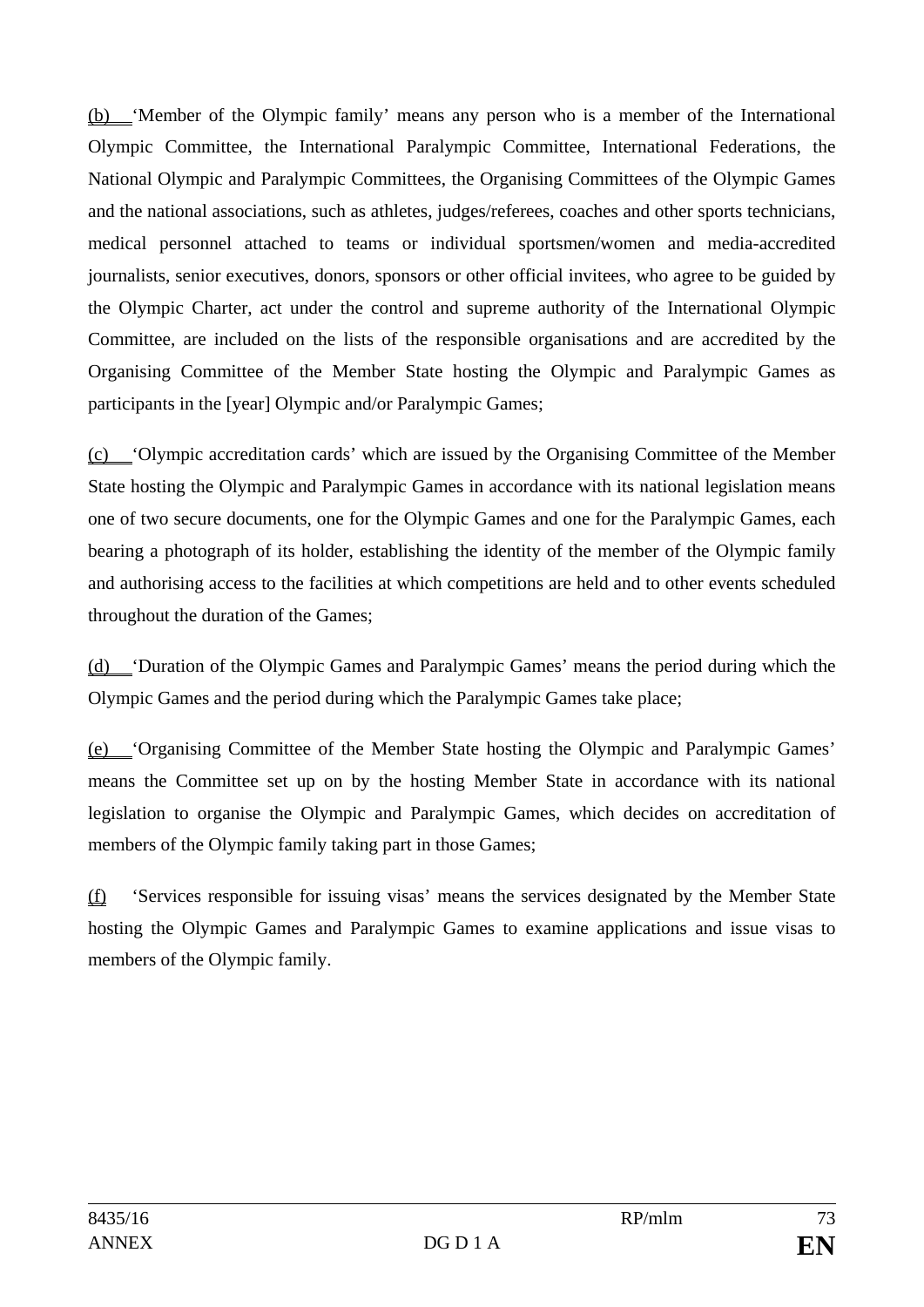# *II. ISSUING OF VISAS*

### 3. **Conditions**

A visa may be issued pursuant to this Regulation only where the person concerned:

(a) has been designated by one of the responsible organisations and accredited by the Organising Committee of the Member State hosting the Olympic and Paralympic Games as a participant in the Olympic and/or Paralympic Games;

(b) holds a valid travel document authorising the crossing of the external borders, as referred to in Article 5 of Regulation (EC) No 562/2006;

(c) is not a person for whom an alert has been issued for the purpose of refusing entry;

(d) is not considered to be a threat to public policy, national security or the international relations of any of the Member States.

### 4. **Filing of the application**

1. Where a responsible organisation draws up a list of the persons selected to take part in the Olympic and/or Paralympic Games, it may, together with the application for the issue of an Olympic accreditation card for the persons selected, file a collective application for visas for those persons selected who are required to be in possession of a visa in accordance with Regulation (EC) No 539/2001, except where those persons hold a residence permit issued by a Member State or a residence permit issued by the United Kingdom or Ireland, in accordance with Directive 2004/38/EC of the European Parliament and of the Council of 29 April 2004 on the right of citizens of the Union and their family members to move and reside freely within the territory of the Member States.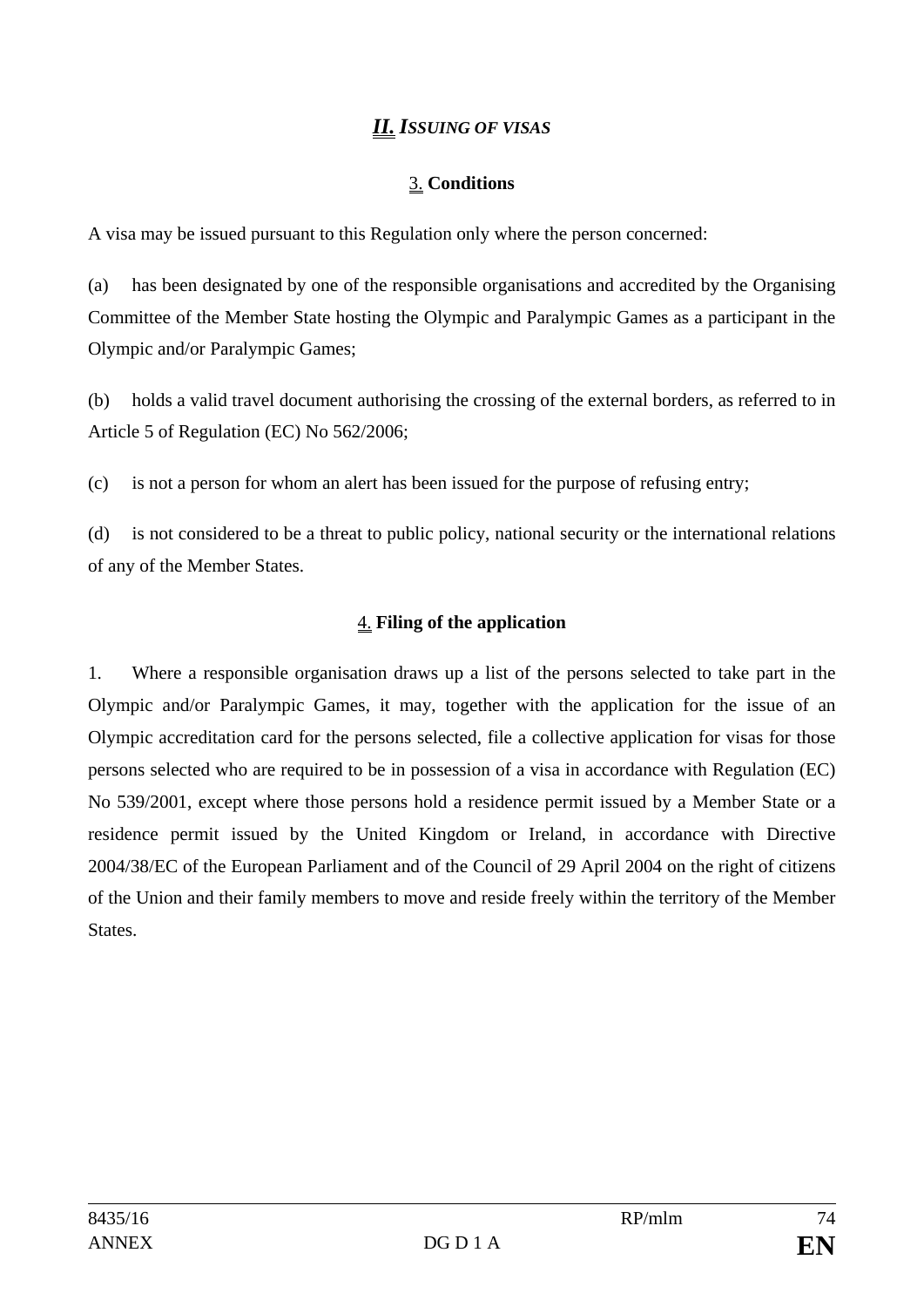2. A collective application for visas for the persons concerned shall be forwarded at the same time as applications for the issue of an Olympic accreditation card to the Organising Committee of the Member State hosting the Olympic and Paralympic Games in accordance with the procedure established by it.

3. Individual visa applications shall be submitted for each person taking part in the Olympic and/or Paralympic Games.

4. The Organising Committee of the Member State hosting the Olympic and Paralympic Games shall forward to the services responsible for issuing visas, a collective application for visas as quickly as possible, together with copies of applications for the issue of an Olympic accreditation card for the persons concerned, bearing their full name, nationality, sex and date and place of birth and the number, type and expiry date of their travel document.

## 5. **Examination of the collective application for visas and type of the visa issued**

1. The visa shall be issued by the services responsible for issuing visas following an examination designed to ensure that the conditions set out in Article 3 are met.

2. The visa issued shall be a uniform, multiple-entry visa authorising a stay of not more than 90 days for the duration of the Olympic and/or Paralympic Games.

3. Where the member of the Olympic family concerned does not meet the conditions set out in point (c) or (d) of Article 3, the services responsible for issuing visas may issue a visa with limited territorial validity in accordance with Article 22 of this Regulation.

## 6. **Form of the visa**

1. The visa shall take the form of two numbers entered on the Olympic accreditation card. The first number shall be the visa number. In the case of a uniform visa, that number shall be made up of seven (7) characters comprising six (6) digits preceded by the letter 'C'. In the case of a visa with limited territorial validity, that number shall be made up of eight (8) characters comprising six (6) digits preceded by the letters 'XX'. The second number shall be the number of the travel document of the person concerned.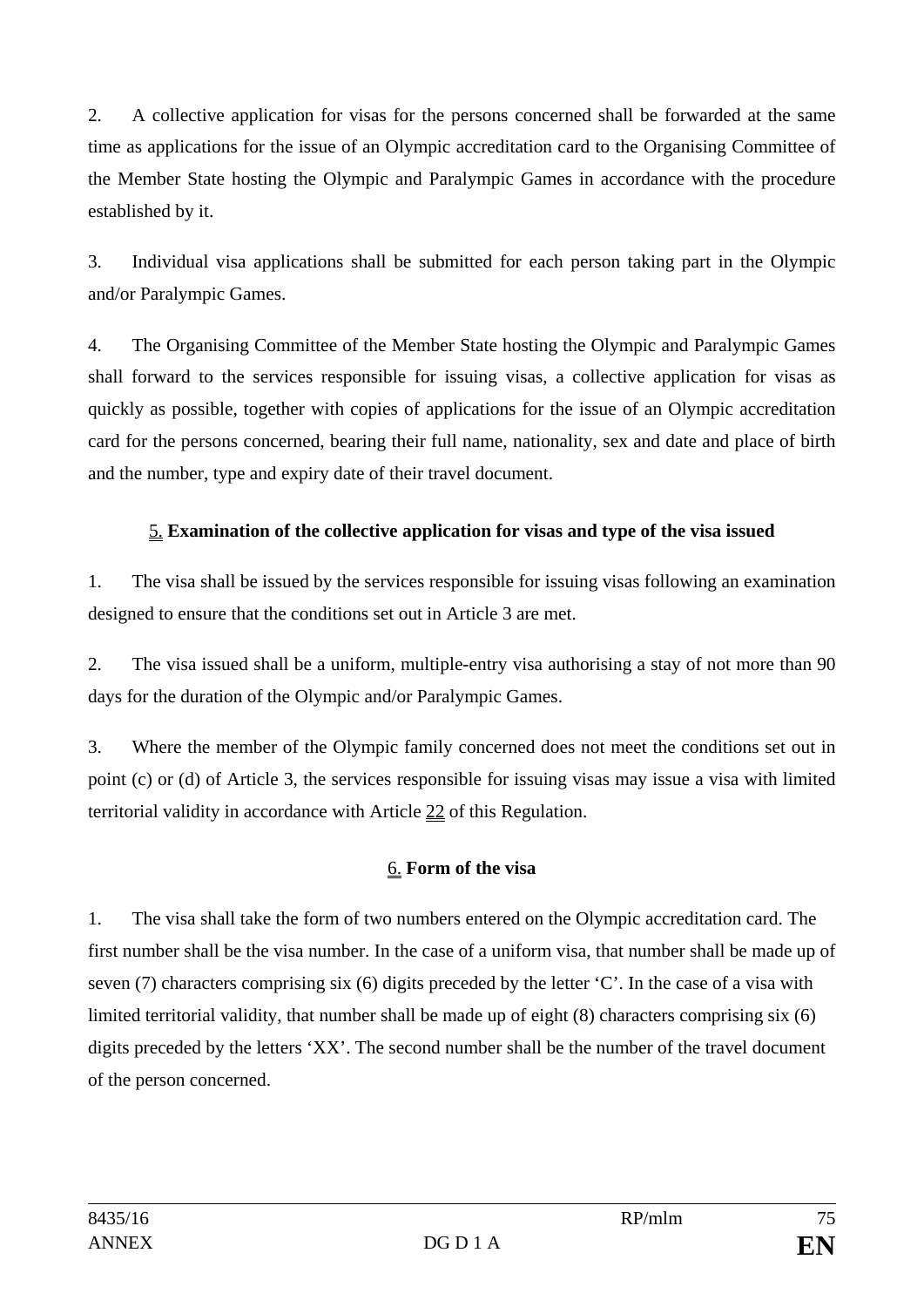2. The services responsible for issuing visas shall forward the visa numbers to the Organising Committee of the Member State hosting the Olympic and Paralympic Games for the purpose of issuing Olympic accreditation cards.

## 7. **Waiver of fees**

The examination of visa applications and the issue of visas shall not give rise to any fees being charged by the services responsible for issuing visas.

## *III. GENERAL AND FINAL PROVISIONS*

### 8. **Cancellation of a visa**

Where the list of persons put forward as participants in the Olympic and/or Paralympic Games is amended before the Games begin, the responsible organisations shall inform without any delay the Organising Committee of the Member State hosting the Olympic and Paralympic Games thereof so that the Olympic accreditation cards of the persons removed from the list may be revoked. The Organising Committee shall notify the services responsible for issuing visas thereof and shall inform them of the numbers of the visas in question.

The services responsible for issuing visas shall cancel the visas of the persons concerned. They shall immediately inform the authorities responsible for border checks thereof, and the latter shall without delay forward that information to the competent authorities of the other Member States.

## 9. **External border checks**

1. The entry checks carried out on members of the Olympic family who have been issued visas in accordance with this Regulation shall, when such members cross the external borders of the Member States, be limited to checking compliance with the conditions set out in Article 3.

2. For the duration of the Olympic and/or Paralympic Games:

(a) entry and exit stamps shall be affixed to the first free page of the travel document of those members of the Olympic family for whom it is necessary to affix such stamps in accordance with Article 10(1) of Regulation (EC) No 562/2006. On first entry, the visa number shall be indicated on that same page;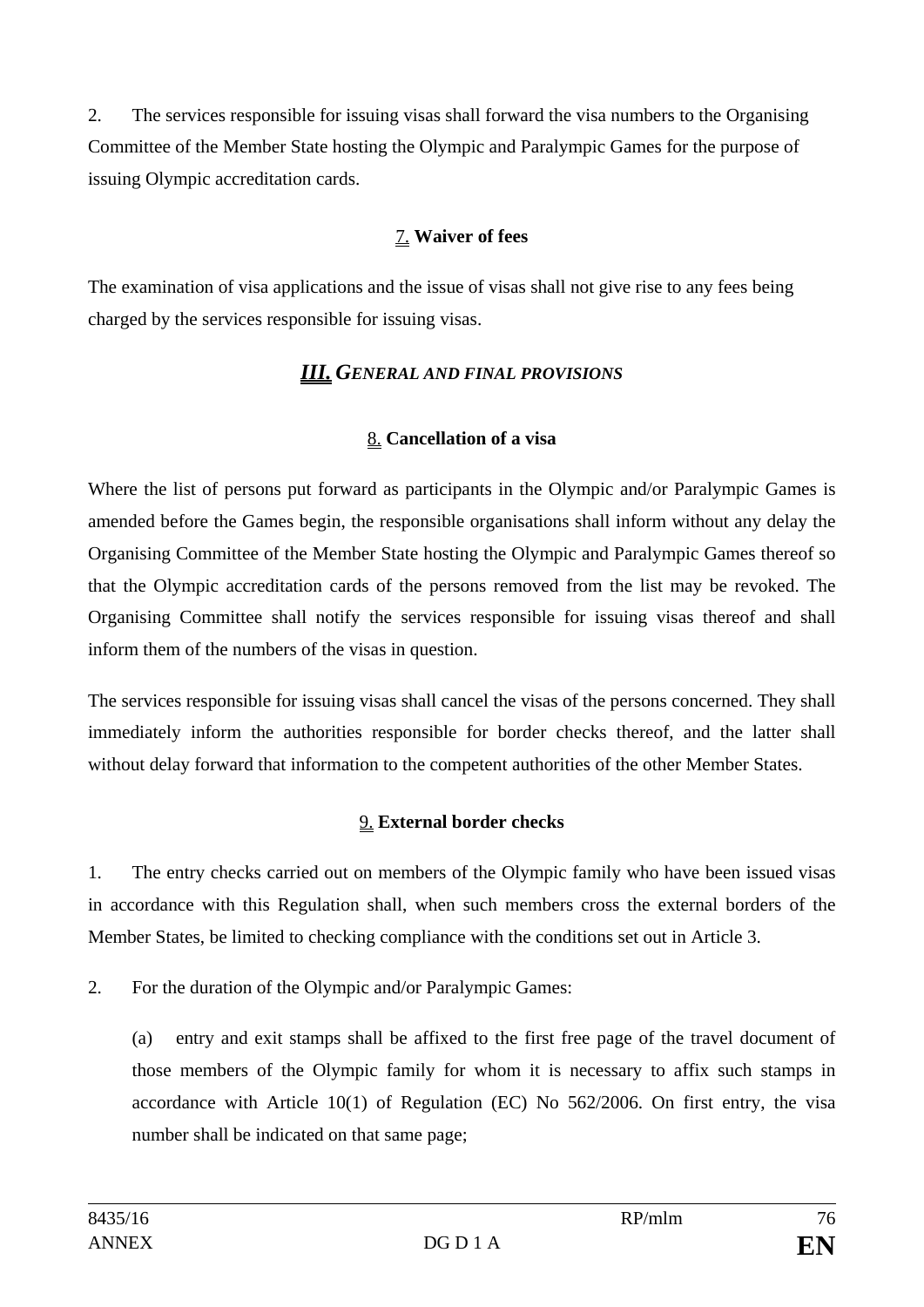(b) the conditions for entry provided for in Article  $5(1)(c)$  of Regulation (EC) No  $562/2006$ shall be presumed to be fulfilled once a member of the Olympic family has been duly accredited.

3. Paragraph 2 shall apply to members of the Olympic family who are third-country nationals, whether or not they are subject to the visa requirement under Regulation (EC) No 539/2001.

### **ANNEX VIII**

#### Annual statistics on visas

1. Data shall be submitted for each location where individual Member States issue visas; this includes both consulates and border crossing points (cf. Regulation (EC) No 562/2006, Article 5  $(4)(b)$ ).

2. The following data shall be submitted to the Commission within the deadline set out in Article 44 using common templates provided by the Commission, and disaggregated by citizenship of the applicant when relevant, as indicated in the templates:

Number of A visas applied for (single and multiple airport transit)

Number of A visas issued, disaggregated by:

Number of A visas issued for single airport transit,

Number of A visas issued for multiple airport transits,

Number of A visas not issued,

Number of C visas applied for (single-entry and multiple-entry C visas),

– Disaggregated by purpose of travel (cf; field 21 of the application form set out in Annex I Number of C visas issued, disaggregated by:

Number of C visas issued for single entry,